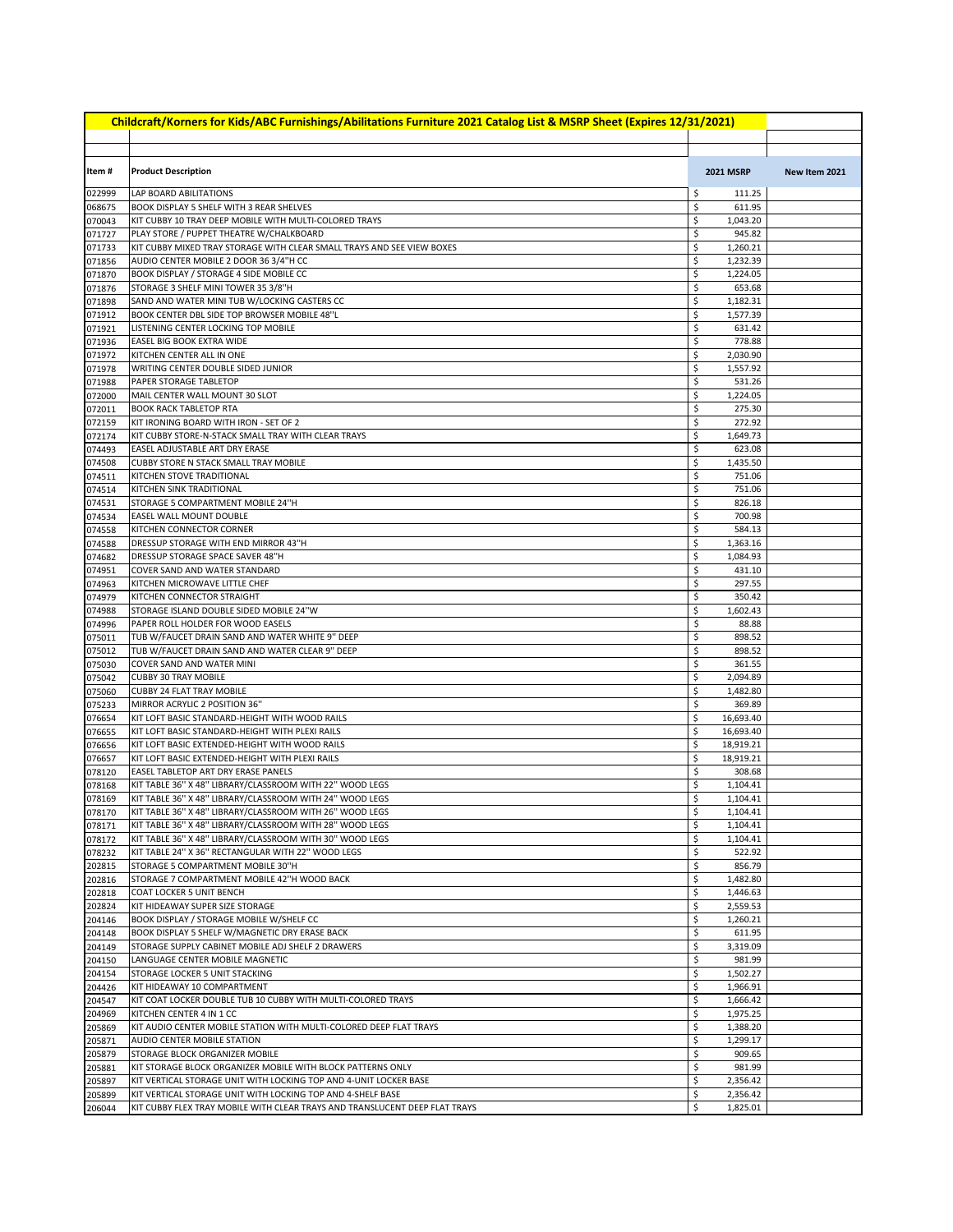| Childcraft/Korners for Kids/ABC Furnishings/Abilitations Furniture 2021 Catalog List & MSRP Sheet (Expires 12/31/2021) |                                                                                                |          |                      |               |  |
|------------------------------------------------------------------------------------------------------------------------|------------------------------------------------------------------------------------------------|----------|----------------------|---------------|--|
|                                                                                                                        |                                                                                                |          |                      |               |  |
| Item#                                                                                                                  | <b>Product Description</b>                                                                     |          | <b>2021 MSRP</b>     | New Item 2021 |  |
| 206046                                                                                                                 | <b>CUBBY FLEX TRAY MOBILE</b>                                                                  | \$       | 1,443.84             |               |  |
| 206050                                                                                                                 | KIT CUBBY FLEX TRAY WITH MULTI-COLORED SMALL AND DEEP FLAT TRAYS                               | \$       | 1,825.01             |               |  |
| 206052                                                                                                                 | KIT CUBBY FLEX TRAY WITH 16 CLEAR DEEP FLAT TRAYS                                              | \$       | 1,825.01             |               |  |
| 206056                                                                                                                 | KIT CUBBY FLEX TRAY WITH 16 MULTI-COLORED DEEP FLAT TRAYS                                      | \$       | 1,825.01             |               |  |
| 206108<br>206110                                                                                                       | KIT TABLE 30" ROUND WITH 18 3/4" WOOD LEGS<br>KIT TABLE 36" ROUND WITH 18 3/4" WOOD LEGS       | \$<br>\$ | 575.78<br>712.11     |               |  |
| 249318                                                                                                                 | SAND AND WATER TABLE W/6" DEEP TUB                                                             | \$       | 1,173.96             |               |  |
| 249351                                                                                                                 | STORAGE 8 COMPARTMENT MOBILE KFK                                                               | \$       | 1,243.53             |               |  |
| 249354                                                                                                                 | STORAGE 5 COMPARTMENT MOBILE 30"H KFK                                                          | \$       | 965.30               |               |  |
| 249378                                                                                                                 | KIT HIDEAWAY 10 COMPARTMENT KFK                                                                | \$       | 2,150.54             |               |  |
| 249396<br>249426                                                                                                       | STORAGE LOCKER 12 CUBBY MOBILE KFK 42"H<br>MIRROR ACRYLIC SMALL WALL MOUNT SET/2               | \$<br>\$ | 1,649.73<br>481.18   |               |  |
| 249438                                                                                                                 | STORAGE 4 COMPARTMENT MOBILE KFK                                                               | \$       | 934.69               |               |  |
| 249450                                                                                                                 | PUPPET THEATER WRITE ON WIPE OFF PANELS                                                        | \$       | 528.48               |               |  |
| 249477                                                                                                                 | TABLE BUILDING BLOCK W/STANDARD GRIDS 24"H                                                     | \$       | 1,154.49             |               |  |
| 249480                                                                                                                 | TABLE BUILDING BLOCK W/PRESCHOOL GRIDS 24"H                                                    | \$       | 1,154.49             |               |  |
| 249483<br>249489                                                                                                       | <b>WONDER BOX</b><br>BARN WOOD W/RED ROOF                                                      | \$<br>\$ | 173.58<br>386.70     |               |  |
| 249519                                                                                                                 | <b>BOOK STORAGE 4 POCKET BIG BOOK MOBILE</b>                                                   | \$       | 739.93               |               |  |
| 249528                                                                                                                 | COAT LOCKER 5 UNIT BENCH KFK                                                                   | \$       | 1,594.09             |               |  |
| 249534                                                                                                                 | <b>PUZZLE RACK GIANT</b>                                                                       | \$       | 364.74               |               |  |
| 249954                                                                                                                 | MIRROR ACRYLIC LOOK AT ME WITH SAFETY BAR                                                      | \$       | 631.42               |               |  |
| 249987                                                                                                                 | KIT WONDER BOX SET OF 45                                                                       | \$       | 275.41               |               |  |
| 250116                                                                                                                 | KITCHEN SINK KFK<br>KIT KITCHEN KFK SINK STOVE HUTCH REFRIGERATOR SET OF 4                     | \$<br>\$ | 848.44<br>3,115.98   |               |  |
| 250122<br>250140                                                                                                       | <b>KITCHEN HUTCH KFK</b>                                                                       | \$       | 848.44               |               |  |
| 250143                                                                                                                 | KITCHEN REFRIGERATOR KFK                                                                       | \$       | 848.44               |               |  |
| 250146                                                                                                                 | <b>KITCHEN STOVE KFK</b>                                                                       | \$       | 848.44               |               |  |
| 252363                                                                                                                 | DOLL HOUSE UNFINISHED                                                                          | \$       | 519.43               |               |  |
| 265233                                                                                                                 | KIT CUBBY 10 TRAY DEEP MOBILE WITH CLEAR TRAYS                                                 | \$<br>\$ | 1,043.20<br>820.62   |               |  |
| 265251<br>265335                                                                                                       | STORAGE 5 COMPARTMENT 11 5/8"D<br>KIT CUBBY 12 BIG TUB MOBILE WITH SNAP TITE TRANSLUCENT TRAYS | \$       | 1,702.59             |               |  |
| 265656                                                                                                                 | KIT RED ROOF BARN WITH COMPLETE FARM - SET OF 16                                               | \$       | 589.80               |               |  |
| 267014                                                                                                                 | <b>CUBBY 16 TRAY MOBILE</b>                                                                    | \$       | 1,171.18             |               |  |
| 267035                                                                                                                 | CUBBY 12 TRAY 2 SHELF MOBILE                                                                   | \$       | 1,413.24             |               |  |
| 267039                                                                                                                 | <b>CUBBY MIXED TRAY STORAGE</b>                                                                | \$<br>\$ | 1,057.11             |               |  |
| 267206<br>267703                                                                                                       | <b>IRONING BOARD</b><br>DRESSUP STORAGE JR 36"H                                                | \$       | 259.57<br>987.55     |               |  |
| 268185                                                                                                                 | KIT SAND AND WATER TABLE CC WITH CLEAR TUB - COVER AND ACCESSORIES                             | \$       | 2,309.13             |               |  |
| 268198                                                                                                                 | KIT KITCHEN CC COMPLETE SET INCLUDES CONNECTORS AND MICROWAVE - SET OF 8                       | \$       | 4,131.50             |               |  |
| 271480                                                                                                                 | EASEL TRAY BLUE ONE REPLACEMENT                                                                | \$       | 30.20                |               |  |
| 271504                                                                                                                 | MIRROR ACRYLIC 2 POSITION 48"<br>EASEL CENTER 4 PERSON DRY ERASE PANELS MOBILE                 | \$       | 389.37               |               |  |
| 271543<br>271552                                                                                                       | <b>CUBBY 25 TRAY MOBILE</b>                                                                    | \$<br>\$ | 1,761.02<br>1,249.09 |               |  |
| 271555                                                                                                                 | COAT LOCKER 5 UNIT 42"H                                                                        | \$       | 1,371.50             |               |  |
| 271567                                                                                                                 | EASEL CENTER 2 PERSON DRY ERASE PANELS                                                         | \$       | 945.82               |               |  |
| 271585                                                                                                                 | CART CLASSROOM 3 SHELF MOBILE                                                                  | \$       | 945.82               |               |  |
| 271591                                                                                                                 | STORAGE LOCKER 12 CUBBY 32 5/8"H                                                               | \$       | 1,557.92             |               |  |
| 271615<br>271621                                                                                                       | COAT RACK WALL MOUNT STRIP<br><b>CUBBY 16 SECTION MOBILE</b>                                   | \$<br>\$ | 197.39<br>1,215.70   |               |  |
| 271624                                                                                                                 | <b>CHEST OF DRAWERS</b>                                                                        | \$       | 653.68               |               |  |
| 271663                                                                                                                 | <b>CUBBY 12 BIG TUB MOBILE</b>                                                                 | \$       | 1,171.18             |               |  |
| 271717                                                                                                                 | DRAMATIC PLAY CENTER W/MAGNETIC DRY ERASE BOTTOM PANEL                                         | \$       | 1,015.38             |               |  |
| 271741                                                                                                                 | COFFEE TABLE LIVING ROOM                                                                       | \$       | 269.73               |               |  |
| 271744                                                                                                                 | TABLE LEG SET/4 WOOD 14"H<br>COVER SAND AND WATER W/STANDARD GRIDS                             | \$<br>\$ | 255.82<br>675.94     |               |  |
| 271753<br>271807                                                                                                       | CHANGING TABLE REPLACEMENT PAD (H004470)                                                       | \$       | 166.79               |               |  |
| 271831                                                                                                                 | STORAGE REST MAT MOBILE                                                                        | \$       | 1,132.23             |               |  |
| 271906                                                                                                                 | SHELF SAND AND WATER FOR CC FRAME 075005                                                       | \$       | 406.06               |               |  |
| 272044                                                                                                                 | COAT LOCKER 5 UNIT STRAIGHT SIDES                                                              | \$       | 1,482.80             |               |  |
| 272059                                                                                                                 | <b>CUBBY 16 BIG TUB MOBILE</b>                                                                 | \$       | 1,343.68             |               |  |
| 272071<br>272077                                                                                                       | <b>BOOK DISPLAY 4 SHELF BOOK STAND</b><br>CUBBY FOLDER AND 20 TRAY MOBILE                      | \$<br>\$ | 611.95<br>2,039.25   |               |  |
| 272110                                                                                                                 | BOOK CENTER SGL SIDE TOP BROWSER MOBILE 48"L                                                   | \$       | 1,299.17             |               |  |
| 272113                                                                                                                 | COAT LOCKER DOUBLE TUB 10 CUBBY                                                                | \$       | 1,521.75             |               |  |
| 272116                                                                                                                 | <b>CUBBY 30 FLAT TRAY MOBILE</b>                                                               | \$       | 1,780.50             |               |  |
| 272146                                                                                                                 | MAIL CENTER WALL MOUNT 30 SLOT KFK                                                             | \$       | 1,446.63             |               |  |
| 272155                                                                                                                 | STORAGE 3 COMPARTMENT MOBILE KFK                                                               | \$<br>\$ | 965.30               |               |  |
| 272164                                                                                                                 | STORAGE 2 SHELF KFK WOOD BACK 24"H                                                             |          | 742.71               |               |  |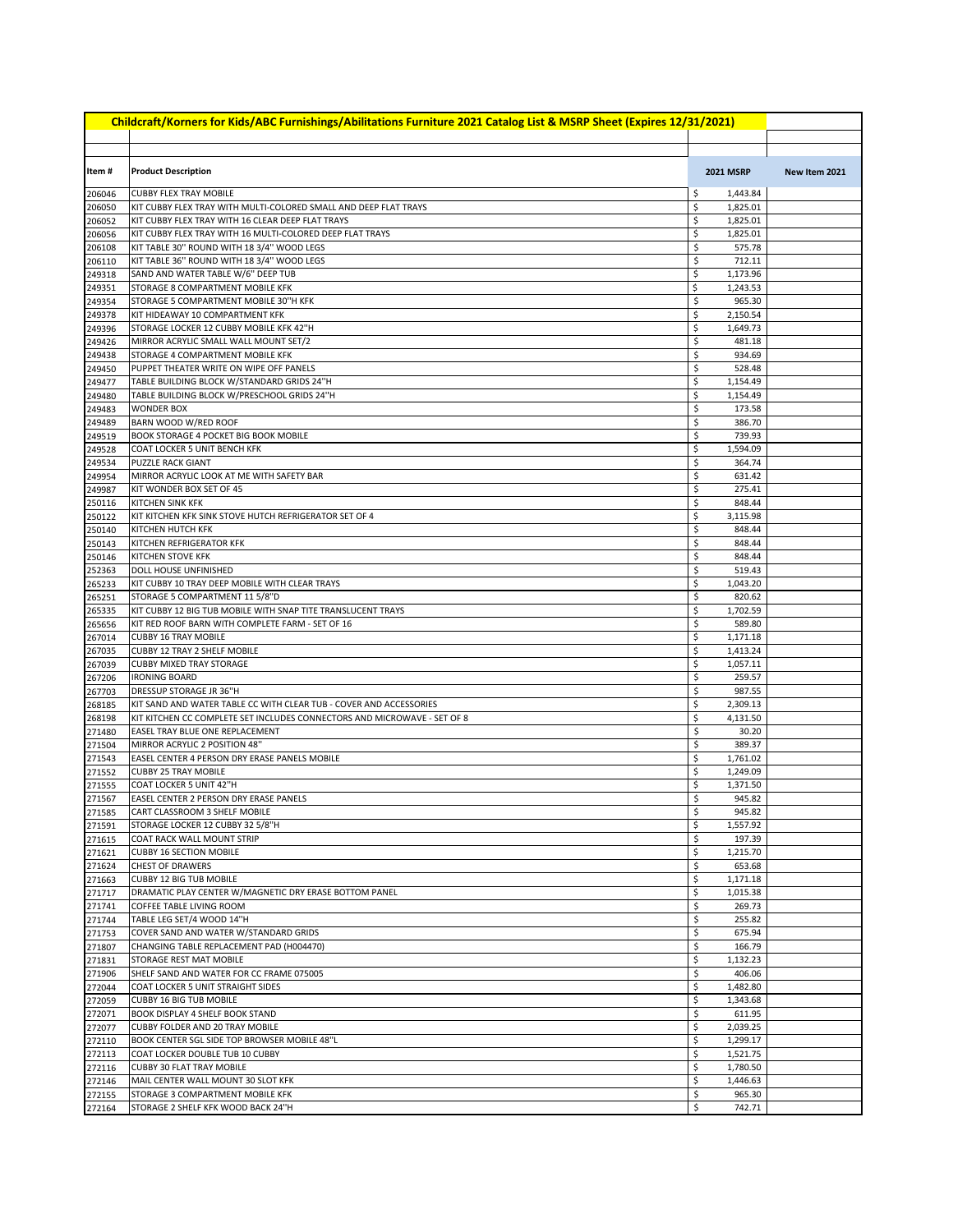| Childcraft/Korners for Kids/ABC Furnishings/Abilitations Furniture 2021 Catalog List & MSRP Sheet (Expires 12/31/2021) |                                                                                                                              |          |                      |               |  |
|------------------------------------------------------------------------------------------------------------------------|------------------------------------------------------------------------------------------------------------------------------|----------|----------------------|---------------|--|
|                                                                                                                        |                                                                                                                              |          |                      |               |  |
| Item#                                                                                                                  | <b>Product Description</b>                                                                                                   |          | <b>2021 MSRP</b>     | New Item 2021 |  |
| 272167                                                                                                                 | STORAGE 3 SHELF KFK 36"H                                                                                                     | \$       | 965.30               |               |  |
| 272203                                                                                                                 | EASEL ADJUSTABLE SEE VIEW                                                                                                    | \$       | 909.65               |               |  |
| 295991                                                                                                                 | KIT SAND AND WATER TABLE CC WITH WHITE TUB                                                                                   | \$       | 1,491.14             |               |  |
| 296057                                                                                                                 | KIT HIDEAWAY 10 COMPARTMENT TODDLER                                                                                          | \$       | 1,927.96             |               |  |
| 296099                                                                                                                 | KIT SAND AND WATER TABLE CC WITH CLEAR TUB<br>KIT TABLE 24" X 36" RECTANGULAR WITH 26" WOOD LEGS                             | \$<br>\$ | 1,491.14<br>522.92   |               |  |
| 296111<br>296114                                                                                                       | KIT TABLE 24" X 48" RECTANGULAR WITH 26" WOOD LEGS                                                                           | \$       | 653.68               |               |  |
| 296120                                                                                                                 | KIT KITCHEN CC SINK STOVE HUTCH REFRIGERATOR - SET OF 4                                                                      | \$       | 2,643.00             |               |  |
| 296129                                                                                                                 | KIT SAND AND WATER TABLE CC WITH CLEAR TUB AND COVER                                                                         | \$       | 1,836.14             |               |  |
| 296153                                                                                                                 | KIT CUBBY 25 TRAY MOBILE WITH CLEAR TRAYS                                                                                    | \$       | 1,610.78             |               |  |
| 296159                                                                                                                 | KIT CUBBY 20 TRAY MOBILE WITH CLEAR TRAYS                                                                                    | \$       | 1,499.49             |               |  |
| 296192                                                                                                                 | KIT TABLE 24" X 36" RECTANGULAR WITH 14" WOOD LEGS                                                                           | \$       | 522.92               |               |  |
| 296195                                                                                                                 | KIT TABLE 24" X 48" RECTANGULAR WITH 14" WOOD LEGS                                                                           | \$       | 653.68               |               |  |
| 296204                                                                                                                 | KIT CUBBY STORE-N-STACK SMALL TRAY WITH MULTI-COLORED TRAYS<br>KIT EASEL ADJUSTABLE ART DRY ERASE WITH PAPER ROLL AND HOLDER | \$<br>\$ | 1,649.73<br>675.94   |               |  |
| 296213<br>296216                                                                                                       | KIT CUBBY 20 TRAY MOBILE WITH MULTI-COLORED TRAYS                                                                            | \$       | 1,499.49             |               |  |
| 296219                                                                                                                 | KIT CUBBY 25 TRAY MOBILE WITH MULTI-COLORED TRAYS                                                                            | \$       | 1,610.78             |               |  |
| 296222                                                                                                                 | KIT STORAGE DOUBLE-SIDED MOBILE 24"W WITH CLEAR TRAYS                                                                        | \$       | 1,777.71             |               |  |
| 296312                                                                                                                 | KIT EASEL ADJUSTABLE ART DRY ERASE WITH DRYING RACK                                                                          | \$       | 879.05               |               |  |
| 296315                                                                                                                 | KIT EASEL ADJUSTABLE ART SEE VIEW WITH DRYING RACK                                                                           | \$       | 1,146.14             |               |  |
| 296369                                                                                                                 | KIT TABLE 24" X 36" RECTANGULAR WITH 28" WOOD LEGS                                                                           | \$       | 522.92               |               |  |
| 296372                                                                                                                 | KIT TABLE 24" X 36" RECTANGULAR WITH 30" WOOD LEGS                                                                           | \$       | 522.92               |               |  |
| 296375                                                                                                                 | KIT TABLE 24" X 48" RECTANGULAR WITH 28" WOOD LEGS                                                                           | \$       | 653.68               |               |  |
| 296378                                                                                                                 | KIT TABLE 24" X 48" RECTANGULAR WITH 30" WOOD LEGS<br>KIT TABLE 30" X 48" RECTANGULAR WITH 28" WOOD LEGS                     | \$<br>\$ | 653.68<br>700.98     |               |  |
| 296381<br>296384                                                                                                       | KIT TABLE 30" X 48" RECTANGULAR WITH 30" WOOD LEGS                                                                           | \$       | 700.98               |               |  |
| 296411                                                                                                                 | KIT STORAGE TEACHER WITH CORKBOARD DOOR PANELS 36"W                                                                          | \$       | 3,524.97             |               |  |
| 296492                                                                                                                 | KIT TABLE 36" X 58" KIDNEY WITH 26" WOOD LEGS                                                                                | \$       | 1,301.95             |               |  |
| 296501                                                                                                                 | KIT TABLE 36" X 58" KIDNEY WITH 24" WOOD LEGS                                                                                | \$       | 1,301.95             |               |  |
| 296516                                                                                                                 | KIT CUBBY MIXED TRAY STORAGE WITH SMALL WHITE AND MEDIUM CLEAR TRAYS                                                         | \$       | 1,260.21             |               |  |
| 296519                                                                                                                 | KIT CUBBY MIXED TRAY STORAGE WITH MULTI-COLORED SMALL TRAYS AND SEE VIEW BOXES                                               | \$       | 1,260.21             |               |  |
| 296528                                                                                                                 | KIT STORAGE DOUBLE-SIDED MOBILE 24"W WITH MULTI-COLORED TRAYS                                                                | \$       | 1,777.71             |               |  |
| 296558                                                                                                                 | KIT CUBBY 12 TRAY 2 SHELF MOBILE WITH MULTI-COLORED TRAYS                                                                    | \$<br>\$ | 1,705.38             |               |  |
| 296564<br>296570                                                                                                       | KIT CUBBY 30 TRAY MOBILE WITH MULTI-COLORED TRAYS<br>KIT CUBBY 30 TRAY MOBILE WITH CLEAR TRAYS                               | \$       | 2,562.31<br>2,562.31 |               |  |
| 296573                                                                                                                 | KIT CUBBY 16 TRAY MOBILE WITH MULTI-COLORED TRAYS                                                                            | \$       | 1,399.33             |               |  |
| 296585                                                                                                                 | KIT SAND AND WATER TABLE CC WITH CLEAR TUB AND SHELF                                                                         | \$       | 1,816.67             |               |  |
| 296591                                                                                                                 | KIT SAND AND WATER MINI TUB WITH LOCKING CASTERS WITH COVER                                                                  | \$       | 1,313.08             |               |  |
| 296597                                                                                                                 | KIT LOFT HEIGHT EXTENDING                                                                                                    | \$       | 3,783.72             |               |  |
| 296630                                                                                                                 | KIT SAND AND WATER TABLE CC WITH CLEAR TUB - SHELF AND COVER                                                                 | \$       | 2,161.67             |               |  |
| 296633                                                                                                                 | KIT SAND AND WATER TABLE CC WITH WHITE TUB - SHELF AND COVER                                                                 | \$       | 2,161.67             |               |  |
| 296669                                                                                                                 | KIT SAND AND WATER MINI TUB WITH LOCKING CASTERS - COVER AND ACCESSORIES                                                     | \$       | 1,535.66             |               |  |
| 296732<br>296735                                                                                                       | KIT CUBBY 24 FLAT TRAY MOBILE WITH TRANSLUCENT TRAYS<br>KIT CUBBY 24 FLAT TRAY MOBILE WITH MULTI-COLORED TRAYS               | \$<br>\$ | 2,139.41<br>2,139.41 |               |  |
| 296906                                                                                                                 | KIT CUBBY FOLDER AND 20 TRAY MOBILE WITH MULTI-COLORED TRAYS                                                                 | \$       | 2,325.82             |               |  |
| 296927                                                                                                                 | KIT CUBBY 30 FLAT TRAY MOBILE WITH MULTI-COLORED TRAYS                                                                       | \$       | 2,601.26             |               |  |
| 296930                                                                                                                 | JKIT CUBBY 30 FLAT TRAY MOBILE WITH TRANSLUCENT TRAYS                                                                        | Ş        | 2,601.26             |               |  |
| 297272                                                                                                                 | KIT STORAGE 5 COMPARTMENT MOBILE 30"H KFK WITH BLOCK PLAY PACKAGE                                                            | \$       | 1,799.97             |               |  |
| 297293                                                                                                                 | KIT SAND AND WATER TABLE 6" DEEP TUB WITH COVER AND ACCESSORIES                                                              | \$       | 1,635.82             |               |  |
| 297464                                                                                                                 | KIT TABLE 36" ROUND WITH 20" WOOD LEGS                                                                                       | \$       | 712.11               |               |  |
| 297473                                                                                                                 | KIT TABLE 30" ROUND WITH 24" WOOD LEGS                                                                                       | \$       | 575.78               |               |  |
| 297479                                                                                                                 | KIT TABLE 30" ROUND WITH 20" WOOD LEGS                                                                                       | \$<br>\$ | 575.78               |               |  |
| 297485<br>297488                                                                                                       | KIT TABLE 30" X 48" RECTANGULAR WITH 26" WOOD LEGS<br>KIT TABLE 30" X 48" RECTANGULAR WITH 24" WOOD LEGS                     | \$       | 700.98<br>700.98     |               |  |
| 297491                                                                                                                 | KIT TABLE 30" X 48" RECTANGULAR WITH 22" WOOD LEGS                                                                           | \$       | 700.98               |               |  |
| 297494                                                                                                                 | KIT TABLE 30" X 48" RECTANGULAR WITH 20" WOOD LEGS                                                                           | \$       | 700.98               |               |  |
| 297500                                                                                                                 | KIT TABLE 24" X 48" RECTANGULAR WITH 24" WOOD LEGS                                                                           | \$       | 653.68               |               |  |
| 297503                                                                                                                 | KIT TABLE 24" X 48" RECTANGULAR WITH 22" WOOD LEGS                                                                           | \$       | 653.68               |               |  |
| 297506                                                                                                                 | KIT TABLE 24" X 48" RECTANGULAR WITH 18 3/4" WOOD LEGS                                                                       | \$       | 653.68               |               |  |
| 297509                                                                                                                 | KIT TABLE 24" X 36" RECTANGULAR WITH 24" WOOD LEGS                                                                           | \$       | 522.92               |               |  |
| 297512                                                                                                                 | KIT TABLE 24" X 36" RECTANGULAR WITH 20" WOOD LEGS                                                                           | \$       | 522.92               |               |  |
| 297515                                                                                                                 | KIT TABLE 24" X 36" RECTANGULAR WITH 18 3/4" WOOD LEGS                                                                       | \$       | 522.92               |               |  |
| 297572<br>298694                                                                                                       | KIT TABLE 24" X 48" RECTANGULAR WITH 20" WOOD LEGS<br>EASEL MAGNETIC/DRY ERASE DBL SIDE MOBILE 24 3/4"W                      | \$<br>\$ | 653.68<br>1,744.33   |               |  |
| 298695                                                                                                                 | STORAGE WALL MOUNT W/DOORS 35 3/4"W X 35 3/4"H                                                                               | \$       | 1,093.28             |               |  |
| 299366                                                                                                                 | <b>CUBBY 10 TRAY MOBILE</b>                                                                                                  | \$       | 898.52               |               |  |
| 299384                                                                                                                 | KIT EASEL MAGNETIC/DRY ERASE DBL-SIDED MOBILE WITH MULTI-COLORED STORAGE BOXES                                               | \$       | 1,855.62             |               |  |
| 306444                                                                                                                 | <b>CUBBY 20 TRAY MOBILE</b>                                                                                                  | \$       | 1,148.92             |               |  |
| 306600                                                                                                                 | KIT SAND AND WATER TABLE CC WITH WHITE TUB AND COVER                                                                         | \$       | 1,836.14             |               |  |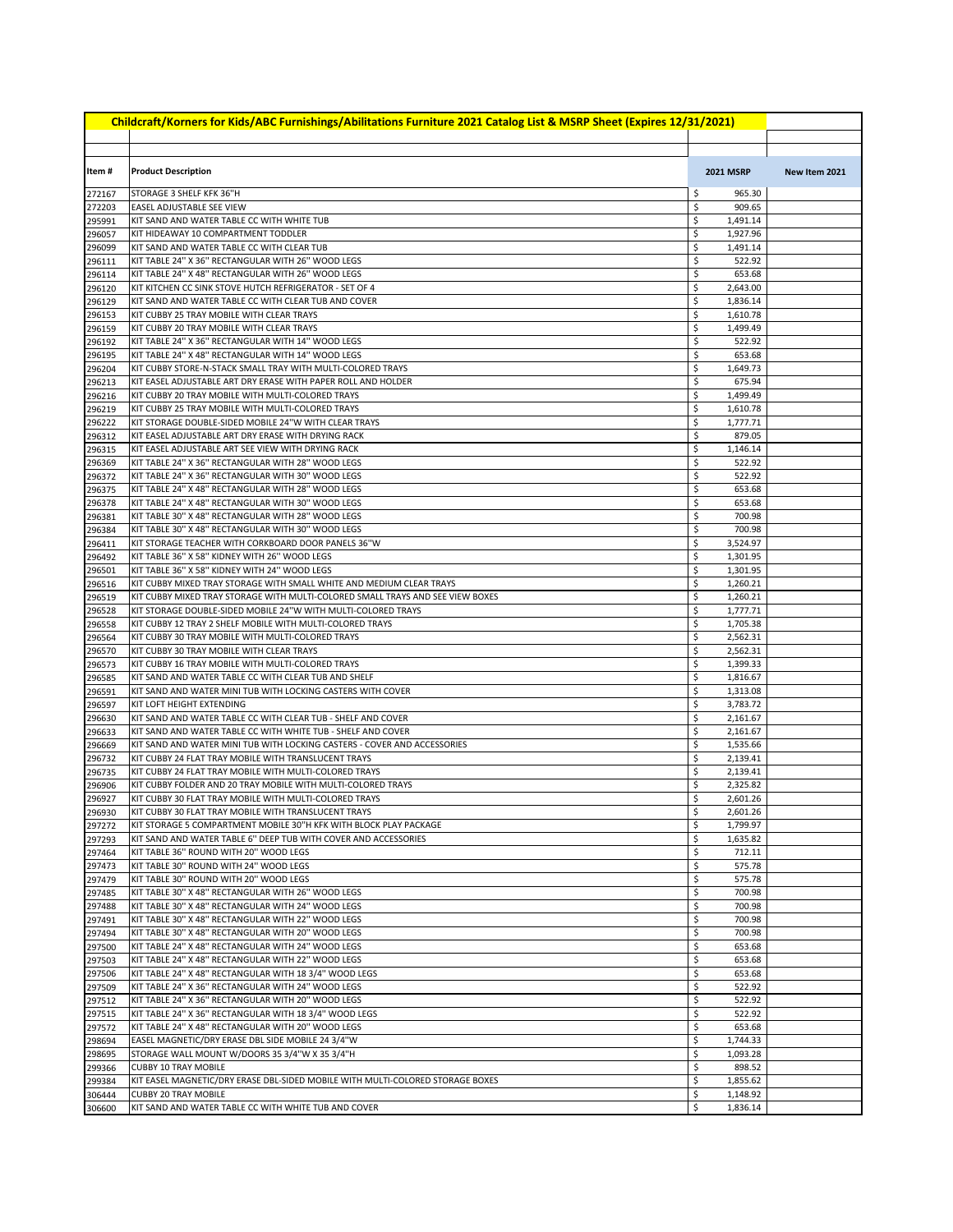| Childcraft/Korners for Kids/ABC Furnishings/Abilitations Furniture 2021 Catalog List & MSRP Sheet (Expires 12/31/2021) |                                                                                                             |                                  |               |  |  |  |
|------------------------------------------------------------------------------------------------------------------------|-------------------------------------------------------------------------------------------------------------|----------------------------------|---------------|--|--|--|
|                                                                                                                        |                                                                                                             |                                  |               |  |  |  |
| Item#                                                                                                                  | <b>Product Description</b>                                                                                  | <b>2021 MSRP</b>                 | New Item 2021 |  |  |  |
| 386499                                                                                                                 | KITCHEN REFRIGERATOR TRADITIONAL                                                                            | \$<br>751.06                     |               |  |  |  |
| 513575                                                                                                                 | STORAGE 3 COMPARTMENT DOUBLE SIDED MOBILE                                                                   | \$<br>1,466.10                   |               |  |  |  |
| 675309                                                                                                                 | KIT CUBBY 16 TRAY MOBILE WITH CLEAR TRAYS                                                                   | \$<br>1,399.33                   |               |  |  |  |
| 675321                                                                                                                 | KIT CUBBY 12 TRAY 2 SHELF MOBILE WITH CLEAR TRAYS                                                           | \$<br>1,705.38                   |               |  |  |  |
| 675336                                                                                                                 | DESK DOUBLE SIDED EASEL/ART                                                                                 | \$<br>2,579.00                   |               |  |  |  |
| 1271028<br>1291230                                                                                                     | KIT STORAGE REST MAT MOBILE - 2 UNITS<br><b>ROCKING BOAT / STEPS</b>                                        | \$<br>2,036.46<br>\$<br>742.71   |               |  |  |  |
| 1291231                                                                                                                | <b>CUBBY 32 LARGE TRAY TOWER MOBILE</b>                                                                     | \$<br>2,261.83                   |               |  |  |  |
| 1291233                                                                                                                | BOOK DISPLAY 3 SHELF DRY ERASE BACK TODDLER 24"H                                                            | \$<br>481.18                     |               |  |  |  |
| 1291235                                                                                                                | BOOKCASE W/ 2 ADJUSTABLE SHELVES 36"H                                                                       | \$<br>854.00                     |               |  |  |  |
| 1291236                                                                                                                | PAPER RACK 14 SHELF MOBILE                                                                                  | \$<br>1,260.21                   |               |  |  |  |
| 1291237                                                                                                                | BOOKCASE W/ 3 ADJUSTABLE SHELVES 48"H                                                                       | \$<br>1,020.94                   |               |  |  |  |
| 1293276                                                                                                                | KIT CUBBY 32 LARGE TRAY TOWER MOBILE WITH MULTI-COLORED DEEP FLAT TRAYS                                     | \$<br>3,218.92                   |               |  |  |  |
| 1293291                                                                                                                | KIT CUBBY 32 LARGE TRAY TOWER MOBILE WITH TRANSLUCENT DEEP FLAT TRAYS                                       | \$<br>3,218.92                   |               |  |  |  |
| 1301428<br>1301430                                                                                                     | COAT LOCKER 2 UNIT BENCH<br>COAT LOCKER 12 SECTION UNIT                                                     | \$<br>909.65<br>\$<br>1,780.50   |               |  |  |  |
| 1301431                                                                                                                | STORAGE CORNER OUTSIDE 30"H                                                                                 | \$<br>592.47                     |               |  |  |  |
| 1301517                                                                                                                | STORAGE 2 SHELF OPEN MOBILE LOCKING CASTERS 24"H                                                            | \$<br>723.24                     |               |  |  |  |
| 1301522                                                                                                                | STORAGE 2 SHELF OPEN MOBILE LOCKING CASTERS 30"H                                                            | \$<br>759.41                     |               |  |  |  |
| 1301523                                                                                                                | STORAGE 3 SHELF OPEN MOBILE LOCKING CASTERS 36"H                                                            | \$<br>1,076.59                   |               |  |  |  |
| 1301524                                                                                                                | STORAGE 3 SHELF OPEN MOBILE LOCKING CASTERS 42"H                                                            | \$<br>1,224.05                   |               |  |  |  |
| 1301526                                                                                                                | WRITING CENTER SINGLE SIDE JUNIOR                                                                           | \$<br>1,371.50                   |               |  |  |  |
| 1301528                                                                                                                | <b>AUDIO CENTER MOBILE STATION JR</b>                                                                       | \$<br>904.09                     |               |  |  |  |
| 1301533                                                                                                                | <b>END TABLE LIVING ROOM</b>                                                                                | \$<br>247.47                     |               |  |  |  |
| 1302089<br>1302090                                                                                                     | KIT TABLE 30" X 60" RECTANGULAR WITH 30" WOOD LEGS<br>KIT TABLE 30" X 60" RECTANGULAR WITH 28" WOOD LEGS    | \$<br>1,015.38<br>\$<br>1,015.38 |               |  |  |  |
| 1302091                                                                                                                | KIT TABLE 30" X 60" RECTANGULAR WITH 26" WOOD LEGS                                                          | \$<br>1,015.38                   |               |  |  |  |
| 1302092                                                                                                                | KIT TABLE 30" X 60" RECTANGULAR WITH 24" WOOD LEGS                                                          | \$<br>1,015.38                   |               |  |  |  |
| 1302093                                                                                                                | KIT TABLE 30" X 60" RECTANGULAR WITH 22" WOOD LEGS                                                          | \$<br>1,015.38                   |               |  |  |  |
| 1302094                                                                                                                | KIT TABLE 30" X 60" RECTANGULAR WITH 20" WOOD LEGS                                                          | \$<br>1,015.38                   |               |  |  |  |
| 1302339                                                                                                                | STORAGE VERTICAL 4 UNIT LOCKER BASE                                                                         | \$<br>1,669.21                   |               |  |  |  |
| 1305186                                                                                                                | MAGNIFYING GLASS DELUXE GIANT                                                                               | \$<br>214.09                     |               |  |  |  |
| 1318389                                                                                                                | ROOM DIVIDER DBL SIDE LIBRARY/BROWSER MOBILE                                                                | \$<br>1,299.17                   |               |  |  |  |
| 1318391<br>1318392                                                                                                     | ROOM DIVIDER DBL SIDE LIBRARY/STORAGE MOBILE<br>ROOM DIVIDER DBL SIDE EASEL/LIBRARY MOBILE                  | \$<br>1,299.17<br>\$<br>1,299.17 |               |  |  |  |
| 1320384                                                                                                                | CHAIR STACKING 5"H SEAT TODDLER                                                                             | \$<br>177.92                     |               |  |  |  |
| 1320385                                                                                                                | CHAIR STACKING 7"H SEAT TODDLER                                                                             | \$<br>191.83                     |               |  |  |  |
| 1320386                                                                                                                | CHAIR STACKING 9"H SEAT TODDLER                                                                             | \$<br>208.52                     |               |  |  |  |
| 1335321                                                                                                                | <b>CUBBY 20 TRAY MOBILE KFK</b>                                                                             | \$<br>1,260.21                   |               |  |  |  |
| 1335356                                                                                                                | CUBE COZY READING 30" X 30" X 30"                                                                           | \$<br>854.00                     |               |  |  |  |
| 1335358                                                                                                                | <b>STORAGE 3 COMPARTMENT MOBILE</b>                                                                         | \$<br>856.79                     |               |  |  |  |
| 1335360                                                                                                                | STORAGE 2 SHELF DEEP 35 3/4"W X 14 3/4"D X 24"H                                                             | \$<br>648.12                     |               |  |  |  |
| 1335361<br>1335362                                                                                                     | STORAGE 3 SHELF DEEP 36"H<br>STORAGE 4 SHELF DEEP 48"H                                                      | \$<br>834.53<br>\$<br>1,037.63   |               |  |  |  |
| 1337177                                                                                                                | KIT TABLE 24" X 24" SQUARE WITH 20" WOOD LEGS                                                               | \$<br>467.27                     |               |  |  |  |
| 1337178                                                                                                                | KIT TABLE 24" X 24" SQUARE WITH 22" WOOD LEGS                                                               | \$<br>467.27                     |               |  |  |  |
|                                                                                                                        | 1337179   KIT TABLE 24" X 24" SQUARE WITH 24" WOOD LEGS                                                     | Ş<br>467.27                      |               |  |  |  |
| 1337180                                                                                                                | KIT TABLE 24" X 24" SQUARE WITH 26" WOOD LEGS                                                               | \$<br>467.27                     |               |  |  |  |
| 1337181                                                                                                                | KIT TABLE 24" X 24" SQUARE WITH 28" WOOD LEGS                                                               | \$<br>467.27                     |               |  |  |  |
| 1337182                                                                                                                | KIT TABLE 24" X 24" SQUARE WITH 30" WOOD LEGS                                                               | \$<br>467.27                     |               |  |  |  |
| 1337183                                                                                                                | KIT TABLE 30" X 30" SQUARE WITH 20" WOOD LEGS                                                               | \$<br>670.38                     |               |  |  |  |
| 1337184<br>1337185                                                                                                     | KIT TABLE 30" X 30" SQUARE WITH 22" WOOD LEGS<br>KIT TABLE 30" X 30" SQUARE WITH 24" WOOD LEGS              | \$<br>670.38<br>\$<br>670.38     |               |  |  |  |
| 1337186                                                                                                                | KIT TABLE 30" X 30" SQUARE WITH 26" WOOD LEGS                                                               | \$<br>670.38                     |               |  |  |  |
| 1337187                                                                                                                | KIT TABLE 30" X 30" SQUARE WITH 28" WOOD LEGS                                                               | \$<br>670.38                     |               |  |  |  |
| 1337188                                                                                                                | KIT TABLE 30" X 30" SQUARE WITH 30" WOOD LEGS                                                               | \$<br>670.38                     |               |  |  |  |
| 1337189                                                                                                                | KIT TABLE 36" X 48" RECTANGULAR WITH 20" WOOD LEGS                                                          | \$<br>1,015.38                   |               |  |  |  |
| 1337190                                                                                                                | KIT TABLE 36" X 48" RECTANGULAR WITH 22" WOOD LEGS                                                          | \$<br>1,015.38                   |               |  |  |  |
| 1337191                                                                                                                | KIT TABLE 36" X 48" RECTANGULAR WITH 24" WOOD LEGS                                                          | \$<br>1,015.38                   |               |  |  |  |
| 1337192                                                                                                                | KIT TABLE 36" X 48" RECTANGULAR WITH 26" WOOD LEGS                                                          | \$<br>1,015.38                   |               |  |  |  |
| 1337193                                                                                                                | KIT TABLE 36" X 48" RECTANGULAR WITH 28" WOOD LEGS                                                          | \$<br>1,015.38<br>\$<br>1,015.38 |               |  |  |  |
| 1337194<br>1351704                                                                                                     | KIT TABLE 36" X 48" RECTANGULAR WITH 30" WOOD LEGS<br>KIT CUBBY 20 TRAY MOBILE KFK WITH MULTI-COLORED TRAYS | \$<br>1,610.78                   |               |  |  |  |
| 1351706                                                                                                                | KIT CUBBY 20 TRAY MOBILE KFK WITH CLEAR TRAYS                                                               | \$<br>1,610.78                   |               |  |  |  |
| 1352444                                                                                                                | KIT EASEL ADJUSTABLE WITH CHALKBOARD PANELS                                                                 | \$<br>311.46                     |               |  |  |  |
| 1352445                                                                                                                | KIT EASEL ADJUSTABLE WITH DRY ERASE PANELS                                                                  | \$<br>520.13                     |               |  |  |  |
| 1352456                                                                                                                | KIT TABLE 24" X 24" SQUARE WITH 18 3/4" WOOD LEGS                                                           | \$<br>467.27                     |               |  |  |  |
| 1352457                                                                                                                | KIT TABLE 30" X 30" SQUARE WITH 18 3/4" WOOD LEGS                                                           | \$<br>670.38                     |               |  |  |  |
| 1352458                                                                                                                | KIT TABLE 36" X 48" RECTANGULAR WITH 18 3/4" WOOD LEGS                                                      | \$<br>1,015.38                   |               |  |  |  |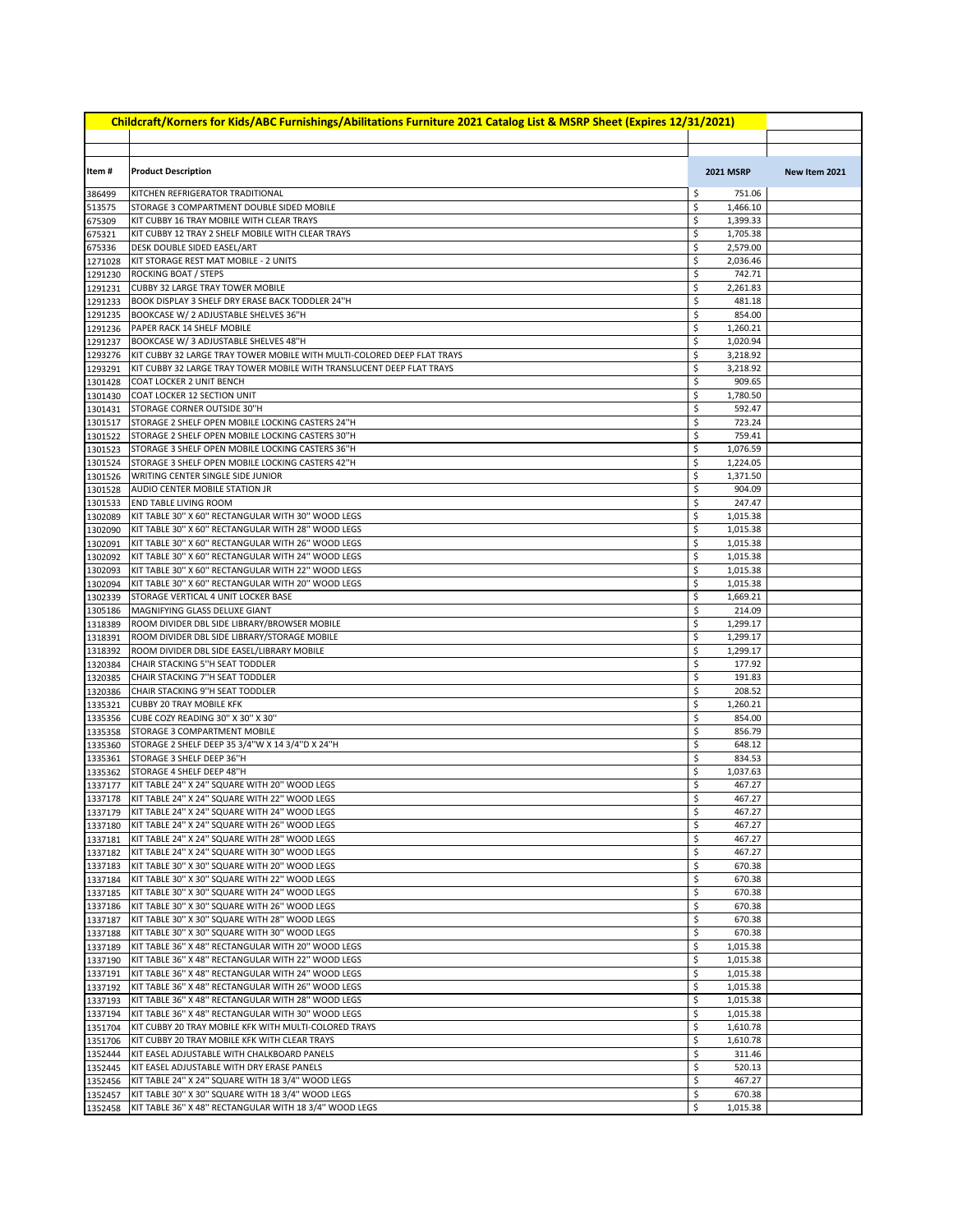| Childcraft/Korners for Kids/ABC Furnishings/Abilitations Furniture 2021 Catalog List & MSRP Sheet (Expires 12/31/2021) |                                                                                                                       |          |                      |               |  |
|------------------------------------------------------------------------------------------------------------------------|-----------------------------------------------------------------------------------------------------------------------|----------|----------------------|---------------|--|
|                                                                                                                        |                                                                                                                       |          |                      |               |  |
| Item#                                                                                                                  | <b>Product Description</b>                                                                                            |          | <b>2021 MSRP</b>     | New Item 2021 |  |
| 1352459                                                                                                                | KIT TABLE 42" ROUND WITH 18 3/4" WOOD LEGS                                                                            | \$       | 887.39               |               |  |
| 1352460                                                                                                                | KIT TABLE 42" ROUND WITH 20" WOOD LEGS                                                                                | \$       | 887.39               |               |  |
| 1352461                                                                                                                | KIT TABLE 42" ROUND WITH 22" WOOD LEGS                                                                                | \$       | 887.39               |               |  |
| 1352462                                                                                                                | KIT TABLE 42" ROUND WITH 24" WOOD LEGS                                                                                | \$       | 887.39               |               |  |
| 1352463<br>1352464                                                                                                     | KIT TABLE 42" ROUND WITH 26" WOOD LEGS<br>KIT TABLE 42" ROUND WITH 28" WOOD LEGS                                      | \$<br>\$ | 887.39<br>887.39     |               |  |
| 1352465                                                                                                                | KIT TABLE 42" ROUND WITH 30" WOOD LEGS                                                                                | \$       | 887.39               |               |  |
| 1352484                                                                                                                | KIT COUCH LIVING ROOM WITH BLUE CUSHIONS                                                                              | \$       | 1,132.23             |               |  |
| 1352485                                                                                                                | KIT COUCH LIVING ROOM WITH RED CUSHIONS                                                                               | \$       | 1,132.23             |               |  |
| 1352486                                                                                                                | KIT CHAIR LIVING ROOM WITH BLUE CUSHIONS                                                                              | \$       | 714.89               |               |  |
| 1352487                                                                                                                | KIT CHAIR LIVING ROOM WITH RED CUSHIONS<br>KIT LIVING ROOM 4 PIECE SET - RED CHAIR - COUCH - COFFEE TABLE - END TABLE | \$<br>\$ | 714.89<br>2,225.66   |               |  |
| 1353668<br>1353669                                                                                                     | KIT LIVING ROOM 4 PIECE SET - BLUE CHAIR - COUCH - COFFEE TABLE - END TABLE                                           | \$       | 2,225.66             |               |  |
| 1357845                                                                                                                | KIT STUDENT CARRELL 24" X 30" TOP WITH 26" WOOD LEGS                                                                  | \$       | 890.17               |               |  |
| 1357857                                                                                                                | KIT STUDENT CARRELL 24" X 30" TOP WITH 18 3/4" WOOD LEGS                                                              | \$       | 890.17               |               |  |
| 1357858                                                                                                                | KIT STUDENT CARRELL 24" X 30" TOP WITH 20" WOOD LEGS                                                                  | \$       | 890.17               |               |  |
| 1357859                                                                                                                | KIT STUDENT CARRELL 24" X 30" TOP WITH 22" WOOD LEGS                                                                  | \$       | 890.17               |               |  |
| 1357860                                                                                                                | KIT STUDENT CARRELL 24" X 30" TOP WITH 24" WOOD LEGS                                                                  | \$       | 890.17               |               |  |
| 1366874                                                                                                                | <b>STEPS AND BRIDGE</b><br>SCOOTERBOARD RAMP                                                                          | \$<br>\$ | 1,424.48<br>1,313.19 |               |  |
| 1366875<br>1386210                                                                                                     | KITCHEN HUTCH TRADITIONAL                                                                                             | \$       | 751.06               |               |  |
| 1386531                                                                                                                | KIT TABLE 24" X 24" SQUARE WITH 14" WOOD LEGS                                                                         | \$       | 467.27               |               |  |
| 1386532                                                                                                                | KIT TABLE 24" X 24" SQUARE WITH 16" WOOD LEGS                                                                         | \$       | 467.27               |               |  |
| 1386533                                                                                                                | KIT TABLE 30" ROUND WITH 12" WOOD LEGS                                                                                | \$       | 575.78               |               |  |
| 1386534                                                                                                                | KIT TABLE 30" ROUND WITH 14" WOOD LEGS                                                                                | \$       | 575.78               |               |  |
| 1386535                                                                                                                | KIT TABLE 30" ROUND WITH 16" WOOD LEGS                                                                                | \$       | 575.78               |               |  |
| 1387311                                                                                                                | SECURE STEPS 5"H STEPS 21"W ABILITATIONS                                                                              | \$       | 790.12               |               |  |
| 1387313<br>1387314                                                                                                     | ROLL N RIDE ROLLER SECTION<br>ROLL N RIDE STEP UNIT                                                                   | \$<br>\$ | 1,847.38<br>667.70   |               |  |
| 1387315                                                                                                                | ROLL N RIDE RAMP UNIT                                                                                                 | \$       | 823.51               |               |  |
| 1387316                                                                                                                | KIT ROLL-N-RIDE JR.                                                                                                   | \$       | 2,782.22             |               |  |
| 1387317                                                                                                                | KIT ROLL-N-RIDE UNIT                                                                                                  | \$       | 4,885.61             |               |  |
| 1387318                                                                                                                | SECURE STEPS 7"H STEPS 19 1/2"W                                                                                       | \$       | 687.07               |               |  |
| 1387319                                                                                                                | BENCH 5 UNIT LOCKER W/ BEIGE CUSHION 16"H                                                                             | \$       | 965.30               |               |  |
| 1388570                                                                                                                | KIT TABLE 30" X 48" RECTANGULAR WITH 16" WOOD LEGS                                                                    | \$       | 700.98               |               |  |
| 1403214<br>1410355                                                                                                     | COAT LOCKER 3 UNIT BENCH<br>KIT DONORS CHOOSE SENSORY SCIENTISTS WITH SAND AND WATER TABLE 6" DEEP TUB - SET          | \$<br>\$ | 1,112.75<br>1,788.84 |               |  |
| 1428818                                                                                                                | BENCH REST AND STORAGE W/ 4 BINS                                                                                      | \$       | 1,482.80             |               |  |
| 1429282                                                                                                                | STORAGE CORNER OUTSIDE 24"H                                                                                           | \$       | 520.13               |               |  |
| 1429287                                                                                                                | <b>CUBBY 12 TRAY TODDLER MOBILE</b>                                                                                   | \$       | 954.17               |               |  |
| 1429288                                                                                                                | BENCH REST AND STORAGE 10"H SEAT                                                                                      | \$       | 923.56               |               |  |
| 1430395                                                                                                                | SPRINGBOARD - SINGLE                                                                                                  | \$       | 445.12               |               |  |
| 1434977<br>1436480                                                                                                     | <b>INSERT 10 TRAY CUBBY RTA</b><br><b>KIT LOFT TODDLER</b>                                                            | \$<br>\$ | 269.73<br>2,022.55   |               |  |
| 1439525                                                                                                                | CUBBY CLASSROOM PORTFOLIO 30 SLOT                                                                                     | \$       | 1,557.92             |               |  |
| 1440341                                                                                                                | KIT CUBBY STORE-N-STACK SMALL TRAY WITH SMALL WICKER BASKETS                                                          | \$       | 2,044.81             |               |  |
|                                                                                                                        | 1440342   KIT CUBBY 30 TRAY MOBILE WITH SMALL WICKER BASKETS                                                          | \$       | 3,291.26             |               |  |
| 1440343                                                                                                                | KIT CUBBY 16 TRAY MOBILE WITH SMALL WICKER BASKETS                                                                    | \$       | 1,811.10             |               |  |
| 1440345                                                                                                                | KIT CUBBY 25 TRAY MOBILE WITH SMALL WICKER BASKETS                                                                    | \$       | 2,247.92             |               |  |
| 1440346                                                                                                                | KIT CUBBY FOLDER AND 20 TRAY MOBILE WITH SMALL WICKER BASKETS                                                         | \$       | 2,857.23             |               |  |
| 1440347<br>1440350                                                                                                     | KIT CUBBY 20 TRAY MOBILE WITH SMALL WICKER BASKETS<br>KIT CUBBY 20 TRAY MOBILE KFK WITH SMALL WICKER BASKETS          | \$<br>\$ | 2,011.42<br>2,122.71 |               |  |
| 1440368                                                                                                                | KIT CUBBY MIXED TRAY STORAGE WITH SMALL AND MEDIUM WICKER BASKETS                                                     | \$       | 1,549.57             |               |  |
| 1440377                                                                                                                | KIT CUBBY 10 TRAY DEEP MOBILE WITH SMALL WICKER BASKETS                                                               | \$       | 1,299.17             |               |  |
| 1444398                                                                                                                | KIT CUBBY 12 TRAY TODDLER MOBILE WITH SMALL WICKER BASKETS                                                            | \$       | 1,432.71             |               |  |
| 1444399                                                                                                                | KIT CUBBY 12 TRAY TODDLER MOBILE WITH CLEAR TRAYS                                                                     | \$       | 1,126.67             |               |  |
| 1444400                                                                                                                | KIT CUBBY 12 TRAY TODDLER MOBILE WITH MULTI-COLORED TRAYS                                                             | \$       | 1,126.67             |               |  |
| 1444401                                                                                                                | KIT BENCH REST AND STORAGE 10"H SEAT TODDLER WITH SMALL AND MEDIUM WICKER BASKETS                                     | \$       | 1,310.30             |               |  |
| 1448794<br>1457568                                                                                                     | STORAGE LOCKER 12 CUBBY MOBILE 48"H<br>CART ART W/ ADJ SHELF MOBILE                                                   | \$<br>\$ | 1,538.44<br>1,071.02 |               |  |
| 1457590                                                                                                                | BOOKCASE W/ 3 ADJUSTABLE SHELVES 60"H                                                                                 | \$       | 1,260.21             |               |  |
| 1459813                                                                                                                | COAT RACK WALL MOUNT WITH SHELF                                                                                       | \$       | 453.36               |               |  |
| 1462464                                                                                                                | KIT TABLE 30" ROUND WITH 22" WOOD LEGS                                                                                | \$       | 575.78               |               |  |
| 1463990                                                                                                                | SPACE SHAPER INSIDE CURVE 30"H                                                                                        | \$       | 990.34               |               |  |
| 1464011                                                                                                                | SPACE SHAPER OUTSIDE CURVE 30"H                                                                                       | \$       | 990.34               |               |  |
| 1464143                                                                                                                | KITCHEN STOVE / MICROWAVE COMBO                                                                                       | \$       | 834.53               |               |  |
| 1464144<br>1464145                                                                                                     | BOOK DISPLAY 4 SHELF LOW TODDLER 14"H<br>TABLE 36" X 36" ADJ BLOSSOM TODDLER CC                                       | \$<br>\$ | 481.18<br>1,001.46   |               |  |
| 1464146                                                                                                                | COAT LOCKER 5 UNIT DOUBLE SIDED                                                                                       | \$       | 2,192.27             |               |  |
|                                                                                                                        |                                                                                                                       |          |                      |               |  |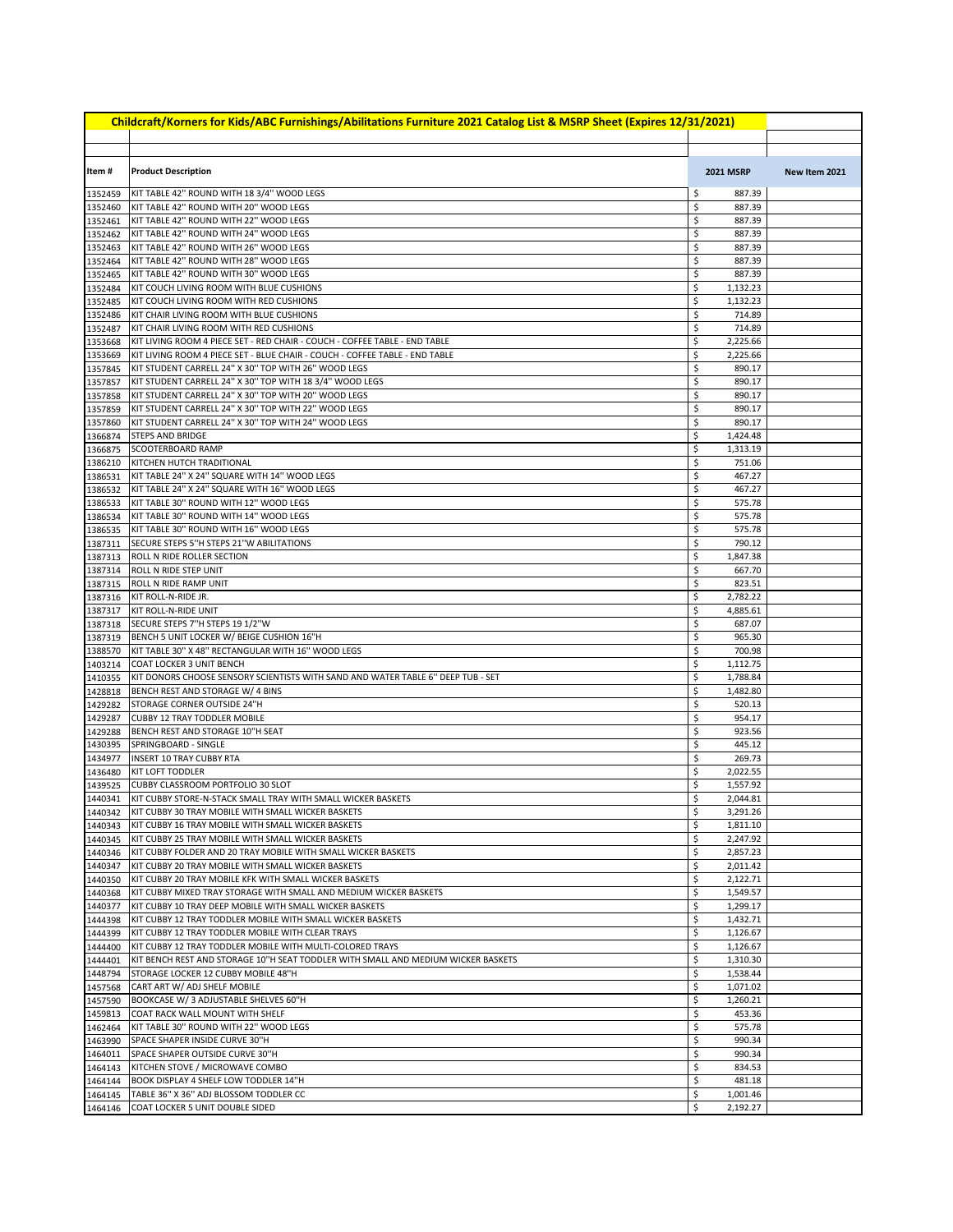| Childcraft/Korners for Kids/ABC Furnishings/Abilitations Furniture 2021 Catalog List & MSRP Sheet (Expires 12/31/2021) |                                                                                                                                |          |                      |               |  |
|------------------------------------------------------------------------------------------------------------------------|--------------------------------------------------------------------------------------------------------------------------------|----------|----------------------|---------------|--|
|                                                                                                                        |                                                                                                                                |          |                      |               |  |
|                                                                                                                        |                                                                                                                                |          |                      |               |  |
| Item #                                                                                                                 | <b>Product Description</b>                                                                                                     |          | <b>2021 MSRP</b>     | New Item 2021 |  |
| 1464149                                                                                                                | CHANGING TABLE INFANT WITH STEPS LEFT                                                                                          | \$       | 2,762.63             |               |  |
| 1464150                                                                                                                | CHANGING TABLE INFANT WITH STEPS RIGHT                                                                                         | \$       | 2,762.63             |               |  |
| 1464155                                                                                                                | DOLL CHANGING TABLE                                                                                                            | \$       | 731.59               |               |  |
| 1464159                                                                                                                | SCIENCE CENTER W/ MIRRORED TRAYS MOBILE 24"H                                                                                   | \$       | 1,076.59             |               |  |
| 1464160                                                                                                                | COAT LOCKER 5 UNIT BENCH TODDLER                                                                                               | \$       | 1,410.46             |               |  |
| 1464161<br>1464164                                                                                                     | COAT LOCKER 5 UNIT BENCH TODDLER KFK                                                                                           | \$       | 1,482.80             |               |  |
| 1464165                                                                                                                | TABLE TODDLER ACTIVITY WITH STORAGE<br>TABLE TODDLER ACTIVITY BUILDING TOP                                                     | \$<br>\$ | 918.00<br>333.72     |               |  |
| 1464166                                                                                                                | <b>CUBBY 12 TRAY TODDLER MOBILE KFK</b>                                                                                        | \$       | 1,023.72             |               |  |
| 1464167                                                                                                                | COAT LOCKER WALL MOUNT 10 CUBBY                                                                                                | \$       | 1,020.94             |               |  |
| 1464168                                                                                                                | COAT LOCKER 3 UNIT 42"H                                                                                                        | \$       | 945.82               |               |  |
| 1464170                                                                                                                | <b>STORAGE 8 COMPARTMENT MOBILE</b>                                                                                            | \$       | 1,076.59             |               |  |
| 1464171                                                                                                                | BOOKCASE W/ ADJUSTABLE SHELF W/LIP MOBILE 30"H                                                                                 | \$       | 1,001.46             |               |  |
| 1464172                                                                                                                | BOOKCASE W/ 2 ADJUSTABLE SHELVES W/LIP MOBILE 36"H                                                                             | \$       | 1,279.69             |               |  |
| 1464173<br>1464415                                                                                                     | STORAGE LOCKER 12 CUBBY MOBILE WOOD BACK 42"H<br>BOOKCASE W/ 2 ADJUSTABLE SHELVES MOBILE 36"H                                  | \$<br>\$ | 1,538.44<br>1,279.69 |               |  |
| 1464418                                                                                                                | BOOKCASE 3 SHELF 13"D X 36"H                                                                                                   | \$       | 815.05               |               |  |
| 1464419                                                                                                                | BOOKCASE 4 SHELF 13"D X 48"H                                                                                                   | \$       | 1,020.94             |               |  |
| 1468523                                                                                                                | KIT TABLE 36" X 36" BLOSSOM WITH 4 TODDLER CHAIRS 7"H - SET OF 5                                                               | \$       | 1,613.56             |               |  |
| 1468532                                                                                                                | KIT TABLE TODDLER ACTIVITY STORAGE WITH BUILDING TOP                                                                           | \$       | 1,126.67             |               |  |
| 1468533                                                                                                                | KIT CUBBY 12 TRAY TODDLER MOBILE KFK WITH MULTI-COLORED TRAYS                                                                  | \$       | 1,199.00             |               |  |
| 1468534                                                                                                                | KIT CUBBY 12 TRAY TODDLER MOBILE KFK WITH CLEAR TRAYS                                                                          | \$       | 1,199.00             |               |  |
| 1468535<br>1468538                                                                                                     | KIT CUBBY 12 TRAY TODDLER MOBILE KFK WITH SMALL WICKER BASKETS<br>KIT CUBBY 16 BIG TUB MOBILE WITH SNAP TITE TRANSLUCENT TRAYS | \$<br>\$ | 1,502.27<br>2,067.07 |               |  |
| 1469174                                                                                                                | <b>CUSHION - BEIGE BENCH LOCKER</b>                                                                                            | \$       | 255.83               |               |  |
| 1471469                                                                                                                | CURTAINS TAN AND WHITE STRIPE OPTION                                                                                           | \$       | 138.96               |               |  |
| 1472127                                                                                                                | KIT KITCHEN CC COMPLETE SET INCLUDES CONNECTORS - SET OF 7                                                                     | \$       | 3,936.75             |               |  |
| 1472489                                                                                                                | PLAY STORE / PUPPET THEATRE W/DRY ERASE                                                                                        | \$       | 945.82               |               |  |
| 1473440                                                                                                                | KIT COAT LOCKER WALL MOUNT 10 CUBBY WITH MULTI-COLORED TRAYS                                                                   | \$       | 1,165.62             |               |  |
| 1473441                                                                                                                | KIT COAT LOCKER WALL MOUNT 10 CUBBY WITH SMALL WICKER BASKETS                                                                  | \$       | 1,421.59             |               |  |
| 1473444                                                                                                                | KIT TABLE 36" X 58" KIDNEY WITH 18 3/4" WOOD LEGS<br>KIT TABLE 36" X 58" KIDNEY WITH 20" WOOD LEGS                             | \$<br>\$ | 1,301.95<br>1,301.95 |               |  |
| 1473445<br>1473446                                                                                                     | KIT TABLE 36" X 58" KIDNEY WITH 22" WOOD LEGS                                                                                  | \$       | 1,301.95             |               |  |
| 1473447                                                                                                                | KIT TABLE 36" X 58" KIDNEY WITH 28" WOOD LEGS                                                                                  | \$       | 1,301.95             |               |  |
| 1473448                                                                                                                | KIT TABLE 36" X 58" KIDNEY WITH 30" WOOD LEGS                                                                                  | \$       | 1,301.95             |               |  |
| 1473449                                                                                                                | KIT STUDENT CARRELL 24" X 30" TOP WITH 28" WOOD LEGS                                                                           | \$       | 890.17               |               |  |
| 1473458                                                                                                                | KIT TABLE 24" X 24" SQUARE WITH 12" WOOD LEGS                                                                                  | \$       | 467.27               |               |  |
| 1473459                                                                                                                | KIT TABLE 24" X 36" RECTANGULAR WITH 16" WOOD LEGS                                                                             | \$       | 522.92               |               |  |
| 1473460                                                                                                                | KIT TABLE 24" X 48" RECTANGULAR WITH 16" WOOD LEGS<br>KIT TABLE 30" X 48" RECTANGULAR WITH 18 3/4" WOOD LEGS                   | \$<br>\$ | 653.68<br>700.98     |               |  |
| 1473461<br>1473462                                                                                                     | KIT TABLE 30" X 60" RECTANGULAR WITH 18 3/4" WOOD LEGS                                                                         | \$       | 1,015.38             |               |  |
| 1473463                                                                                                                | KIT TABLE 30" ROUND WITH 26" WOOD LEGS                                                                                         | \$       | 575.78               |               |  |
| 1473464                                                                                                                | KIT TABLE 30" ROUND WITH 28" WOOD LEGS                                                                                         | \$       | 575.78               |               |  |
| 1473465                                                                                                                | KIT TABLE 30" ROUND WITH 30" WOOD LEGS                                                                                         | \$       | 575.78               |               |  |
| 1473466                                                                                                                | KIT TABLE 36" ROUND WITH 22" WOOD LEGS                                                                                         | \$       | 712.11               |               |  |
| 1473467                                                                                                                | KIT TABLE 36" ROUND WITH 24" WOOD LEGS                                                                                         | \$       | 712.11               |               |  |
| 1473469                                                                                                                | 1473468 KIT TABLE 36" ROUND WITH 26" WOOD LEGS<br>KIT TABLE 36" ROUND WITH 28" WOOD LEGS                                       | \$<br>\$ | 712.11<br>712.11     |               |  |
| 1473470                                                                                                                | KIT TABLE 36" ROUND WITH 30" WOOD LEGS                                                                                         | \$       | 712.11               |               |  |
| 1473479                                                                                                                | KIT STUDENT CARRELL 24" X 30" TOP WITH 30" WOOD LEGS                                                                           | \$       | 890.17               |               |  |
| 1474686                                                                                                                | CHANGING TABLE REPLACEMENT PAD (H004450)                                                                                       | \$       | 147.31               |               |  |
| 1474931                                                                                                                | KIT KITCHEN CC 4-PIECE SET SINK STOVE/MICROWAVE COMBO HUTCH REFRIGERATOR                                                       | \$       | 2,712.55             |               |  |
| 1474933                                                                                                                | KIT COMFORT CANOPY GREEN AND BLUE WITH 2 SHELF DEEP STORAGE UNITS                                                              | \$       | 2,623.52             |               |  |
| 1474934                                                                                                                | KIT COMFORT CANOPY GREEN AND BLUE WITH 2 SHELF DEEP STORAGE UNITS AND SMALL WICKER BASKETS                                     | \$       | 3,313.52             |               |  |
| 1475177                                                                                                                | COMFORT CANOPY FABRIC SHADE RED<br>COMFORT CANOPY FABRIC SHADE TAN                                                             | \$<br>\$ | 403.28<br>403.28     |               |  |
| 1475180<br>1475181                                                                                                     | COMFORT CANOPY FABRIC SHADE GREEN                                                                                              | \$       | 403.28               |               |  |
| 1475183                                                                                                                | COMFORT CANOPY FABRIC SHADE BLUE                                                                                               | \$       | 403.28               |               |  |
| 1475269                                                                                                                | KIT COMFORT CANOPY TAN AND RED WITH 2 SHELF DEEP STORAGE UNITS                                                                 | \$       | 2,623.52             |               |  |
| 1475270                                                                                                                | KIT COMFORT CANOPY TAN AND RED WITH 2 SHELF DEEP STORAGE UNITS AND SMALL WICKER BASKETS                                        | \$       | 3,313.52             |               |  |
| 1484118                                                                                                                | STORAGE TEACHER SUPPLY WITH DOORS 60"H                                                                                         | \$       | 2,484.41             |               |  |
| 1485839                                                                                                                | TUB W/FAUCET DRAIN SAND AND WATER CLEAR MINI                                                                                   | \$       | 500.66               |               |  |
| 1491056                                                                                                                | CUBE COZY REFLECTION 30" X 30" X 30"                                                                                           | \$<br>\$ | 1,260.21<br>934.69   |               |  |
| 1491065<br>1491068                                                                                                     | STORAGE BINS INFANT STAR KFK<br>STOOL TEACHER MOBILE WITH CUSHION                                                              | \$       | 703.76               |               |  |
| 1491069                                                                                                                | SAND AND WATER SQUARE TUB W/CASTERS CC                                                                                         | \$       | 1,112.75             |               |  |
| 1491071                                                                                                                | SAND AND WATER SQUARE TUB TDLR W/CASTERS CC                                                                                    | \$       | 1,112.75             |               |  |
| 1491164                                                                                                                | STOOL STUDENT STEP 6"H                                                                                                         | \$       | 314.25               |               |  |
| 1491193                                                                                                                | KITCHEN CENTER 5 IN 1 SEE THRU                                                                                                 | \$       | 2,030.90             |               |  |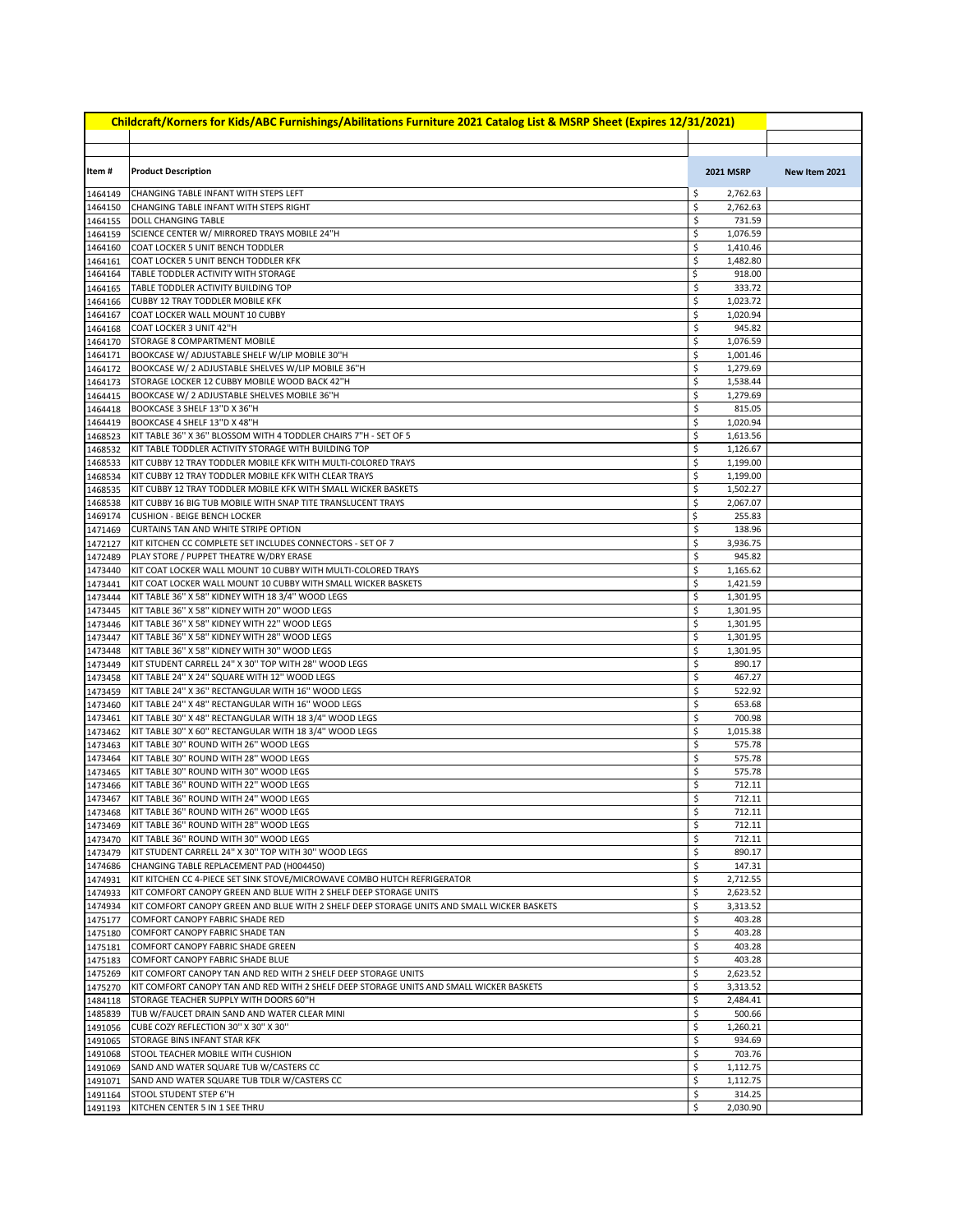| Childcraft/Korners for Kids/ABC Furnishings/Abilitations Furniture 2021 Catalog List & MSRP Sheet (Expires 12/31/2021) |                                                                                                                                                                            |          |                      |               |  |
|------------------------------------------------------------------------------------------------------------------------|----------------------------------------------------------------------------------------------------------------------------------------------------------------------------|----------|----------------------|---------------|--|
|                                                                                                                        |                                                                                                                                                                            |          |                      |               |  |
| Item #                                                                                                                 | <b>Product Description</b>                                                                                                                                                 |          | <b>2021 MSRP</b>     | New Item 2021 |  |
| 1491195                                                                                                                | KITCHEN SINK / STOVE COMBO CC                                                                                                                                              | \$       | 1,057.11             |               |  |
| 1491196                                                                                                                | KITCHEN SINK / STOVE COMBO TODDLER                                                                                                                                         | \$       | 918.00               |               |  |
| 1491222                                                                                                                | KITCHEN SINK / DISHWASHER COMBO                                                                                                                                            | \$       | 1,794.41             |               |  |
| 1491224                                                                                                                | KITCHEN STOVE / MICROWAVE MODERN COMBO                                                                                                                                     | \$       | 959.73               |               |  |
| 1491227                                                                                                                | KITCHEN REFRIGERATOR MODERN                                                                                                                                                | \$       | 904.09               |               |  |
| 1491235                                                                                                                | TABLE IPAD 2 PERSON S2S ADJ HGT MOBILE 39"W                                                                                                                                | \$       | 1,093.28             |               |  |
| 1491239<br>1491241                                                                                                     | STORAGE 4 SHELF KFK 48"H<br>DRESSUP STORAGE MOBILE 38"H                                                                                                                    | \$<br>\$ | 1,168.40<br>1,724.85 |               |  |
| 1491242                                                                                                                | CHANGING TABLE INFANT WITH DOORS                                                                                                                                           | \$       | 1,799.97             |               |  |
| 1491245                                                                                                                | PUPPET STORAGE 10 DOWEL RACK                                                                                                                                               | \$       | 128.50               |               |  |
| 1491255                                                                                                                | <b>WRITING CENTER TABLETOP</b>                                                                                                                                             | \$       | 353.20               |               |  |
| 1492065                                                                                                                | KIT STORAGE BLOCK ORGANIZER MOBILE WITH ADHESIVES AND 260 BLOCKS                                                                                                           | \$       | 3,246.75             |               |  |
| 1497601                                                                                                                | KIT KITCHEN MODERN 3 PIECE SET                                                                                                                                             | \$       | 3,296.83             |               |  |
| 1506618                                                                                                                | KIT EASEL CLEARVIEW WITH PAPER HOLDER AND ROLL                                                                                                                             | \$       | 926.34               |               |  |
| 1526296                                                                                                                | STORAGE 2 SHELF 27 3/8"H RTA<br>STORAGE 2 SHELF 20"H RTA                                                                                                                   | \$<br>\$ | 815.05<br>703.76     |               |  |
| 1526300<br>1526303                                                                                                     | STORAGE 3 COMPARTMENT 27 3/8"H RTA                                                                                                                                         | \$       | 815.05               |               |  |
| 1526308                                                                                                                | STORAGE 3 SHELF 40"H RTA                                                                                                                                                   | \$       | 870.70               |               |  |
| 1526311                                                                                                                | INSERT UPPER SECTIONAL CUBBY RTA                                                                                                                                           | \$       | 297.55               |               |  |
| 1526314                                                                                                                | STORAGE 2 SHELF 16" DEEP 27 3/8"H RTA                                                                                                                                      | \$       | 687.07               |               |  |
| 1526316                                                                                                                | STORAGE 3 SHELF 16" DEEP 40"H RTA                                                                                                                                          | \$       | 845.66               |               |  |
| 1526403                                                                                                                | COAT LOCKER WALL MOUNT 10 CUBBY RTA                                                                                                                                        | \$       | 948.60               |               |  |
| 1526404                                                                                                                | <b>CUBBY RACK 12 TRAY DOWEL RTA</b>                                                                                                                                        | \$       | 453.36               |               |  |
| 1526415<br>1526419                                                                                                     | <b>BOOK DISPLAY 3 SHELF RTA</b>                                                                                                                                            | \$<br>\$ | 578.56<br>517.35     |               |  |
| 1526420                                                                                                                | <b>KITCHEN SINK RTA</b><br>KITCHEN STOVE RTA                                                                                                                               | \$       | 517.35               |               |  |
| 1526421                                                                                                                | KITCHEN HUTCH RTA                                                                                                                                                          | \$       | 517.35               |               |  |
| 1526422                                                                                                                | KITCHEN REFRIGERATOR RTA                                                                                                                                                   | \$       | 631.42               |               |  |
| 1528596                                                                                                                | COVER FOR BUILDING BLOCK TABLES                                                                                                                                            | \$       | 489.53               |               |  |
| 1528601                                                                                                                | DOLL BED STACKING                                                                                                                                                          | \$       | 303.12               |               |  |
| 1528604                                                                                                                | <b>DOLL CRADLE</b>                                                                                                                                                         | \$       | 305.90               |               |  |
| 1528608                                                                                                                | <b>DOLL HIGH CHAIR</b>                                                                                                                                                     | \$       | 275.30               |               |  |
| 1528609<br>1528648                                                                                                     | EASEL ADJUSTABLE ART DRY ERASE MOBILE<br>SCIENCE MODULE SOIL/WATER STACKING                                                                                                | \$<br>\$ | 1,224.05<br>189.05   |               |  |
| 1528649                                                                                                                | SCIENCE MODULE MAGNIFIER STACKING                                                                                                                                          | \$       | 269.73               |               |  |
| 1528650                                                                                                                | SCIENCE MODULE TERRARIUM STACKING                                                                                                                                          | \$       | 208.52               |               |  |
| 1528652                                                                                                                | SCIENCE MODULE SENSORY BOX STACKING                                                                                                                                        | \$       | 208.52               |               |  |
| 1528653                                                                                                                | SCIENCE MODULE STORAGE DOLLY                                                                                                                                               | \$       | 197.39               |               |  |
| 1528654                                                                                                                | LANGUAGE CENTER MOBILE MAGNETIC FLAT STORAGE                                                                                                                               | \$       | 1,224.05             |               |  |
| 1528657                                                                                                                | BOOK DISPLAY 3 SHELF TODDLER 36"W X 24"H                                                                                                                                   | \$       | 648.12               |               |  |
| 1528659<br>1528662                                                                                                     | BOOK DISPLAY 4 SHELF DOUBLE SIDED MOBILE<br>STORAGE 2 SHELF MINI 24"H                                                                                                      | \$<br>\$ | 1,299.17<br>623.08   |               |  |
| 1528664                                                                                                                | STORAGE 3 SHELF MINI 36"H                                                                                                                                                  | \$       | 734.37               |               |  |
| 1528669                                                                                                                | KITCHEN SINK TODDLER KFK                                                                                                                                                   | \$       | 561.87               |               |  |
| 1528670                                                                                                                | KITCHEN STOVE TODDLER KFK                                                                                                                                                  | \$       | 561.87               |               |  |
| 1528671                                                                                                                | KITCHEN HUTCH TODDLER KFK                                                                                                                                                  | \$       | 561.87               |               |  |
|                                                                                                                        | 1528672 KITCHEN REFRIGERATOR TODDLER KFK                                                                                                                                   | Ş        | 561.87               |               |  |
| 1528677                                                                                                                | <b>WASHER/DRYER SIDE BY SIDE MODERN</b>                                                                                                                                    | \$       | 1,020.94             |               |  |
| 1537048                                                                                                                | KIT RTA CUBBY MULTI-STORAGE 3-COMPARTMENT 20 TRAY                                                                                                                          | \$<br>\$ | 1,557.92             |               |  |
| 1537049<br>1537050                                                                                                     | KIT RTA CUBBY MULTI-STORAGE 3-COMPARTMENT 20 TRAY WITH 20 ASSORTED COLOR TRAYS<br>KIT RTA CUBBY MULTI-STORAGE 3-COMPARTMENT 20 TRAY WITH 20 CLEAR TRAYS                    | \$       | 1,927.96<br>1,927.96 |               |  |
| 1537051                                                                                                                | KIT RTA CUBBY MULTI-STORAGE 3-COMPARTMENT 20 TRAY WITH 20 BASKETS                                                                                                          | \$       | 2,615.17             |               |  |
| 1537052                                                                                                                | KIT RTA CUBBY RACK 12 TRAY DOWEL WITH 12 ASSORTED COLOR TRAYS                                                                                                              | \$       | 625.86               |               |  |
| 1537053                                                                                                                | KIT RTA CUBBY RACK 12 TRAY DOWEL WITH 12 CLEAR TRAYS                                                                                                                       | \$       | 625.86               |               |  |
| 1537054                                                                                                                | KIT RTA CUBBY RACK 12 TRAY DOWEL WITH 12 BASKETS                                                                                                                           | \$       | 931.91               |               |  |
| 1537058                                                                                                                | KIT RTA COAT LOCKER WALL MOUNT 10 CUBBY WITH 10 ASSORTED COLOR TRAYS                                                                                                       | \$       | 1,090.50             |               |  |
| 1537059                                                                                                                | KIT RTA COAT LOCKER WALL MOUNT 10 CUBBY WITH 10 CLEAR TRAYS                                                                                                                | \$       | 1,090.50             |               |  |
| 1537060<br>1537061                                                                                                     | KIT RTA COAT LOCKER WALL MOUNT 10 CUBBY WITH 10 BASKETS<br>KIT RTA COAT LOCKER 5-UNIT                                                                                      | \$<br>\$ | 1,346.46<br>1,402.11 |               |  |
| 1537062                                                                                                                | KIT RTA KITCHEN 4-PIECE SET SINK STOVE HUTCH REFRIGERATOR                                                                                                                  | \$       | 1,919.61             |               |  |
| 1537063                                                                                                                | KIT RTA 2 SHELF WITH 10 CUBBY INSERT 27 3/8"H                                                                                                                              | \$       | 1,032.07             |               |  |
| 1537064                                                                                                                | KIT RTA 3 COMPARTMENT WITH 10 CUBBY INSERT 27 3/8"H                                                                                                                        | \$       | 1,032.07             |               |  |
| 1537065                                                                                                                | KIT TABLE BUILDING BLOCK W/PRESCHOOL GRIDS 24"H WITH COVER                                                                                                                 | \$       | 1,480.01             |               |  |
| 1537066                                                                                                                | KIT TABLE BUILDING BLOCK W/STANDARD GRIDS 24"H WITH COVER                                                                                                                  | \$       | 1,480.01             |               |  |
| 1537067                                                                                                                | KIT DOLL BED STACKING WITH MATTRESS PILLOW BLANKET - SET OF 4                                                                                                              | \$       | 467.27               |               |  |
| 1537068                                                                                                                | KIT 2 DOLL BED STACKING WITH 2 MATTRESS 2 PILLOW 2 BLANKET - SET OF 8<br>KIT DOLL BED STACKING-CRADLE-HIGH CHAIR-CHANGING TABLE- 2 MATTRESS 2 PILLOW 2 BLANKET - SET OF 10 | \$<br>\$ | 890.17<br>1,797.19   |               |  |
| 1537069<br>1537070                                                                                                     | KIT SCIENCE MODULES SOIL WATER-MAGNIFIER-TERRARIUM-SENSORY WITH DOLLY                                                                                                      | \$       | 965.30               |               |  |
| 1537071                                                                                                                | KIT SCIENCE MODULES STACKING-MAGNETIC-MIRROR-MAGNIFIER-SENSORY WITH DOLLY                                                                                                  | \$       | 1,135.01             |               |  |
|                                                                                                                        |                                                                                                                                                                            |          |                      |               |  |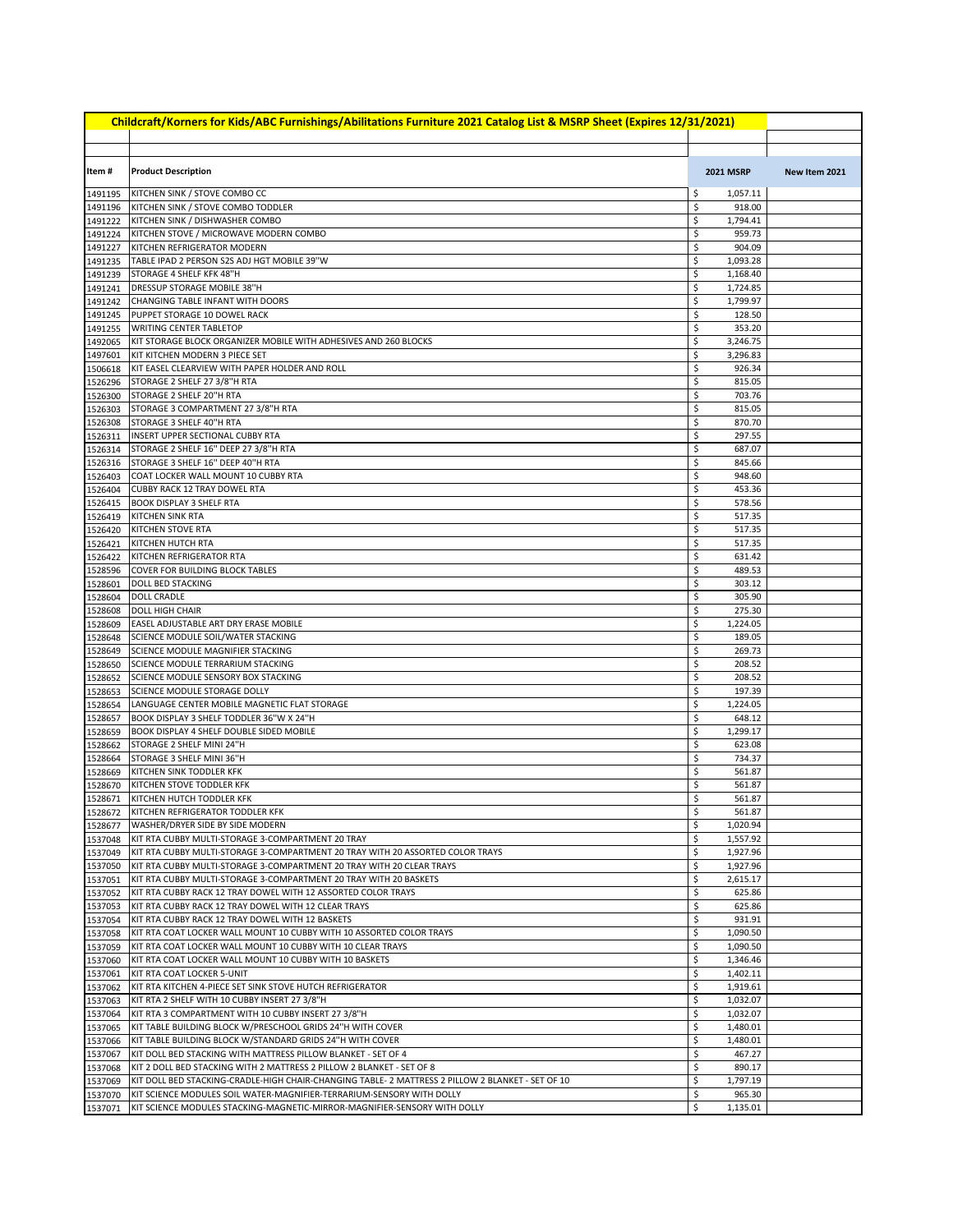| Childcraft/Korners for Kids/ABC Furnishings/Abilitations Furniture 2021 Catalog List & MSRP Sheet (Expires 12/31/2021) |                                                                                                                                                                |          |                      |               |  |  |
|------------------------------------------------------------------------------------------------------------------------|----------------------------------------------------------------------------------------------------------------------------------------------------------------|----------|----------------------|---------------|--|--|
|                                                                                                                        |                                                                                                                                                                |          |                      |               |  |  |
| Item#                                                                                                                  | <b>Product Description</b>                                                                                                                                     |          | <b>2021 MSRP</b>     | New Item 2021 |  |  |
| 1537072                                                                                                                | KIT SCIENCE MODULES STACKING-SOIL WATER-MAGNIFIER-TERRARIUM-SENSORY-MAGNETIC-MIRROR-STORAGE WITH DOLLY                                                         | \$       | 1,454.97             |               |  |  |
| 1537076                                                                                                                | KIT KITCHEN KFK SINK STOVE HUTCH REFRIGERATOR - SET OF 4                                                                                                       | \$       | 1,975.25             |               |  |  |
| 1537077                                                                                                                | KIT LAUNDRY CENTER - MODERN WASHER-DRYER-IRON-IRONING BOARD - SET OF 3                                                                                         | \$       | 1,199.00             |               |  |  |
| 1537078                                                                                                                | KIT HIDEAWAY 20 TRAY WITH MULTI-COLORED TRAYS                                                                                                                  | \$       | 2,695.86             |               |  |  |
| 1537079<br>1537080                                                                                                     | KIT HIDEAWAY 20 TRAY WITH CLEAR TRAYS<br>KIT HIDEAWAY 20 TRAY WITH SMALL WICKER BASKETS                                                                        | \$<br>\$ | 2,695.86<br>3,207.80 |               |  |  |
| 1537081                                                                                                                | KIT COAT LOCKER WALL MOUNT 10 CUBBY WITH 10 CLEAR TOTES                                                                                                        | \$       | 1,165.62             |               |  |  |
| 1537346                                                                                                                | KIT HIDEAWAY 20 TRAY MOBILE                                                                                                                                    | \$       | 2,412.07             |               |  |  |
| 1537347                                                                                                                | KIT DOLL CRADLE WITH MATTRESS PILLOW BLANKET - SET OF 4                                                                                                        | \$       | 467.27               |               |  |  |
| 1537348                                                                                                                | KIT TODDLER ACTIVITY STORAGE TABLE WITH BUILDING TOP WITH BASKETS                                                                                              | \$       | 1,365.94             |               |  |  |
| 1539254                                                                                                                | CUSHION SET BLUE LIVING ROOM COUCH SMOOTH                                                                                                                      | \$<br>\$ | 678.72<br>678.72     |               |  |  |
| 1539255<br>1539256                                                                                                     | CUSHION SET RED LIVING ROOM COUCH SMOOTH<br>CUSHION SET BROWN LIVING ROOM COUCH SMOOTH                                                                         | \$       | 678.72               |               |  |  |
| 1539257                                                                                                                | CUSHION SET BLUE LIVING ROOM CHAIR SMOOTH                                                                                                                      | \$       | 433.88               |               |  |  |
| 1539258                                                                                                                | CUSHION SET RED LIVING ROOM CHAIR SMOOTH                                                                                                                       | \$       | 433.88               |               |  |  |
| 1539259                                                                                                                | CUSHION SET BROWN LIVING ROOM CHAIR SMOOTH                                                                                                                     | \$       | 433.88               |               |  |  |
| 1539300                                                                                                                | KIT TODDLER ACTIVITY STORAGE TABLE WITH BUILDING TOP WITH 6 CLEAR TRAYS                                                                                        | \$       | 1,210.13             |               |  |  |
| 1539301                                                                                                                | KIT TODDLER ACTIVITY STORAGE TABLE WITH BUILDING TOP WITH ASSORTED COLOR TRAYS<br>KIT LIVING ROOM 4 PIECE SET - BROWN CHAIR - COUCH - COFFEE TABLE - END TABLE | \$<br>\$ | 1,210.13<br>2,225.66 |               |  |  |
| 1539634<br>1539636                                                                                                     | KIT COUCH LIVING ROOM WITH BROWN CUSHIONS                                                                                                                      | \$       | 1,132.23             |               |  |  |
| 1539638                                                                                                                | KIT CHAIR LIVING ROOM WITH BROWN CUSHIONS                                                                                                                      | \$       | 714.89               |               |  |  |
| 1540096                                                                                                                | KIT CUBBY 12 BIG TUB MOBILE WITH ASSORTED COLOR TRAYS AND LIDS                                                                                                 | \$       | 1,702.59             |               |  |  |
| 1540097                                                                                                                | KIT CUBBY 16 BIG TUB MOBILE WITH ASSORTED COLOR TRAYS AND LIDS                                                                                                 | \$       | 2,067.07             |               |  |  |
| 1542288                                                                                                                | CHILDCRAFT CARPET ROUNDS 10 FRAME CARPET KIT - SET OF 20                                                                                                       | \$       | 303.12               |               |  |  |
| 1542345                                                                                                                | BENCH WALL 60"L X 12"W X 12"H<br>TUB W/FAUCET DRAIN SAND AND WATER BEIGE 6" DEEP                                                                               | \$<br>\$ | 981.99<br>653.68     |               |  |  |
| 1543043<br>1544986                                                                                                     | COAT LOCKER 1 UNIT W/DOOR MODULAR                                                                                                                              | \$       | 667.59               |               |  |  |
| 1554148                                                                                                                | TUB SQUARE W/DRAIN PLUG SAND AND WATER                                                                                                                         | \$       | 709.33               |               |  |  |
| 1557195                                                                                                                | MARKET STAND WITH CANOPY AND MAGNETIC DRY ERASE PANEL                                                                                                          | \$       | 890.17               |               |  |  |
| 1557208                                                                                                                | PUZZLE RACK LARGE KNOB                                                                                                                                         | \$       | 344.70               |               |  |  |
| 1557230                                                                                                                | STORAGE 2 SHELF KFK 20"H                                                                                                                                       | \$       | 714.89               |               |  |  |
| 1557231<br>1557234                                                                                                     | STORAGE 2 SHELF WELL TOP 12"D X 20"H<br>STORAGE 5 COMPARTMENT MOBILE 20"H KFK                                                                                  | \$<br>\$ | 703.76<br>881.83     |               |  |  |
| 1558435                                                                                                                | STORAGE 3 COMPARTMENT MOBILE LOCKING CASTERS 24"H                                                                                                              | \$       | 826.18               |               |  |  |
| 1558438                                                                                                                | BOOKCASE W/ ADJ DIVIDERS MOBILE LOCKING CASTERS 30"H                                                                                                           | \$       | 1,037.63             |               |  |  |
| 1558440                                                                                                                | STORAGE 5 COMPARTMENT MOBILE LOCKING CASTERS 30"H                                                                                                              | \$       | 856.79               |               |  |  |
| 1558441                                                                                                                | STORAGE 7 COMPARTMENT MOBILE LOCKING CASTERS 36"H                                                                                                              | \$       | 1,076.59             |               |  |  |
| 1558444                                                                                                                | BOOKCASE W/ ADJ SHELF MOBILE LOCKING CASTERS 24"H                                                                                                              | \$       | 748.28               |               |  |  |
| 1558449<br>1558450                                                                                                     | BOOKCASE W/ 2 ADJ SHELVES MOBILE LOCKING CASTERS 36"H<br>BOOKCASE W/ ADJ DIVIDERS MOBILE LOCKING CASTERS 42"H                                                  | \$<br>\$ | 965.30<br>1,037.63   |               |  |  |
| 1559537                                                                                                                | SCIENCE CENTER W/ 2 TRAYS MOBILE 30"H                                                                                                                          | \$       | 1,057.11             |               |  |  |
| 1559875                                                                                                                | CUBBY 10 TRAY W/LOCKING CASTERS                                                                                                                                | \$       | 898.52               |               |  |  |
| 1559880                                                                                                                | CUBBY 25 TRAY W/LOCKING CASTERS                                                                                                                                | \$       | 1,249.09             |               |  |  |
| 1559885                                                                                                                | CUBBY 24 FLAT TRAY W/LOCKING CASTERS                                                                                                                           | \$       | 1,482.80             |               |  |  |
| 1560508                                                                                                                | <b>STACKER OPEN SHELF STORAGE</b>                                                                                                                              | \$       | 592.47               |               |  |  |
| 1560509                                                                                                                | STACKER 3 COMPARTMENT STORAGE<br>1560510 STACKER 10 TRAY CUBBY                                                                                                 | \$<br>\$ | 667.59<br>831.75     |               |  |  |
|                                                                                                                        | 1560513 STACKER 8 DEEP FLAT TRAY CUBBY                                                                                                                         | \$       | 809.49               |               |  |  |
|                                                                                                                        | 1560514 STACKER 12 FLAT TRAY CUBBY                                                                                                                             | \$       | 867.92               |               |  |  |
|                                                                                                                        | 1560517 STACKER BOOK DISPLAY                                                                                                                                   | \$       | 820.62               |               |  |  |
|                                                                                                                        | 1560524 STORAGE BLOCK ORGANIZER MOBILE W/END BIN                                                                                                               | \$       | 1,001.46             |               |  |  |
| 1564567                                                                                                                | ADJ DIVIDER FOR BOOKCASE SET/4<br>STORAGE 4 COMPARTMENT 19"H                                                                                                   | \$<br>\$ | 133.40<br>545.17     |               |  |  |
| 1565128<br>1568736                                                                                                     | KIT CUBBY 10 TRAY W/LOCKING CASTERS WITH 10 ASSORTED COLOR TRAYS                                                                                               | \$       | 1,043.20             |               |  |  |
| 1568737                                                                                                                | KIT CUBBY 10 TRAY W/LOCKING CASTERS WITH 10 CLEAR TRAYS                                                                                                        | \$       | 1,043.20             |               |  |  |
| 1568738                                                                                                                | KIT CUBBY 10 TRAY W/LOCKING CASTERS WITH 10 BASKETS                                                                                                            | \$       | 1,299.17             |               |  |  |
| 1568742                                                                                                                | KIT CUBBY 25 TRAY W/LOCKING CASTERS WITH 25 ASSORTED COLOR TRAYS                                                                                               | \$       | 1,610.78             |               |  |  |
| 1568743                                                                                                                | KIT CUBBY 25 TRAY W/LOCKING CASTERS WITH 25 CLEAR TRAYS                                                                                                        | \$       | 1,610.78             |               |  |  |
| 1568744<br>1568748                                                                                                     | KIT CUBBY 25 TRAY W/LOCKING CASTERS WITH 25 BASKETS<br>KIT CUBBY 24 FLAT TRAY W/LOCKING CASTERS WITH 24 ASSORTED COLOR TRAYS                                   | \$<br>\$ | 2,247.92<br>2,139.41 |               |  |  |
| 1568749                                                                                                                | KIT CUBBY 24 FLAT TRAY W/LOCKING CASTERS WITH 24 CLEAR TRAYS                                                                                                   | \$       | 2,139.41             |               |  |  |
| 1568753                                                                                                                | KIT SCIENCE CENTER W/ 2 TRAYS MOBILE 30"H SOIL/WATER-MAGNIFIER-TERRARIUM-SENSORY                                                                               | \$       | 1,777.71             |               |  |  |
| 1568758                                                                                                                | KIT STACKER 10 TRAY CUBBY WITH 10 ASSORTED COLOR TRAYS                                                                                                         | \$       | 976.42               |               |  |  |
| 1568759                                                                                                                | KIT STACKER 10 TRAY CUBBY WITH 10 CLEAR TRAYS                                                                                                                  | \$       | 976.42               |               |  |  |
| 1568760                                                                                                                | KIT STACKER 10 TRAY CUBBY WITH 10 BASKETS                                                                                                                      | \$       | 1,232.39             |               |  |  |
| 1568761<br>1568762                                                                                                     | KIT STACKER 8 DEEP FLAT TRAY CUBBY WITH 8 ASSORTED COLOR FLAT TRAYS<br>KIT STACKER 8 DEEP FLAT TRAY CUBBY WITH 8 CLEAR FLAT TRAYS                              | \$<br>\$ | 1,045.98<br>1,045.98 |               |  |  |
| 1568763                                                                                                                | KIT STACKER 12 FLAT TRAY CUBBY WITH 12 ASSORTED COLOR FLAT TRAYS                                                                                               | \$       | 1,199.00             |               |  |  |
| 1568764                                                                                                                | KIT STACKER 12 FLAT TRAY CUBBY WITH 12 CLEAR FLAT TRAYS                                                                                                        | \$       | 1,199.00             |               |  |  |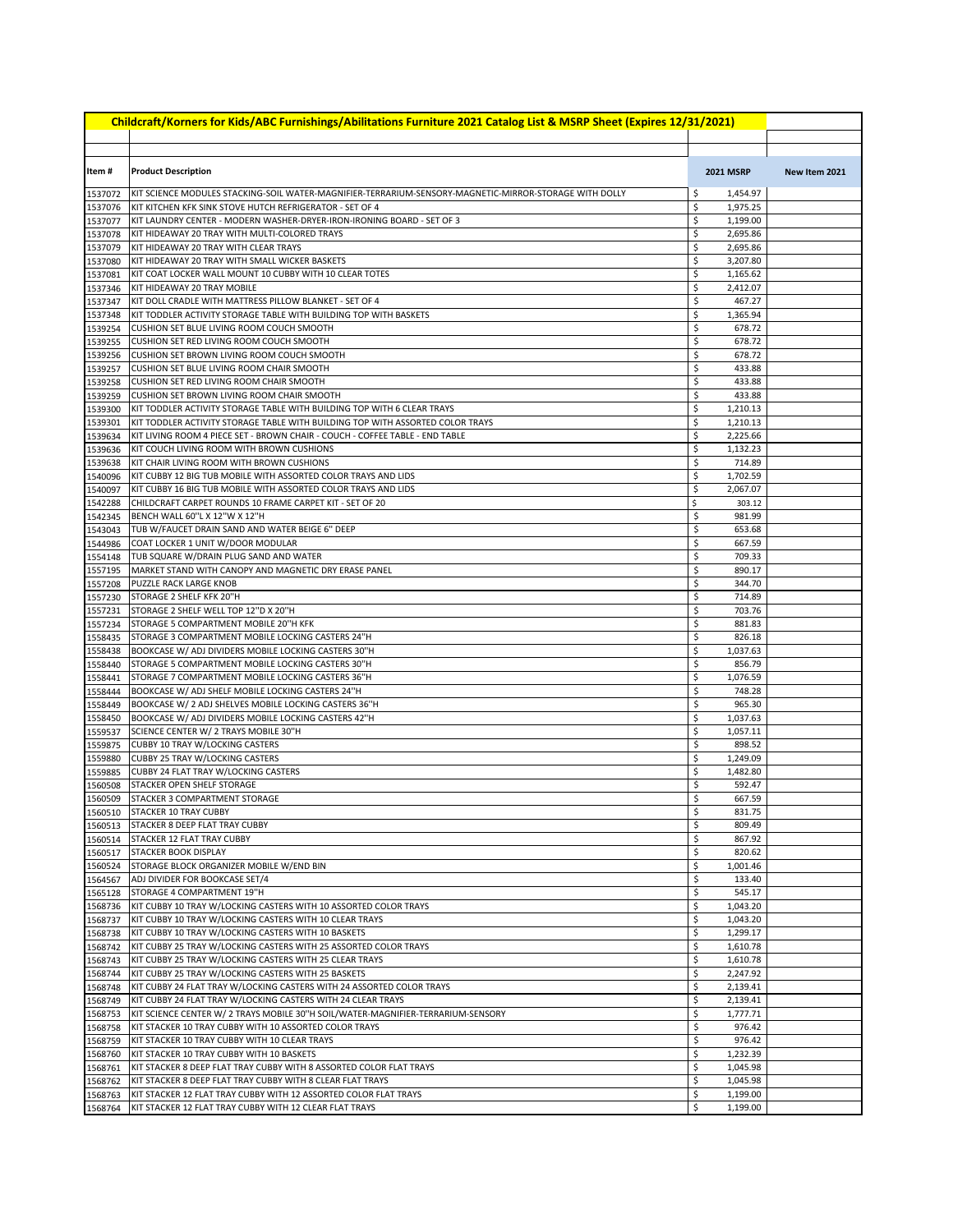| Childcraft/Korners for Kids/ABC Furnishings/Abilitations Furniture 2021 Catalog List & MSRP Sheet (Expires 12/31/2021) |                                                                                                                                        |                    |                      |               |  |  |
|------------------------------------------------------------------------------------------------------------------------|----------------------------------------------------------------------------------------------------------------------------------------|--------------------|----------------------|---------------|--|--|
|                                                                                                                        |                                                                                                                                        |                    |                      |               |  |  |
|                                                                                                                        |                                                                                                                                        |                    |                      |               |  |  |
| Item #                                                                                                                 | <b>Product Description</b>                                                                                                             |                    | <b>2021 MSRP</b>     | New Item 2021 |  |  |
| 1568765                                                                                                                | KIT STACKER BOOK DISPLAY WITH 4 ASSORTED COLOR FLAT TRAYS                                                                              | \$                 | 931.91               |               |  |  |
| 1568766                                                                                                                | KIT STACKER BOOK DISPLAY WITH 4 CLEAR FLAT TRAYS                                                                                       | \$                 | 931.91               |               |  |  |
| 1568767                                                                                                                | KIT STORAGE BLOCK ORGANIZER W/END BIN MOBILE WITH 25 ADHESIVE BLOCK PATTERNS                                                           | \$                 | 1,076.59             |               |  |  |
| 1568768                                                                                                                | KIT STORAGE BLOCK ORGANIZER W/END BIN MOBILE WITH 25 ADHESIVE BLOCK PATTERNS AND 260 BLOCKS                                            | \$                 | 3,338.56             |               |  |  |
| 1568769                                                                                                                | KIT MARKET STAND WITH CANOPY WITH 3 ASSORTED COLOR TRAYS                                                                               | \$                 | 973.64               |               |  |  |
| 1568770                                                                                                                | KIT MARKET STAND WITH CANOPY WITH 3 CLEAR TRAYS                                                                                        | \$                 | 973.64               |               |  |  |
| 1568771<br>1568772                                                                                                     | KIT MARKET STAND WITH CANOPY WITH 3 BASKETS<br>KIT COAT LOCKER 5 UNIT W/DOORS MODULAR                                                  | \$<br>\$           | 1,071.02<br>2,837.75 |               |  |  |
| 1571601                                                                                                                | KIT BASIC LOFT STANDARD HEIGHT W/WOOD RAILS                                                                                            | \$                 | 10,942.47            |               |  |  |
| 1571602                                                                                                                | KIT BASIC LOFT STANDARD HEIGHT W/CLEAR RAILS                                                                                           | \$                 | 10,942.47            |               |  |  |
| 1571603                                                                                                                | KIT BASIC LOFT EXTENDED HEIGHT W/WOOD RAILS                                                                                            | \$                 | 12,149.97            |               |  |  |
| 1571604                                                                                                                | KIT BASIC LOFT EXTENDED HEIGHT W/CLEAR RAILS                                                                                           | \$                 | 12,149.97            |               |  |  |
| 1574097                                                                                                                | KIT CUBBY 4 BIG TUB MOBILE WITH ASSORTED COLOR TRAYS AND LIDS                                                                          | \$                 | 723.24               |               |  |  |
| 1574098<br>1577199                                                                                                     | KIT CUBBY 4 BIG TUB MOBILE WITH TRANSLUCENT TRAYS AND LIDS<br>KIT CUBBY FOLDER AND 20 TRAY MOBILE WITH CLEAR TRAYS                     | \$<br>\$           | 723.24<br>2,325.82   |               |  |  |
| 1588062                                                                                                                | MOBILE TODDLER SUPPLY CABINET                                                                                                          | \$                 | 1,390.98             |               |  |  |
| 1588094                                                                                                                | TABLE TODDLER ACTIVITY MIRROR TOP                                                                                                      | \$                 | 431.10               |               |  |  |
| 1588152                                                                                                                | COAT LOCKER 8 CUBBY W/NARROW DIVIDERS 48"W                                                                                             | \$                 | 1,983.60             |               |  |  |
| 1588153                                                                                                                | COAT LOCKER 8 CUBBY W/NARROW DIVIDERS 60"W                                                                                             | \$                 | 2,094.89             |               |  |  |
| 1588339                                                                                                                | <b>CASTLE READING TOWER RTA</b>                                                                                                        | \$                 | 1,243.52             |               |  |  |
| 1589409                                                                                                                | LIGHT TABLE W/LED LIGHTS                                                                                                               | \$                 | 1,204.57             |               |  |  |
| 1590934                                                                                                                | BOOK STORAGE LEVELED MOBILE 47 3/4"W                                                                                                   | \$<br>\$           | 1,482.80             |               |  |  |
| 1592326<br>1592327                                                                                                     | KIT TABLE TODDLER ACTIVITY WITH STORAGE AND MIRROR TOP<br>KIT TABLE TODDLER ACTIVITY WITH MIRROR TOP STORAGE WITH ASSORTED COLOR TRAYS | \$                 | 1,212.92<br>1,293.60 |               |  |  |
| 1592328                                                                                                                | KIT TABLE TODDLER ACTIVITY WITH MIRROR TOP STORAGE WITH 6 CLEAR TRAYS                                                                  | \$                 | 1,293.60             |               |  |  |
| 1592329                                                                                                                | KIT TABLE TODDLER ACTIVITY WITH MIRROR TOP STORAGE WITH BASKETS                                                                        | \$                 | 1,452.19             |               |  |  |
| 1592398                                                                                                                | KIT BOOK STORAGE LEVELED MOBILE WITHCLEAR DEEP FLAT TRAYS                                                                              | \$                 | 1,961.34             |               |  |  |
| 1592484                                                                                                                | KIT BOOK STORAGE LEVELED MOBILE WITH MULTI-COLORED TRAYS                                                                               | \$                 | 1,961.34             |               |  |  |
| 1603221                                                                                                                | KIT STEAM TABLE EC CHILDCRAFT                                                                                                          | \$                 | 2,595.70             |               |  |  |
| 1603222<br>1603393                                                                                                     | KIT STEAM TABLE CLASSROOM SELECT<br>FOOT REST 18W X 4H                                                                                 | \$<br>\$           | 2,949.05<br>389.48   |               |  |  |
| 1603394                                                                                                                | FOOT REST 20W X 4H                                                                                                                     | \$                 | 389.48               |               |  |  |
| 1603395                                                                                                                | FOOT REST 26W X 4H                                                                                                                     | \$                 | 389.48               |               |  |  |
| 1605590                                                                                                                | CHILDCRAFT NURSERY BRAVE LION 3 FT X 5 FT RECTANGLE                                                                                    | \$                 | 166.79               |               |  |  |
| 1605591                                                                                                                | CHILDCRAFT NURSERY BRAVE LION 5 FT X 8 FT RECTANGLE                                                                                    | \$                 | 500.66               |               |  |  |
| 1605592                                                                                                                | CHILDCRAFT NURSERY COURAGEOUS GIRAFFE 3 FT X 5 FT RECTANGLE                                                                            | \$                 | 166.79               |               |  |  |
| 1605593<br>1605594                                                                                                     | CHILDCRAFT NURSERY COURAGEOUS GIRAFFE 5 FT X 8 FT RECTANGLE<br>CHILDCRAFT NURSERY ELEPHANT 3 FT X 5 FT RECTANGLE                       | \$                 | 500.66<br>166.79     |               |  |  |
| 1605595                                                                                                                | CHILDCRAFT NURSERY ELEPHANT 5 FT X 8 FT RECTANGLE                                                                                      | \$<br>\$           | 500.66               |               |  |  |
| 2003732                                                                                                                | CHILDCRAFT BUILDING BLOCKS 8 FT X 12 FT OVAL                                                                                           | \$                 | 1,335.34             |               |  |  |
| 2003733                                                                                                                | CHILDCRAFT BUILDING BLOCKS 6 FT X 9 FT OVAL                                                                                            | \$                 | 909.65               |               |  |  |
| 2003734                                                                                                                | CHILDCRAFT BUILDING BLOCKS 4 FT X 6 FT OVAL                                                                                            | \$                 | 461.71               |               |  |  |
| 2003735                                                                                                                | CHILDCRAFT BUILDING BLOCKS 8 FT X 12 FT RECTANGLE                                                                                      | \$                 | 1,335.34             |               |  |  |
| 2003736                                                                                                                | CHILDCRAFT BUILDING BLOCKS 10 FT 6 IN X 13 FT 2 IN RECTANGLE                                                                           | \$                 | 1,808.32             |               |  |  |
| 2003737<br>2003738                                                                                                     | CHILDCRAFT BUILDING BLOCKS 6 FT X 9 FT RECTANGLE<br>CHILDCRAFT BUILDING BLOCKS 10 FT 6 IN X 13 FT 2 IN OVAL RECTANGLE                  | \$<br>\$           | 909.65<br>1.808.32   |               |  |  |
|                                                                                                                        | 2003739 CHILDCRAFT BUILDING BLOCKS 4 FT X 6 FT RECTANGLE                                                                               | \$                 | 461.71               |               |  |  |
| 2003741                                                                                                                | CHILDCRAFT CAREERS CARPET 8 FT X 12 FT RECTANGLE                                                                                       | \$                 | 1,460.54             |               |  |  |
| 2003742                                                                                                                | CHILDCRAFT DANDELIONS SEATING PHOTOFUN 10 FT 6 IN X 13 FT 2 IN RECTANGLE                                                               | \$                 | 1,927.96             |               |  |  |
| 2003743                                                                                                                | CHILDCRAFT EVERYONE'S A STAR 6 FT X 9 FT RECTANGLE                                                                                     | \$                 | 909.65               |               |  |  |
| 2003744                                                                                                                | CHILDCRAFT DANDELIONS SEATING PHOTOFUN 8 FT X 12 FT RECTANGLE                                                                          | \$                 | 1,460.54             |               |  |  |
| 2003747<br>2003748                                                                                                     | CHILDCRAFT CAREERS CARPET 10 FT 6 IN X 13 FT 2 IN RECTANGLE<br>CHILDCRAFT EVERYONE'S A STAR 8 FT X 12 FT RECTANGLE                     | \$<br>\$           | 1,927.96<br>1,335.34 |               |  |  |
| 2003749                                                                                                                | CHILDCRAFT EVERYONE'S A STAR 10 FT 6 IN X 13 FT 2 IN RECTANGLE                                                                         | \$                 | 1,808.32             |               |  |  |
| 2003751                                                                                                                | CHILDCRAFT DANDELIONS SEATING PHOTOFUN 6 FT X 9 FT RECTANGLE                                                                           | \$                 | 1,051.55             |               |  |  |
| 2003752                                                                                                                | CHILDCRAFT GEOGRAPHY UNITED STATES OF AMERICA 8 FT X 12 FT RECTANGLE                                                                   | \$                 | 1,335.34             |               |  |  |
| 2003753                                                                                                                | CHILDCRAFT GEOGRAPHY UNITED STATES OF AMERICA 10 FT 6 IN X 13 FT 2 IN RECTANGLE                                                        | \$                 | 1,808.32             |               |  |  |
| 2003754                                                                                                                | CHILDCRAFT GEOGRAPHY UNITED STATES OF AMERICA 6 FT X 9 FT RECTANGLE                                                                    | \$                 | 909.65               |               |  |  |
| 2003755                                                                                                                | CHILDCRAFT GEOGRAPHY WORLD MAP 10 FT 6 IN X 13 FT 2 IN RECTANGLE                                                                       | \$                 | 1,808.32             |               |  |  |
| 2003756<br>2003757                                                                                                     | CHILDCRAFT LEARN YOUR COLORS BILINGUAL 6 FT X 9 FT RECTANGLE<br>CHILDCRAFT LEARN YOUR COLORS BILINGUAL 4 FT X 6 FT RECTANGLE           | \$<br>\$           | 909.65<br>461.71     |               |  |  |
| 2003758                                                                                                                | CHILDCRAFT GEOGRAPHY WORLD MAP 6 FT X 9 FT RECTANGLE                                                                                   | \$                 | 909.65               |               |  |  |
| 2003759                                                                                                                | CHILDCRAFT GEOGRAPHY WORLD MAP 8 FT X 12 FT RECTANGLE                                                                                  | \$                 | 1,335.34             |               |  |  |
| 2003760                                                                                                                | CHILDCRAFT LEARN YOUR COLORS BILINGUAL 8 FT X 12 FT RECTANGLE                                                                          | \$                 | 1,335.34             |               |  |  |
| 2003761                                                                                                                | CHILDCRAFT LEARN YOUR COLORS BILINGUAL 10 FT 6 IN X 13 FT 2 IN RECTANGLE                                                               | \$                 | 1,808.32             |               |  |  |
| 2003762                                                                                                                | CHILDCRAFT LEARN YOUR COLORS BILINGUAL 6 FT X 9 FT OVAL                                                                                | \$                 | 909.65               |               |  |  |
| 2003763<br>2003765                                                                                                     | CHILDCRAFT LEARN YOUR COLORS BILINGUAL 4 FT X 6 FT OVAL<br>CHILDCRAFT MUSIC NOTES 4 FT X 6 FT RECTANGLE                                | \$<br>\$           | 461.71<br>461.71     |               |  |  |
| 2003766                                                                                                                | CHILDCRAFT MUSIC NOTES 6 FT X 9 FT RECTANGLE                                                                                           | $\mathsf{\hat{S}}$ | 909.65               |               |  |  |
|                                                                                                                        |                                                                                                                                        |                    |                      |               |  |  |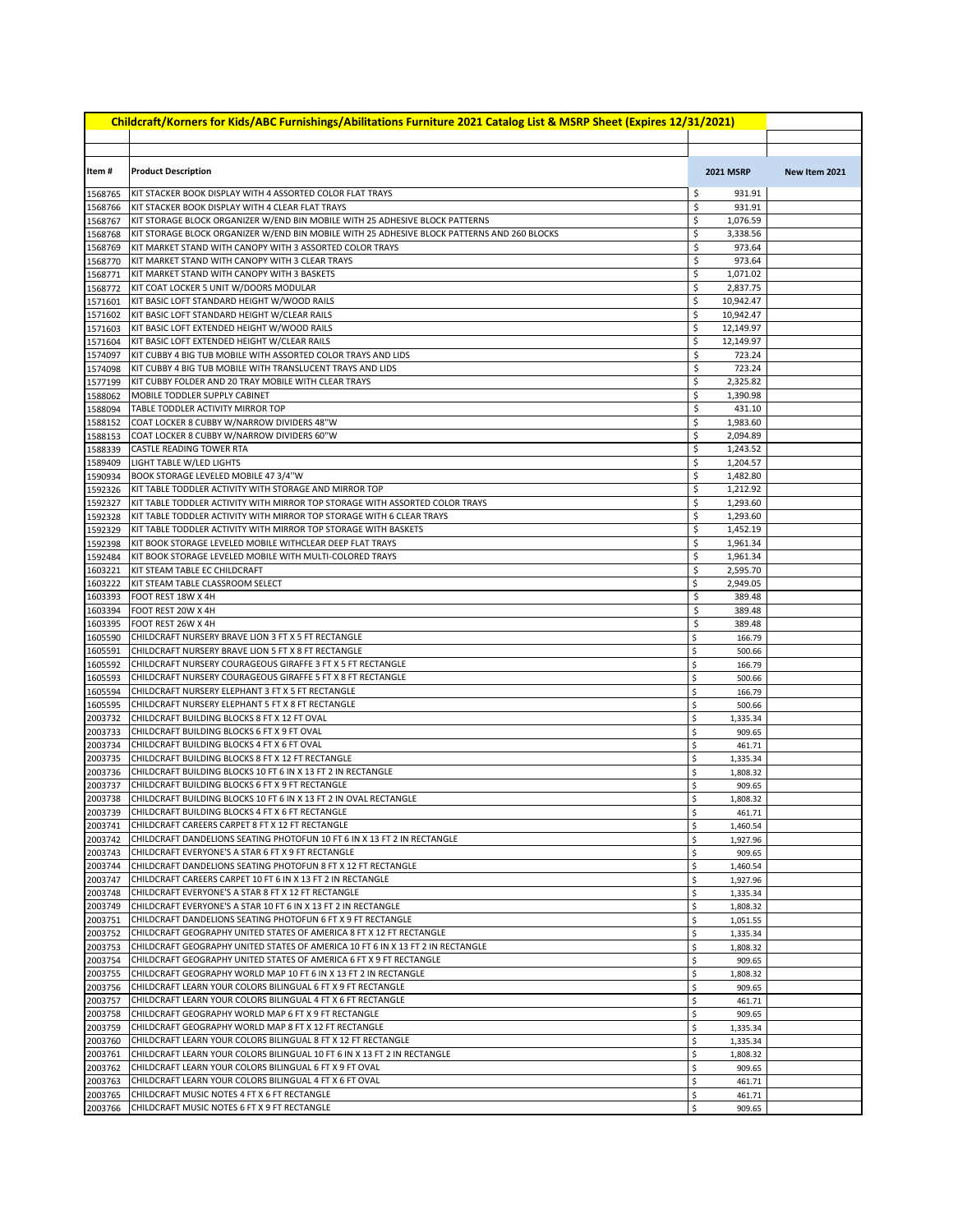| Childcraft/Korners for Kids/ABC Furnishings/Abilitations Furniture 2021 Catalog List & MSRP Sheet (Expires 12/31/2021) |                                                                                                                  |          |                      |               |  |
|------------------------------------------------------------------------------------------------------------------------|------------------------------------------------------------------------------------------------------------------|----------|----------------------|---------------|--|
|                                                                                                                        |                                                                                                                  |          |                      |               |  |
| Item#                                                                                                                  | <b>Product Description</b>                                                                                       |          | <b>2021 MSRP</b>     | New Item 2021 |  |
| 2003767                                                                                                                | CHILDCRAFT LET'S START OUR DAY CALENDAR 10 FT 6 IN X 13 FT 2 IN                                                  | \$       | 1,808.32             |               |  |
| 2003768                                                                                                                | CHILDCRAFT LEARN YOUR COLORS BILINGUAL 10 FT 6 IN X 13 FT 2 IN OVAL                                              | \$       | 1,808.32             |               |  |
| 2003769                                                                                                                | CHILDCRAFT LET'S START OUR DAY CALENDAR 8 FT X 12 FT RECTANGLE                                                   | \$       | 1,335.34             |               |  |
| 2003770<br>2003771                                                                                                     | CHILDCRAFT MUSIC NOTES 8 FT X 12 FT RECTANGLE<br>CHILDCRAFT MUSIC NOTES 10 FT 6 IN X 13 FT 2 IN RECTANGLE        | \$<br>\$ | 1,335.34             |               |  |
| 2003772                                                                                                                | CHILDCRAFT NORTH AMERICAN HABITATS PHOTOFUN 6 FT ROUND                                                           | \$       | 1,808.32<br>625.86   |               |  |
| 2003773                                                                                                                | CHILDCRAFT NORTH AMERICAN HABITATS PHOTOFUN 13 FT 2 IN ROUND                                                     | \$       | 2,782.11             |               |  |
| 2003774                                                                                                                | CHILDCRAFT NORTH AMERICAN HABITATS PHOTOFUN 8 FT ROUND                                                           | \$       | 1,557.92             |               |  |
| 2003775                                                                                                                | CHILDCRAFT NUTRITION PHOTOFUN 6 FT ROUND                                                                         | \$       | 625.86               |               |  |
| 2003776                                                                                                                | CHILDCRAFT NUTRITION PHOTOFUN 8 FT ROUND                                                                         | \$       | 1,557.92             |               |  |
| 2003777<br>2003778                                                                                                     | CHILDCRAFT NUTRITION PHOTOFUN 13 FT 2 IN ROUND<br>CHILDCRAFT OCEAN EXPLORER PHOTOFUN 6 FT X 9 FT RECTANGLE       | \$<br>\$ | 2,782.11<br>1,051.55 |               |  |
| 2003779                                                                                                                | CHILDCRAFT OCEAN EXPLORER PHOTOFUN 8 FT X 12 FT RECTANGLE                                                        | \$       | 1,460.54             |               |  |
| 2003780                                                                                                                | CHILDCRAFT OCEAN EXLPORER PHOTOFUN 10 FT 6 IN X 13 FT 2 IN RECTANGLE                                             | \$       | 1,927.96             |               |  |
| 2003784                                                                                                                | CHILDCRAFT STEAM 4 FT X 6 FT RECTANGLE                                                                           | \$       | 461.71               |               |  |
| 2003785                                                                                                                | CHILDCRAFT STEAM 6 FT X 9 FT RECTANGLE                                                                           | \$       | 909.65               |               |  |
| 2003786                                                                                                                | CHILDCRAFT STEAM 8 FT X 12 FT RECTANGLE                                                                          | \$       | 1,335.34             |               |  |
| 2003789                                                                                                                | CHILDCRAFT STEAM 10 FT 6 IN X 13 FT 2 IN RECTANGLE                                                               | \$       | 1,808.32             |               |  |
| 2003794<br>2003798                                                                                                     | CHILDCRAFT STEAM 4 FT X 6 FT OVAL<br>CHILDCRAFT STEAM 6 FT ROUND                                                 | \$<br>\$ | 461.71<br>528.48     |               |  |
| 2003799                                                                                                                | CHILDCRAFT STEAM 8 FT ROUND                                                                                      | \$       | 909.65               |               |  |
| 2003800                                                                                                                | CHILDCRAFT STEAM 13 FT 2 IN ROUND                                                                                | \$       | 2,670.82             |               |  |
| 2003802                                                                                                                | CHILDCRAFT CAREERS SEATING RNDS - SET OF 24                                                                      | \$       | 570.21               |               |  |
| 2003803                                                                                                                | CHILDCRAFT NORTH AMERICAN ANIMALS SEATING ROUNDS - SET OF 24                                                     | \$       | 570.21               |               |  |
| 2003804                                                                                                                | CHILDCRAFT LETS START OUR DAY CALENDAR CARPET SQUARES SET OF 35                                                  | \$       | 517.35               |               |  |
| 2003805                                                                                                                | CHILDCRAFT LEARN YOUR COLORS BILINGUAL - 13 FT 2 IN ROUND<br>CHILDCRAFT LEARN YOUR COLORS BILINGUAL - 8 FT ROUND | \$       | 2,670.82             |               |  |
| 2003806<br>2003807                                                                                                     | CHILDCRAFT STEAM 10 FT 6 IN X 13 FT 2 IN OVAL                                                                    | \$<br>\$ | 909.65<br>1,808.32   |               |  |
| 2003808                                                                                                                | CHILDCRAFT STEAM 8 FT X 12 FT OVAL                                                                               | \$       | 1,335.34             |               |  |
| 2003809                                                                                                                | CHILDCRAFT STEAM 6 FT X 9 FT OVAL                                                                                | \$       | 909.65               |               |  |
| 2003810                                                                                                                | CHILDCRAFT LEARN YOUR COLORS BILINGUAL - 6 FT ROUND                                                              | \$       | 528.48               |               |  |
| 2003868                                                                                                                | CHILDCRAFT LEARN YOUR COLORS BILINGUAL 8 FT X 12 FT OVAL                                                         | \$       | 1,335.34             |               |  |
| 2003901                                                                                                                | <b>STORAGE BLOCK BINS MOBILE</b>                                                                                 | \$       | 1,093.28             |               |  |
| 2003902<br>2003903                                                                                                     | DESK STUDENT COLLABORATION<br>STOOL STUDENT MOBILE WITH CUSHION 14 1/8H                                          | \$<br>\$ | 1,282.47<br>500.66   |               |  |
| 2003911                                                                                                                | <b>READING NOOK CORNER</b>                                                                                       | \$       | 636.99               |               |  |
| 2003912                                                                                                                | TABLE COLLABORATION MOBILE WITH PRESCHOOL BUILDING TOP                                                           | \$       | 1,613.56             |               |  |
| 2003913                                                                                                                | TABLE COLLABORATION MOBILE WITH STANDARD BUILDING TOP                                                            | \$       | 1,822.23             |               |  |
| 2003914                                                                                                                | PODIUM AV MOBILE WITH STORAGE                                                                                    | \$       | 1,580.17             |               |  |
| 2004295                                                                                                                | COMFORT CANOPY FABRIC SHADE BEIGE MESH                                                                           | \$       | 403.29               |               |  |
| 2004402<br>2004403                                                                                                     | <b>BLOCKS HOLLOW OUTDOOR SET A</b><br>BLOCKS HOLLOW OUTDOOR SET B                                                | \$<br>\$ | 1,681.30<br>1,807.32 |               |  |
| 2004404                                                                                                                | BLOCKS HOLLOW OUTDOOR SET C                                                                                      | \$       | 1,012.70             |               |  |
| 2004405                                                                                                                | <b>BLOCK HOLLOW OUTDOOR UNIT</b>                                                                                 | \$       | 229.22               |               |  |
| 2004406                                                                                                                | BLOCK HOLLOW OUTDOOR DOUBLE UNIT                                                                                 | \$       | 378.35               |               |  |
| 2004407                                                                                                                | <b>BLOCK HOLLOW OUTDOOR HALF UNIT</b>                                                                            | \$       | 137.70               |               |  |
|                                                                                                                        | 2004408   BLOCK HOLLOW OUTDOOR DOUBLE HALF UNIT                                                                  | S        | 206.15               |               |  |
| 2004409<br>2004410                                                                                                     | <b>BLOCK HOLLOW OUTDOOR SHORT BOARD</b><br>BLOCK HOLLOW OUTDOOR LONG BOARD                                       | \$<br>\$ | 114.59<br>206.15     |               |  |
| 2004412                                                                                                                | OUTDOOR EASEL ADJUSTABLE SEE VIEW                                                                                | \$       | 898.52               |               |  |
| 2004413                                                                                                                | TABLE OUTDOOR 30 X 48 X 22H                                                                                      | \$       | 1,335.34             |               |  |
| 2004414                                                                                                                | TABLE OUTDOOR 30 X 48 X 24H                                                                                      | \$       | 1,335.34             |               |  |
| 2004415                                                                                                                | BENCH OUTDOOR 42 X 12 X 12H                                                                                      | \$       | 592.47               |               |  |
| 2004416                                                                                                                | KITCHEN OUTDOOR SINK AND GRILL                                                                                   | \$       | 2,670.82             |               |  |
| 2004417<br>2004418                                                                                                     | WORKBENCH OUTDOOR                                                                                                | \$<br>\$ | 1,911.26             |               |  |
| 2004419                                                                                                                | TABLE OUTDOOR SCIENCE SORTING<br>TRAYS OUTDOOR SCIENCE TABLE SET/4                                               | \$       | 1,438.28<br>734.37   |               |  |
| 2005790                                                                                                                | COVER SAND AND WATER LARGE TUB CLEAR                                                                             | \$       | 289.21               |               |  |
| 2005804                                                                                                                | MASTER OUTDOOR BLOCK SET                                                                                         | \$       | 4,117.70             |               |  |
| 2005809                                                                                                                | OUTDOOR SAND AND WATER TABLE - WHITE TUB                                                                         | \$       | 2,011.42             |               |  |
| 2005810                                                                                                                | OUTDOOR SAND AND WATER TABLE - CLEAR TUB                                                                         | \$       | 2,011.42             |               |  |
| 2005811                                                                                                                | OUTDOOR TABLE 22 INCH HEIGHT AND 2 BENCHES                                                                       | \$       | 2,373.12             |               |  |
| 2005812<br>2005818                                                                                                     | OUTDOOR TABLE 24 INCH HEIGHT AND 2 BENCHES<br>READING NOOK WITH CANOPY AND BLUE CUSHIONS                         | \$<br>\$ | 2,373.12<br>2,623.52 |               |  |
| 2005819                                                                                                                | READING NOOK WITH CANOPY AND BROWN CUSHIONS                                                                      | \$       | 2,623.52             |               |  |
| 2005820                                                                                                                | READING NOOK WITH CANOPY AND RED CUSHIONS                                                                        | \$       | 2,623.52             |               |  |
| 2005821                                                                                                                | COLLABORATION DESK WITH TWO STOOLS                                                                               | \$       | 2,089.33             |               |  |
| 2005822                                                                                                                | MOBILE AV PODIUM WITH CLEAR TRAYS                                                                                | \$       | 1,939.09             |               |  |
| 2005823                                                                                                                | MOBILE AV PODIUM WITH COLORED TRAYS                                                                              | \$       | 1,939.09             |               |  |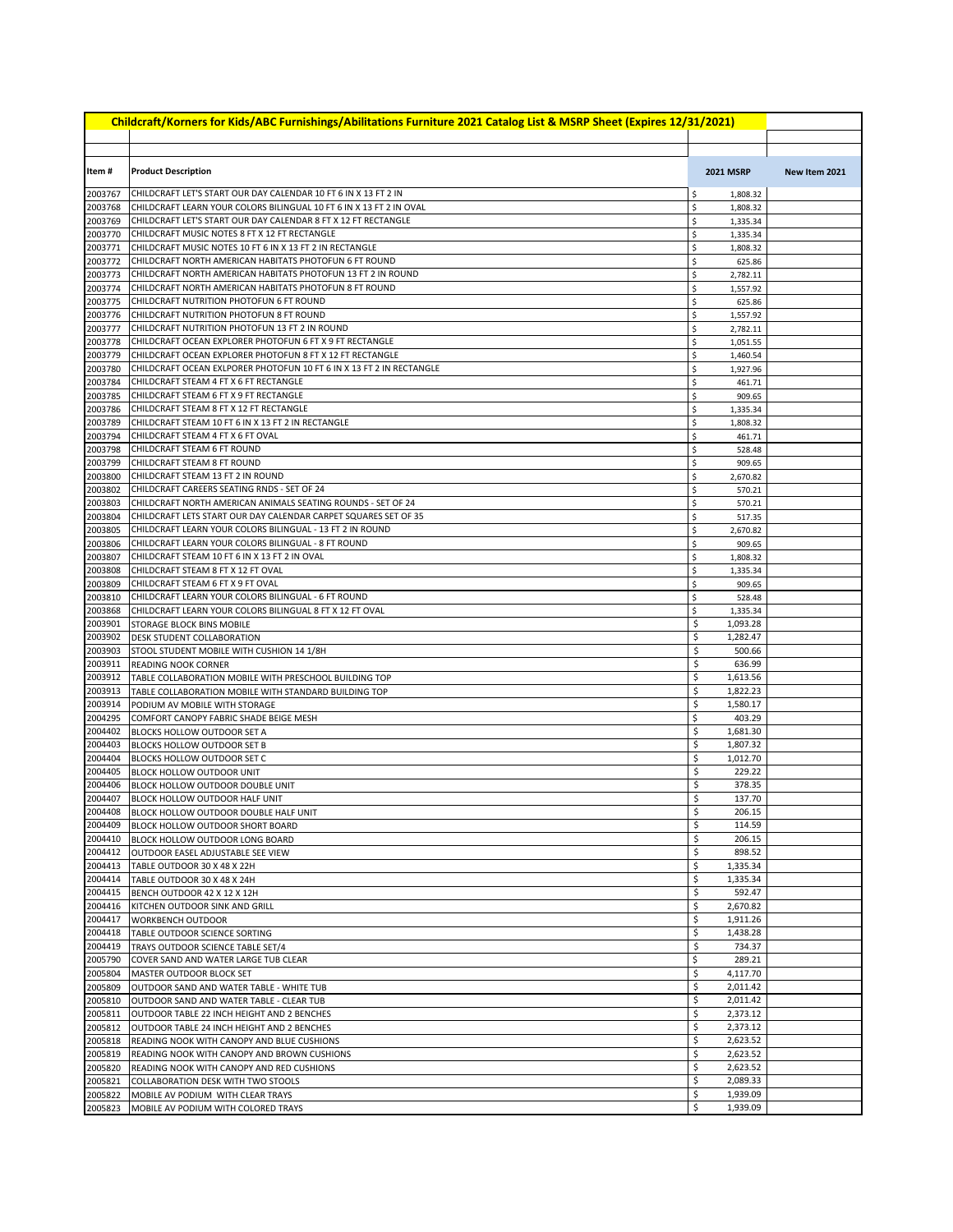| Childcraft/Korners for Kids/ABC Furnishings/Abilitations Furniture 2021 Catalog List & MSRP Sheet (Expires 12/31/2021) |                                                                                                                                           |                                  |               |  |  |
|------------------------------------------------------------------------------------------------------------------------|-------------------------------------------------------------------------------------------------------------------------------------------|----------------------------------|---------------|--|--|
|                                                                                                                        |                                                                                                                                           |                                  |               |  |  |
| Item#                                                                                                                  | <b>Product Description</b>                                                                                                                | <b>2021 MSRP</b>                 | New Item 2021 |  |  |
| 2005824                                                                                                                | OUTDOOR SCIENCE TABLE WITH CLEAR TRAYS                                                                                                    | \$<br>1,571.83                   |               |  |  |
| 2005825                                                                                                                | OUTDOOR SCIENCE TABLE WITH WOOD TRAYS                                                                                                     | \$<br>2,039.25                   |               |  |  |
| 2006073                                                                                                                | SAND AND WATER TABLE WITH WHITE TUB - LID - ACCESSORIES                                                                                   | \$<br>2,150.54                   |               |  |  |
| 2006074                                                                                                                | SAND AND WATER TABLE WITH CLEAR TUB - LID - ACCESSORIES                                                                                   | \$<br>2,150.54                   |               |  |  |
| 2006075<br>2006076                                                                                                     | READING NOOK WITH RED CUSHIONS AND TAN CANOPY<br>READING NOOK WITH BROWN CUSHIONS AND TAN CANOPY                                          | \$<br>2,623.52<br>\$<br>2,623.52 |               |  |  |
| 2006077                                                                                                                | READING NOOK WITH BLUE CUSHIONS AND TAN CANOPY                                                                                            | \$<br>2,623.52                   |               |  |  |
| 2006087                                                                                                                | COLLABORATION DESK WITH ASSORTED COLOR TRAYS                                                                                              | \$<br>1,360.38                   |               |  |  |
| 2006088                                                                                                                | COLLABORATION DESK WITH CLEAR TRAYS                                                                                                       | \$<br>1,360.38                   |               |  |  |
| 2006089                                                                                                                | COLLABORATION DESK WITH 2 STOOLS AND ASSORTED COLOR TRAYS                                                                                 | \$<br>2,178.36                   |               |  |  |
| 2006090                                                                                                                | COLLABORATION DESK WITH 2 STOOLS AND CLEAR TRAYS                                                                                          | \$<br>2,178.36                   |               |  |  |
| 2006091                                                                                                                | 24 INCH H COLLABORATION LEGO TABLE WITH COLORED TRAYS                                                                                     | \$<br>1,858.40<br>\$<br>2,189.49 |               |  |  |
| 2006092<br>2006093                                                                                                     | 30 INCH H COLLABORATION LEGO TABLE WITH CLEAR TRAYS<br>30 INCH H COLLABORATION LEGO TABLE WITH COLORED TRAYS                              | \$<br>2,189.49                   |               |  |  |
| 2006094                                                                                                                | 24 INCH H COLLABORATION LEGO TABLE WITH CLEAR TRAYS                                                                                       | \$<br>1,858.40                   |               |  |  |
| 2006095                                                                                                                | BLOCK STORAGE UNIT WITH BLUE ADHESIVES                                                                                                    | \$<br>1,168.40                   |               |  |  |
| 2006096                                                                                                                | BLOCK STORAGE UNIT WITH BLUE ADHESIVES AND BLOCK SET                                                                                      | \$<br>2,078.20                   |               |  |  |
| 2006487                                                                                                                | QS KIT COMFORT CANOPY BEIGE MESH AND BLUE CANOPIES WITH 2 SHELF DEEP STORAGE UNITS AND MEDIUM WICKER BASKETS                              | \$<br>3,313.53                   |               |  |  |
| 2006488                                                                                                                | KIT READING NOOK WITH GREEN AND BLUE CANOPIES WITH BLUE CUSHIONS                                                                          | \$<br>2,623.53                   |               |  |  |
| 2006489                                                                                                                | KIT READING NOOK WITH GREEN AND BLUE CANOPIES WITH BROWN CUSHIONS<br>OS KIT READING NOOK WITH GREEN AND BLUE CANOPIES WITH RED CUSHIONS   | \$<br>2,623.53<br>\$             |               |  |  |
| 2006490<br>2006491                                                                                                     | QS KIT COMFORT CANOPY BEIGE MESH AND BLUE CANOPIES WITH 2 SHELF DEEP STORAGE UNITS                                                        | 2,623.53<br>\$<br>2,623.53       |               |  |  |
| 2009396                                                                                                                | CHILDCRAFT HOPSCOTCH CARPET 2 FT 6 IN X 7 FT                                                                                              | \$<br>100.01                     |               |  |  |
| 2009567                                                                                                                | CHILDCRAFT CITY SHAPES 5 X 8 RECTANGLE                                                                                                    | \$<br>500.66                     |               |  |  |
| 2009568                                                                                                                | CHILDCRAFT CITY SHAPES 4 X 6 RECTANGLE                                                                                                    | \$<br>303.12                     |               |  |  |
| 2009569                                                                                                                | CHILDCRAFT ALL MY FEELINGS PHOTO FUN 6 X 9 RECTANGLE                                                                                      | \$<br>1,051.55                   |               |  |  |
| 2009570                                                                                                                | CHILDCRAFT ALL MY FEELINGS PHOTO FUN 8 X 12 RECTANGLE                                                                                     | \$<br>1,460.54                   |               |  |  |
| 2009571                                                                                                                | CHILDCRAFT ALL MY FEELINGS PHOTO FUN 10 FT 6 IN X 13 FT 2 IN RECTANGLE                                                                    | \$<br>1,927.96                   |               |  |  |
| 2009572<br>2009573                                                                                                     | CHILDCRAFT LEARN TO COUNT 6 X 9 RECTANGLE<br>CHILDCRAFT LEARN TO COUNT 10 FT 6 IN X 13 FT 2 IN RECTANGLE                                  | \$<br>909.65<br>\$<br>1,808.32   |               |  |  |
| 2009575                                                                                                                | CHILDCRAFT LEARN TO COUNT 8 X 12 RECTANGLE                                                                                                | \$<br>1,335.34                   |               |  |  |
| 2009576                                                                                                                | CHILDCRAFT LEARNING MY SHAPES 6 X 9 RECTANGLE                                                                                             | \$<br>667.59                     |               |  |  |
| 2009577                                                                                                                | CHILDCRAFT LEARNING MY SHAPES 8 X 12 RECTANGLE                                                                                            | \$<br>1,112.75                   |               |  |  |
| 2009590                                                                                                                | CHILDCRAFT MY FIRST SHAPES 8 X 12 RECTANGLE                                                                                               | \$<br>1,416.02                   |               |  |  |
| 2009591                                                                                                                | CHILDCRAFT OCEAN WONDER 6 FT ROUND                                                                                                        | \$<br>698.20                     |               |  |  |
| 2009592<br>2009596                                                                                                     | CHILDCRAFT OCEAN WONDER 6 X 9 RECTANGLE<br>CHILDCRAFT MY FIRST SHAPES 6 X 9 RECTANGLE                                                     | \$<br>1,001.46<br>\$<br>1,001.46 |               |  |  |
| 2009597                                                                                                                | CHILDCRAFT OCEAN WONDER 8 X 12 RECTANGLE                                                                                                  | \$<br>1,416.02                   |               |  |  |
| 2009598                                                                                                                | CHILDCRAFT BARNYARD FRIENDS 6 FT ROUND                                                                                                    | \$<br>528.48                     |               |  |  |
| 2009599                                                                                                                | CHILDCRAFT BARNYARD FRIENDS 4 X 6 RECTANGLE                                                                                               | \$<br>461.71                     |               |  |  |
| 2009600                                                                                                                | CHILDCRAFT BARNYARD FRIENDS 13 FT 2 IN ROUND                                                                                              | \$<br>2,670.82                   |               |  |  |
| 2009601                                                                                                                | CHILDCRAFT BARNYARD FRIENDS 8 FT ROUND                                                                                                    | \$<br>909.65                     |               |  |  |
| 2009602<br>2009603                                                                                                     | CHILDCRAFT BARNYARD FRIENDS 6 X 9 RECTANGLE<br>CHILDCRAFT BARNYARD FRIENDS 8 X 12 RECTANGLE                                               | \$<br>909.65<br>\$<br>1,335.34   |               |  |  |
| 2009605                                                                                                                | CHILDCRAFT BARNYARD FRIENDS 10 FT 6 IN X 13 FT 2 IN RECTANGLE                                                                             | \$<br>1,808.32                   |               |  |  |
| 2009606                                                                                                                | CHILDCRAFT BARNYARD FRIENDS 8 X 12 OVAL                                                                                                   | \$<br>1,335.34                   |               |  |  |
|                                                                                                                        | 2009607 CHILDCRAFT COUNTING GARDEN 4 X 6 RECTANGLE                                                                                        | Ş<br>303.12                      |               |  |  |
| 2009608                                                                                                                | CHILDCRAFT COUNTING GARDEN 5 X 8 RECTANGLE                                                                                                | \$<br>500.66                     |               |  |  |
| 2009609                                                                                                                | CHILDCRAFT CHALK ALPHABET SEATING 5 X 8 RECTANGLE                                                                                         | \$<br>500.66                     |               |  |  |
| 2009610                                                                                                                | CHILDCRAFT CHALK ALPHABET SEATING 4 X 6 RECTANGLE                                                                                         | \$<br>303.12                     |               |  |  |
| 2009613<br>2009614                                                                                                     | CHILDCRAFT LEARNING A-Z 6 X 9 RECTANGLE<br>CHILDCRAFT ALPHABET FUN 6 X 9 RECTANGLE                                                        | \$<br>667.59<br>\$<br>909.65     |               |  |  |
| 2009616                                                                                                                | CHILDCRAFT LEARNING A-Z 8 X 12 RECTANGLE                                                                                                  | \$<br>1,112.75                   |               |  |  |
| 2009617                                                                                                                | CHILDCRAFT ALPHABET FUN 8 X 12 RECTANGLE                                                                                                  | \$<br>1,335.34                   |               |  |  |
| 2009618                                                                                                                | CHILDCRAFT ALPHABET FUN 10 FT 6 IN X 13 FT 2 IN RECTANGLE                                                                                 | \$<br>1,808.32                   |               |  |  |
| 2009622                                                                                                                | CHILDCRAFT BUTTERFLY SEATING 6 X 9 RECTANGLE                                                                                              | \$<br>1,051.55                   |               |  |  |
| 2009623                                                                                                                | CHILDCRAFT BUTTERFLY SEATING 10 FT 6 IN X 13 FT 2 IN RECTANGLE                                                                            | \$<br>1,927.96                   |               |  |  |
| 2009624                                                                                                                | CHILDCRAFT BUTTERFLY SEATING 8 X 12 RECTANGLE<br>CHILDCRAFT COLORFUL BLOCKS 6 X 9 RECTANGLE                                               | \$<br>1,460.54<br>\$             |               |  |  |
| 2009625<br>2009626                                                                                                     | CHILDCRAFT COLORFUL BLOCKS 8 X 12 RECTANGLE                                                                                               | 667.59<br>\$<br>1,112.75         |               |  |  |
| 2010511                                                                                                                | STORAGE CENTER 4 CUBBY NO DRAWERS 35 3/4W X 30H                                                                                           | \$<br>1,135.01                   |               |  |  |
| 2010512                                                                                                                | STORAGE CENTER 8 CUBBY NO DRAWERS 47 3/4W X 30H                                                                                           | \$<br>1,382.63                   |               |  |  |
| 2010624                                                                                                                | KIT STORAGE CENTER WITH 4 CLEAR TRAYS 35-3/4 W X 14-1/4 D X 30 H IN                                                                       | \$<br>1,190.66                   |               |  |  |
| 2010625                                                                                                                | KIT STORAGE CENTER WITH 4 WOOD TRAYS 35-3/4 W X 14-1/4 D X 30 H IN                                                                        | \$<br>1,424.37                   |               |  |  |
| 2010626                                                                                                                | KIT STORAGE CENTER WITH 4 ASSORTED TRAYS 35-3/4 W X 14-1/4 D X 30 H IN                                                                    | \$<br>1,190.66<br>\$             |               |  |  |
| 2010627<br>2010628                                                                                                     | KIT STORAGE CENTER WITH 8 WOOD TRAYS 47-3/4 W X 14-1/4 D X 30 H IN<br>KIT STORAGE CENTER WITH 8 CLEAR TRAYS 47-3/4 W X 14-1/4 D X 30 H IN | 1,961.34<br>\$<br>1,499.49       |               |  |  |
| 2010629                                                                                                                | KIT STORAGE CENTER WITH 8 ASSORTED TRAYS 47-3/4 W X 14-1/4 D X 30 H IN                                                                    | \$<br>1,499.49                   |               |  |  |
| 2010946                                                                                                                | CHILDCRAFT UNITED STATES MAP VALUE COLLECTION 6 X 9                                                                                       | \$<br>667.59                     |               |  |  |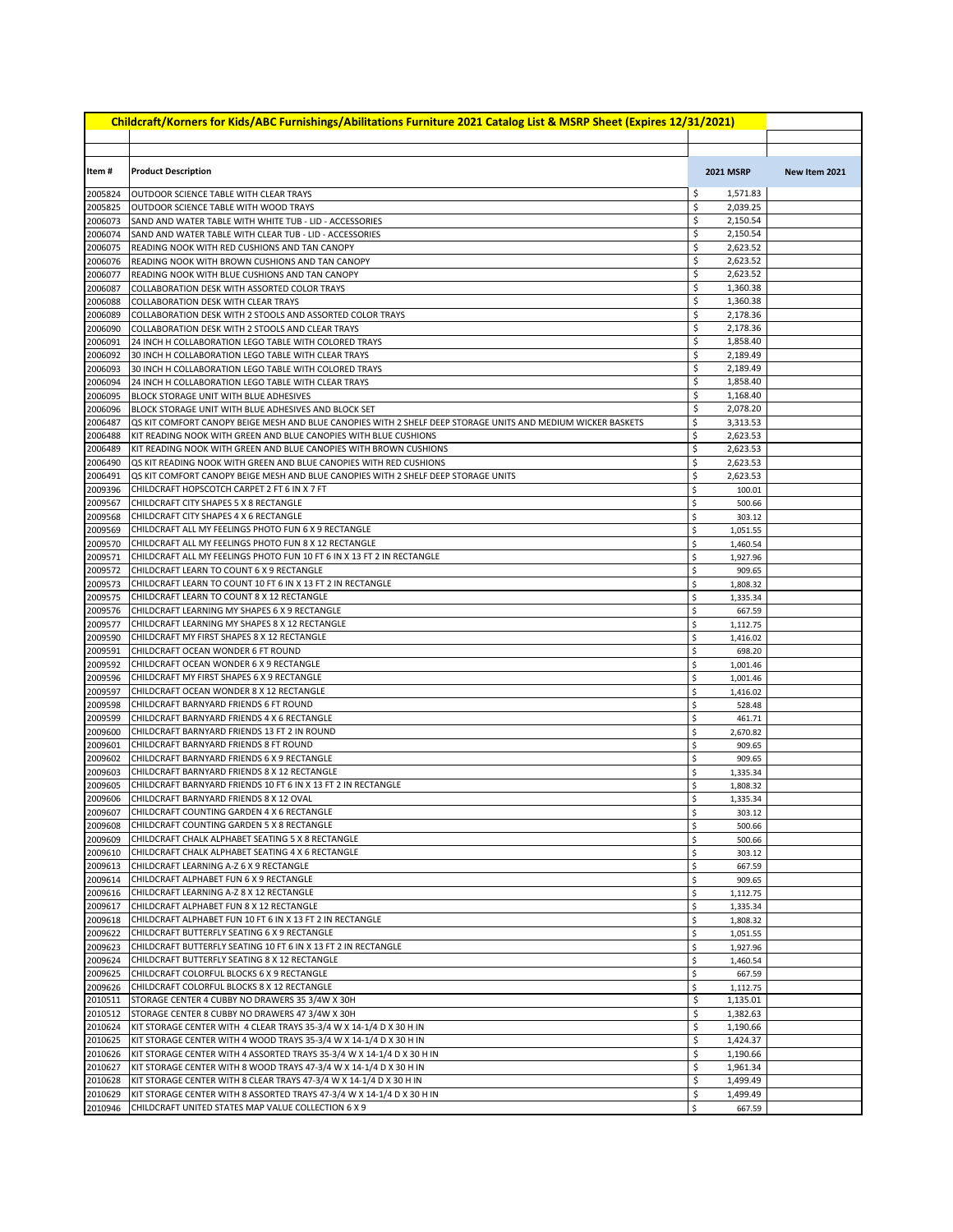| Childcraft/Korners for Kids/ABC Furnishings/Abilitations Furniture 2021 Catalog List & MSRP Sheet (Expires 12/31/2021) |                                                                                                                                        |          |                      |               |  |
|------------------------------------------------------------------------------------------------------------------------|----------------------------------------------------------------------------------------------------------------------------------------|----------|----------------------|---------------|--|
|                                                                                                                        |                                                                                                                                        |          |                      |               |  |
| Item #                                                                                                                 | <b>Product Description</b>                                                                                                             |          | <b>2021 MSRP</b>     | New Item 2021 |  |
| 2010947                                                                                                                | CHILDCRAFT UNITED STATES MAP VALUE COLLECTION 8 X 12                                                                                   | \$       | 1,112.75             |               |  |
| 2010992                                                                                                                | CHILDCRAFT PATTERN SQUARES 4 X 6 RECTANGLE                                                                                             | \$       | 303.12               |               |  |
| 2010993                                                                                                                | CHILDCRAFT PATTERN SQUARES 5 X 8 RECTANGLE                                                                                             | \$       | 500.66               |               |  |
| 2012355                                                                                                                | CHILDCRAFT COW OVER THE MOON 6 FT ROUND                                                                                                | \$       | 698.20               |               |  |
| 2012356                                                                                                                | CHILDCRAFT COUNTING SHEEP 6 FT X 8 FT 4 IN OVAL                                                                                        | \$       | 1,001.46             |               |  |
| 2012357<br>2012358                                                                                                     | CHILDCRAFT COUNTING SHEEP 7 FT 6 IN 12 FT OVAL<br>CHILDCRAFT MULTICULTURAL WORLD 10 FT 6 IN X 13 FT 2 IN RECTANGLE                     | \$<br>\$ | 1,416.02<br>1,808.32 |               |  |
| 2012359                                                                                                                | CHILDCRAFT MULTICULTURAL WORLD 6 FT X 8 FT 4 IN RECTANGLE                                                                              | \$       | 909.65               |               |  |
| 2012360                                                                                                                | CHILDCRAFT MULTICULTURAL WORLD 7 FT 6 IN X 12 FT RECTANGLE                                                                             | \$       | 1,335.34             |               |  |
| 2012361                                                                                                                | CHILDCRAFT COW OVER THE MOON 12 FT ROUND                                                                                               | \$       | 1,836.14             |               |  |
| 2012362                                                                                                                | CHILDCRAFT EVERYONE IS WELCOME 10 FT 6 IN X 13 FT 2 IN RECTANGLE                                                                       | \$       | 1,808.32             |               |  |
| 2012363                                                                                                                | CHILDCRAFT EVERYONE IS WELCOME 6 FT X 9 FT RECTANGLE                                                                                   | \$       | 909.65               |               |  |
| 2012364                                                                                                                | CHILDCRAFT EVERYONE IS WELCOME 8 FT X 12 FT RECTANGLE                                                                                  | \$       | 1,335.34             |               |  |
| 2019871                                                                                                                | KIT COAT LOCKER WALL MOUNT 10 CUBBY WITH TRANSLUCENT-COLORED TRAYS                                                                     | \$       | 1,165.62             |               |  |
| 2019872                                                                                                                | KIT CUBBY 10 TRAY DEEP MOBILE WITH TRANSLUCENT-COLORED TRAYS                                                                           | \$       | 1,043.20             |               |  |
| 2019873<br>2019874                                                                                                     | KIT CUBBY 25 TRAY MOBILE WITH TRANSLUCENT-COLORED TRAYS<br>KIT CUBBY 16 TRAY MOBILE WITH TRANSLUCENT-COLORED TRAYS                     | \$<br>\$ | 1,610.78<br>1,399.33 |               |  |
| 2019875                                                                                                                | KIT CUBBY 20 TRAY MOBILE KFK WITH TRANSLUCENT-COLORED TRAYS                                                                            | \$       | 1,610.78             |               |  |
| 2019877                                                                                                                | KIT CUBBY 30 TRAY MOBILE WITH TRANSLUCENT-COLORED TRAYS                                                                                | \$       | 2,562.31             |               |  |
| 2019878                                                                                                                | KIT CUBBY 20 TRAY MOBILE WITH TRANSLUCENT-COLORED TRAYS                                                                                | \$       | 1,499.49             |               |  |
| 2019879                                                                                                                | KIT CUBBY MIXED TRAY STORAGE WITH TRANSLUCENT-COLORED SMALL TRAYS AND SEE VIEW BOXES                                                   | \$       | 1,260.21             |               |  |
| 2019880                                                                                                                | KIT CUBBY 10 TRAY W/LOCKING CASTERS WITH 10 TRANSLUCENT COLOR TRAYS                                                                    | \$       | 1,043.20             |               |  |
| 2019881                                                                                                                | KIT CUBBY 25 TRAY W/LOCKING CASTERS WITH 25 TRANSLUCENT COLOR TRAYS                                                                    | \$       | 1,610.78             |               |  |
| 2019882                                                                                                                | KIT HIDEAWAY 20 TRAY WITH TRANSLUCENT-COLORED TRAYS                                                                                    | \$       | 2,695.86             |               |  |
| 2019883                                                                                                                | KIT CUBBY STORE-N-STACK SMALL TRAY WITH TRANSLUCENT-COLORED TRAYS                                                                      | \$       | 1,649.73             |               |  |
| 2019884                                                                                                                | KIT CUBBY 12 TRAY TODDLER MOBILE WITH TRANSLUCENT-COLORED TRAYS                                                                        | \$       | 1,126.67             |               |  |
| 2019885<br>2019886                                                                                                     | KIT CUBBY 12 TRAY 2 SHELF MOBILE WITH TRANSLUCENT-COLORED TRAYS<br>KIT STORAGE DOUBLE-SIDED MOBILE 24 W WITH TRANSLUCENT-COLORED TRAYS | \$<br>\$ | 1,705.38<br>1,777.71 |               |  |
| 2019887                                                                                                                | KIT CUBBY 12 TRAY TODDLER MOBILE KFK WITH TRANSLUCENT-COLORED TRAYS                                                                    | \$       | 1,199.00             |               |  |
| 2019888                                                                                                                | KIT CUBBY FOLDER AND 20 TRAY MOBILE WITH TRANSLUCENT-COLORED TRAYS                                                                     | \$       | 2,325.82             |               |  |
| 2020821                                                                                                                | MOBILE BACKPACK CART                                                                                                                   | \$       | 2,058.72             |               |  |
| 2020825                                                                                                                | <b>BOOK CAROUSEL</b>                                                                                                                   | \$       | 870.70               |               |  |
| 2020827                                                                                                                | MOBILE MAKERSPACE CART                                                                                                                 | \$       | 2,189.49             |               |  |
| 2020828                                                                                                                | BUILDING PANEL RM DIVIDER - STANDARD                                                                                                   | \$       | 1,335.34             |               |  |
| 2020829                                                                                                                | <b>CUSHION CART - SINGLE</b>                                                                                                           | \$       | 611.95               |               |  |
| 2020830                                                                                                                | <b>CUSHION CART-DOUBLE</b>                                                                                                             | \$       | 1,224.05             |               |  |
| 2020831                                                                                                                | OUTDOOR PROJECT CART w/ handle                                                                                                         | \$       | 2,189.49             |               |  |
| 2020852<br>2020853                                                                                                     | OUTDOOR WHEELBARROW<br>20 TRAY w/BUILDING BACK PANEL                                                                                   | \$<br>\$ | 1,076.59<br>1,260.21 |               |  |
| 2020854                                                                                                                | WALL COAT STRIP - 30"                                                                                                                  | \$       | 119.49               |               |  |
| 2020855                                                                                                                | WALL COAT STRIP 60"                                                                                                                    | \$       | 230.78               |               |  |
| 2020858                                                                                                                | CASTLE READING STONE TOWER RTA                                                                                                         | \$       | 1,037.63             |               |  |
| 2020860                                                                                                                | STORAGE 3 SHELF CONE RTA                                                                                                               | \$       | 458.92               |               |  |
| 2020861                                                                                                                | TACTILE SENSORY PANEL - MIRROR                                                                                                         | \$       | 211.41               |               |  |
| 2020862                                                                                                                | STORAGE 2 SHELF OPEN DRY ERASE BACK 24H                                                                                                | \$       | 723.24               |               |  |
| 2020863                                                                                                                | STORAGE 2 SHELF OPEN DRY ERASE BACK MOBILE 30H                                                                                         | \$       | 759.41               |               |  |
|                                                                                                                        | 2020864 STORAGE 3 SHELF OPEN DRY ERASE BACK 36H                                                                                        | \$<br>\$ | 1,076.59<br>1,224.05 |               |  |
| 2020865<br>2020866                                                                                                     | STORAGE 3 SHELF OPEN DRY ERASE BACK 42H<br>CUBBY TRAY 24 SEE-VIEW MOBILE                                                               | \$       | 1,738.76             |               |  |
| 2021250                                                                                                                | BUILDING PANEL RM DIVIDER - PRESCHOOL                                                                                                  | \$       | 1,335.34             |               |  |
| 2023148                                                                                                                | <b>PUSH CART</b>                                                                                                                       | \$       | 611.95               |               |  |
| 2023274                                                                                                                | TACTILE SENSORY FRAMES - VELCRO HOOKS                                                                                                  | \$       | 166.90               |               |  |
| 2023275                                                                                                                | TACTILE SENSORY PANEL - TURF GRASS                                                                                                     | \$       | 166.90               |               |  |
| 2023276                                                                                                                | TACTILE SENSORY PANEL - CARPET                                                                                                         | \$       | 178.03               |               |  |
| 2023277                                                                                                                | TACTILE SENSORY PANEL - CORK                                                                                                           | \$       | 178.03               |               |  |
| 2023278                                                                                                                | TACTILE SENSORY PANEL - SEQUINS                                                                                                        | \$       | 211.41               |               |  |
| 2024111                                                                                                                | CUBBY 24 TRAY SEE VIEW MOBILE - ASSORTED TRAYS                                                                                         | \$       | 2,456.59             |               |  |
| 2024112                                                                                                                | CUBBY 24 TRAY SEE VIEW MOBILE - CLEAR TRAYS                                                                                            | \$       | 2,456.59             |               |  |
| 2024128<br>2024129                                                                                                     | CUBBY 20 TRAY MOBILE BUILDING PANEL BACK - ASSORTED TRAYS<br>CUBBY 20 TRAY MOBILE BUILDING PANEL BACK - CLEAR TRAYS                    | \$<br>\$ | 1,610.78<br>1,610.78 |               |  |
| 2024130                                                                                                                | CUBBY 20 TRAY MOBILE BUILDING PANEL BACK - TRANSLUCENT COLORED TRAYS                                                                   | \$       | 1,610.78             |               |  |
| 2024131                                                                                                                | CART MAKERSPACE MOBILE - WITH CLEAR AND ASSORTED TRAYS                                                                                 | \$       | 2,612.39             |               |  |
| 2024132                                                                                                                | CART MAKERSPACE MOBILE - WITH CLEAR TRAYS                                                                                              | \$       | 2,612.39             |               |  |
| 2024270                                                                                                                | KIT - ROOM DIVIDER MAGNETIC PANEL AND STD BUILDING GRIDS WITH 4 TRANSLUCENT COLORED TRAYS                                              | \$       | 1,385.42             |               |  |
| 2024271                                                                                                                | KIT - ROOM DIVIDER MAGNETIC PANEL AND PRESCHOOL BUILDING GRIDS WITH 4 ASSORTED TRAYS                                                   | \$       | 1,385.42             |               |  |
| 2024272                                                                                                                | MOBILE SENSORY SCIENCE CENTER WITH SIX TACTILE FRAMES                                                                                  | \$       | 1,850.05             |               |  |
| 2024273                                                                                                                | KIT - ROOM DIVIDER MAGNETIC PANEL AND PRESCHOOL BUILDING GRIDS WITH 4 BASKETS TRAYS                                                    | \$       | 1,485.58             |               |  |
| 2024275                                                                                                                | KIT - ROOM DIVIDER MAGNETIC PANEL AND PRESCHOOL BUILDING GRIDS WITH 4 CLEAR TRAYS                                                      | \$       | 1,385.42             |               |  |
| 2024276                                                                                                                | KIT - ROOM DIVIDER MAGNETIC PANEL AND STD BUILDING GRIDS WITH 4 ASSORTED TRAYS                                                         | \$       | 1,385.42             |               |  |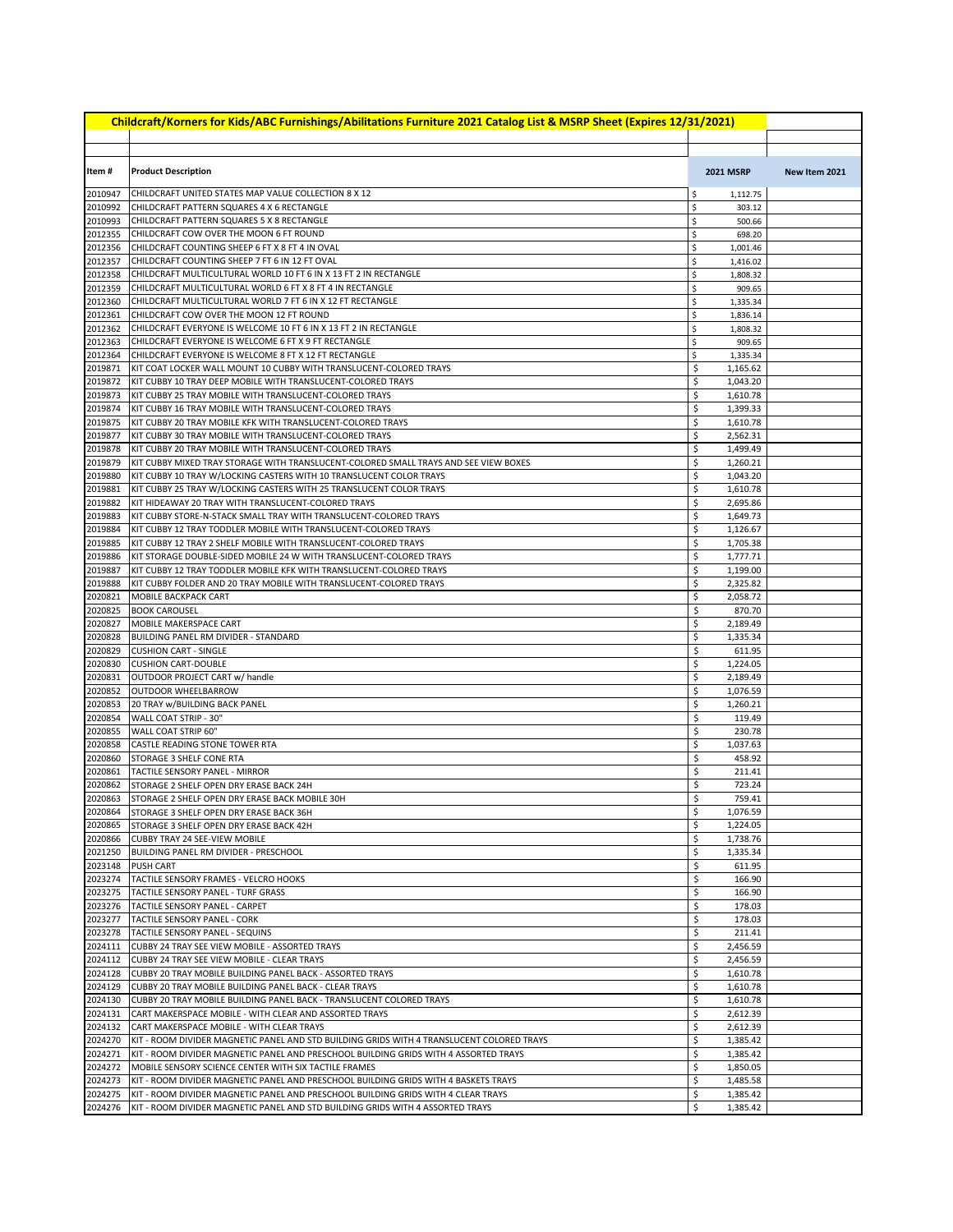| Childcraft/Korners for Kids/ABC Furnishings/Abilitations Furniture 2021 Catalog List & MSRP Sheet (Expires 12/31/2021) |                                                                                                                                                          |                                  |               |  |  |
|------------------------------------------------------------------------------------------------------------------------|----------------------------------------------------------------------------------------------------------------------------------------------------------|----------------------------------|---------------|--|--|
|                                                                                                                        |                                                                                                                                                          |                                  |               |  |  |
|                                                                                                                        |                                                                                                                                                          |                                  |               |  |  |
| Item#                                                                                                                  | <b>Product Description</b>                                                                                                                               | <b>2021 MSRP</b>                 | New Item 2021 |  |  |
| 2024277                                                                                                                | KIT - TACTILE SENSORY PANEL SET OF 6                                                                                                                     | \$<br>1,112.87                   |               |  |  |
| 2024278                                                                                                                | KIT - ROOM DIVIDER MAGNETIC PANEL AND STD BUILDING GRIDS WITH 4 CLEAR TRAYS                                                                              | \$<br>1,385.42                   |               |  |  |
| 2024279                                                                                                                | KIT - ROOM DIVIDER MAGNETIC PANEL AND PRESCHOOL BUILDING GRIDS WITH 4 TRANSLUCENT COLORED TRAYS                                                          | \$<br>1,385.42                   |               |  |  |
| 2024280                                                                                                                | KIT - ROOM DIVIDER MAGNETIC PANEL AND STD BUILDING GRIDS WITH 4 BASKETS TRAYS                                                                            | \$<br>1,485.58                   |               |  |  |
| 2024804                                                                                                                | CHILDCRAFT COLOR WHEEL 6 FT X 9 FT - OVAL                                                                                                                | \$<br>909.65                     |               |  |  |
| 2024805<br>2024806                                                                                                     | CHILDCRAFT IN THE WOODS 6 FT X 9 FT - RECTANGLE<br>CHILDCRAFT SEATING STUMP ROUNDS 16 IN X 16 IN - SET OF 24                                             | \$<br>1,051.55<br>\$<br>625.86   |               |  |  |
| 2024807                                                                                                                | CHILDCRAFT BILINGUAL 6 FT X 9 FT - RECTANGLE                                                                                                             | \$<br>909.65                     |               |  |  |
| 2024808                                                                                                                | CHILDCRAFT WORD SEARCH 5 FT X 8 FT - RECTANGLE                                                                                                           | \$<br>500.66                     |               |  |  |
| 2024809                                                                                                                | CHILDCRAFT RAINFOREST LEAVES 6 FT X 9 FT - RECTANGLE                                                                                                     | \$<br>1,051.55                   |               |  |  |
| 2024810                                                                                                                | CHILDCRAFT BILINGUAL 8 FT X 12 FT - OVAL                                                                                                                 | \$<br>1,335.34                   |               |  |  |
| 2024811                                                                                                                | CHILDCRAFT ROCK PICTURE 8 FT X 12 FT RECTANGLE                                                                                                           | \$<br>1,460.54                   |               |  |  |
| 2024812<br>2024813                                                                                                     | CHILDCRAFT PIZZA MATH 5 FT - ROUND<br>CHILDCRAFT SEATING LOGS 8 FT X 12 FT - RECTANGLE                                                                   | \$<br>303.12<br>\$               |               |  |  |
| 2024814                                                                                                                | CHILDCRAFT RAINBOW SQUARES 6 FT X 9 FT RECTANGLE - BLUE TONE                                                                                             | 1,460.54<br>\$<br>909.65         |               |  |  |
| 2024815                                                                                                                | CHILDCRAFT SEATING LOGS 6 FT X 9 FT - RECTANGLE                                                                                                          | \$<br>1,051.55                   |               |  |  |
| 2024816                                                                                                                | CHILDCRAFT BILINGUAL 10 FT 6 IN X 13 FT 2 IN - OVAL                                                                                                      | \$<br>1,808.32                   |               |  |  |
| 2024817                                                                                                                | CHILDCRAFT ROCK PICTURE 4 FT X 6 FT RECTANGLE                                                                                                            | \$<br>528.48                     |               |  |  |
| 2024818                                                                                                                | CHILDCRAFT RAINFOREST LEAVES 8 FT X 12 FT - RECTANGLE                                                                                                    | \$<br>1.460.54                   |               |  |  |
| 2024819                                                                                                                | CHILDCRAFT SEATING STUMPS 8 FT X 12 FT - RECTANGLE                                                                                                       | \$<br>1,460.54                   |               |  |  |
| 2024820<br>2024821                                                                                                     | CHILDCRAFT BILINGUAL 10 FT 6 IN X 13 FT 2 IN - RECTANGLE<br>CHILDCRAFT SLOTH 3 FT X 5 FT - RECTANGLE                                                     | \$<br>1,808.32<br>\$<br>333.72   |               |  |  |
| 2024822                                                                                                                | CHILDCRAFT CALMING LEAVES 6 FT X 9 FT - RECTANGLE                                                                                                        | \$<br>667.59                     |               |  |  |
| 2024823                                                                                                                | CHILDCRAFT COLOR WHEEL 10 FT 6 IN X 13 FT 2 IN - OVAL                                                                                                    | \$<br>1,808.32                   |               |  |  |
| 2024824                                                                                                                | CHILDCRAFT COLOR WHEEL 8 FT X 12 FT - OVAL                                                                                                               | \$<br>1,335.34                   |               |  |  |
| 2024825                                                                                                                | CHILDCRAFT COLOR WHEEL 6 FT - ROUND                                                                                                                      | \$<br>570.21                     |               |  |  |
| 2024826                                                                                                                | CHILDCRAFT RAINFOREST LEAVES 10 FT 6 IN X 13 FT 2 IN - RECTANGLE                                                                                         | \$<br>1,927.96                   |               |  |  |
| 2024827                                                                                                                | CHILDCRAFT CALMING LEAVES 8 FT X 12 FT - RECTANGLE<br>CHILDCRAFT ROCK PICTURE 6 FT X 9 FT RECTANGLE                                                      | \$<br>1,112.75                   |               |  |  |
| 2024828<br>2024829                                                                                                     | CHILDCRAFT RAINBOW SQUARES 10 FT 6 IN X 13 FT 2 IN RECTANGLE - BLUE TONE                                                                                 | \$<br>1,051.55<br>\$<br>1,808.32 |               |  |  |
| 2024830                                                                                                                | CHILDCRAFT COLOR WHEEL 8 FT - ROUND                                                                                                                      | \$<br>909.65                     |               |  |  |
| 2024831                                                                                                                | CHILDCRAFT BILINGUAL 8 FT X 12 FT - RECTANGLE                                                                                                            | \$<br>1,335.34                   |               |  |  |
| 2024832                                                                                                                | CHILDCRAFT WORD SEARCH 4 FT X 6 FT - RECTANGLE                                                                                                           | \$<br>303.12                     |               |  |  |
| 2024833                                                                                                                | CHILDCRAFT SEATING STUMPS 10 FT 6 IN X 13 FT 2 IN - RECTANGLE                                                                                            | \$<br>1,927.96                   |               |  |  |
| 2024834                                                                                                                | CHILDCRAFT SEATING LOGS 10 FT 6 IN X 13 FT 2 IN - RECTANGLE<br>CHILDCRAFT RAINBOW SQUARES 8 FT X 12 FT RECTANGLE - BLUE TONE                             | \$<br>1,927.96                   |               |  |  |
| 2024835<br>2024836                                                                                                     | CHILDCRAFT SEATING STUMPS 6 FT X 9 FT - RECTANGLE                                                                                                        | \$<br>1,335.34<br>\$<br>1,051.55 |               |  |  |
| 2024837                                                                                                                | CHILDCRAFT IN THE WOODS 10 FT 6 IN X 13 FT 2 IN - RECTANGLE                                                                                              | \$<br>1,927.96                   |               |  |  |
| 2024838                                                                                                                | CHILDCRAFT IN THE WOODS 8 FT X 12 FT - RECTANGLE                                                                                                         | \$<br>1,460.54                   |               |  |  |
| 2026784                                                                                                                | HARDWOOD LADDERBACK CHAIRS 14 INCH 2PACK                                                                                                                 | \$<br>520.13                     |               |  |  |
| 2026785                                                                                                                | HARDWOOD LADDERBACK CHAIRS 12 INCH 2PACK                                                                                                                 | \$<br>481.18                     |               |  |  |
| 2026786<br>2026787                                                                                                     | HARDWOOD LADDERBACK CHAIRS 16 INCH 2PACK<br>HARDWOOD LADDERBACK CHAIRS 10 INCH 2PACK                                                                     | \$<br>631.42<br>\$<br>445.01     |               |  |  |
| 2026827                                                                                                                | CHILDCRAFT RAINBOW REST MATS - PACK OF 5 - PRIMARY                                                                                                       | \$<br>531.26                     |               |  |  |
| 2026828                                                                                                                | CHILDCRAFT REST MAT 3 FOLD SEALED GERM GUARD - 3/4 INCH - RED AND BLUE - PACK OF 15                                                                      | \$<br>798.36                     |               |  |  |
| 2026829                                                                                                                | CHILDCRAFT REST MAT 3 FOLD SEALED GERM GUARD - 1 INCH - RED AND BLUE - PACK OR 10                                                                        | \$<br>656.46                     |               |  |  |
|                                                                                                                        | 2026830 CHILDCRAFT HEAVY DUTY 1 INCH REST MAT                                                                                                            | \$<br>88.88                      |               |  |  |
| 2026831                                                                                                                | CHILDCRAFT HEAVY DUTY 2 INCH REST MAT                                                                                                                    | \$<br>108.36                     |               |  |  |
| 2026832                                                                                                                | CHILDCRAFT REST MAT 3 FOLD SEALED GERM GUARD - 1 INCH - RED AND BLUE                                                                                     | \$<br>66.63                      |               |  |  |
| 2026833<br>2026834                                                                                                     | CHILDCRAFT REST MAT 3 FOLD SEALED GERM GUARD - 3/4 INCH - RED AND BLUE<br>CHILDCRAFT ABC FURNISHINGS 4 FOLD REST MAT - PACK OF 10                        | \$<br>55.50<br>\$<br>317.03      |               |  |  |
| 2026835                                                                                                                | CHILDCRAFT REST MAT 4 FOLD SEALED GERM GUARD - 1 INCH - RED AND BLUE - PACK OF 10                                                                        | \$<br>709.33                     |               |  |  |
| 2026836                                                                                                                | CHILDCRAFT RAINBOW REST MATS - PACK OF 5 - EARTHTONE                                                                                                     | \$<br>531.26                     |               |  |  |
| 2026837                                                                                                                | CHILDCRAFT ABC FURNISHINGS 4 FOLD REST MAT                                                                                                               | \$<br>33.24                      |               |  |  |
| 2026838                                                                                                                | CHILDCRAFT REST MAT 4 FOLD SEALED GERM GUARD - 1 INCH - RED AND BLUE                                                                                     | \$<br>72.19                      |               |  |  |
| 2026839                                                                                                                | CHILDCRAFT REST MAT 4 FOLD SEALED GERM GUARD - 2 INCH - RED AND BLUE                                                                                     | \$<br>100.01                     |               |  |  |
| 2026840<br>2026841                                                                                                     | CHILDCRAFT REST MAT 4 FOLD SEALED GERM GUARD - 2 INCH - RED AND BLUE - PACK OF 5<br>CHILDCRAFT REST MAT 3 FOLD SEALED GERM GUARD - 2 INCH - RED AND BLUE | \$<br>486.75<br>\$<br>105.58     |               |  |  |
| 2026842                                                                                                                | CHILDCRAFT REST MAT 3 FOLD SEALED GERM GUARD - 2 INCH - RED AND BLUE - PACK OF 5                                                                         | \$<br>500.66                     |               |  |  |
| 2026844                                                                                                                | CHILDCRAFT ASSEMBLED TODDLER COT - PACK OF 5                                                                                                             | \$<br>642.55                     |               |  |  |
| 2026845                                                                                                                | CHILDCRAFT ASSEMBLED STANDARD COT - PACK OF 5                                                                                                            | \$<br>695.42                     |               |  |  |
| 2026846                                                                                                                | CHILDCRAFT ASSEMBLED TODDLER COT - EACH                                                                                                                  | \$<br>158.44                     |               |  |  |
| 2026847                                                                                                                | CHILDCRAFT RTA STANDARD COT - PACK OF 6                                                                                                                  | \$<br>653.68                     |               |  |  |
| 2026848<br>2026849                                                                                                     | CHILDCRAFT ASSEMBLED STANDARD COT - EACH<br>CHILDCRAFT RTA TODDLER COT - PACK OF 6                                                                       | \$<br>172.35<br>\$<br>606.38     |               |  |  |
| 2027046                                                                                                                | CHILDCRAFT FALL LEAF SEATING ROUNDS 16 IN X 16 IN - SET OF 24                                                                                            | \$<br>625.86                     |               |  |  |
| 2027047                                                                                                                | CHILDCRAFT FARM FRIENDS 10 FT 6 IN X 13 FT 2 IN - RECTANGLE                                                                                              | \$<br>1,927.96                   |               |  |  |
| 2027048                                                                                                                | CHILDCRAFT FARM FRIENDS 8 FT X 12 FT - RECTANGLE                                                                                                         | \$<br>1,460.54                   |               |  |  |
| 2027049                                                                                                                | CHILDCRAFT FARM FRIENDS 6 FT X 9 FT - RECTANGLE                                                                                                          | \$<br>1,051.55                   |               |  |  |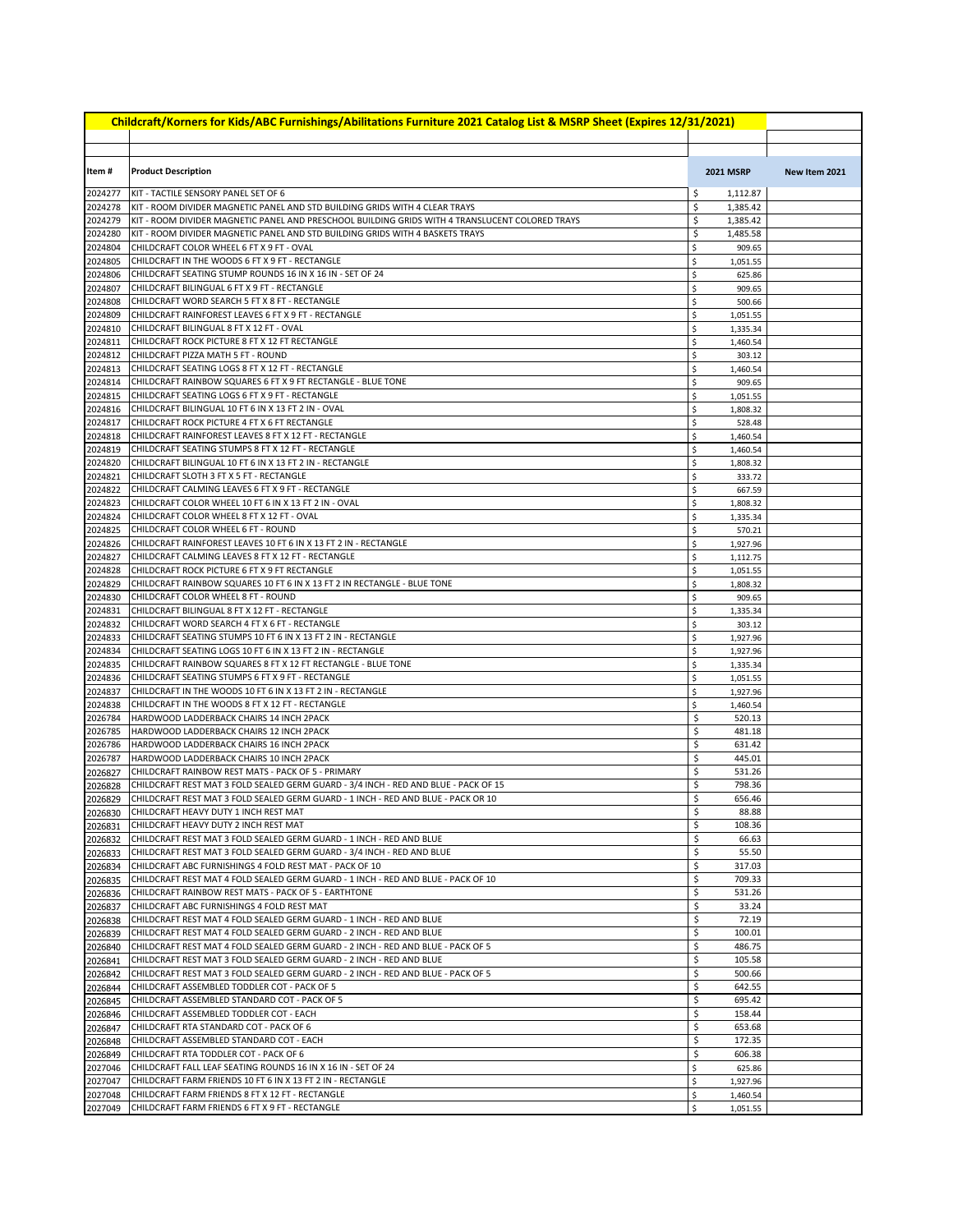| Childcraft/Korners for Kids/ABC Furnishings/Abilitations Furniture 2021 Catalog List & MSRP Sheet (Expires 12/31/2021) |                                                                                                                                       |          |                      |               |  |
|------------------------------------------------------------------------------------------------------------------------|---------------------------------------------------------------------------------------------------------------------------------------|----------|----------------------|---------------|--|
|                                                                                                                        |                                                                                                                                       |          |                      |               |  |
| Item #                                                                                                                 | <b>Product Description</b>                                                                                                            |          | <b>2021 MSRP</b>     | New Item 2021 |  |
| 2027050                                                                                                                | CHILDCRAFT FARM FRIENDS SEATING SQUARES 16 IN X 16 IN - SET OF 10                                                                     | \$       | 278.08               |               |  |
| 2027274                                                                                                                | BEAN BAG REFILL BAG 2 CU FEET                                                                                                         | \$       | 72.19                |               |  |
| 2027522                                                                                                                | CHILDCRAFT SUMMER COLLECTION 2 FT X 3 FT - PACK OF 4                                                                                  | \$       | 1,112.75             |               |  |
| 2027523                                                                                                                | CHILDCRAFT COUNTING ELEPHANTS 4 FT X 6 FT - RECTANGLE                                                                                 | \$       | 500.66               |               |  |
| 2027524<br>2027525                                                                                                     | CHILDCRAFT COUNTING ELEPHANTS 6 FT X 9 FT - OVAL                                                                                      | \$       | 1,001.46             |               |  |
| 2027783                                                                                                                | CHILDCRAFT COUNTING ELEPHANTS 6 FT X 9 FT - RECTANGLE<br>KIT RTA CUBBY RACK 12 TRAY DOWEL WITH 12 TRANSLUCENT COLOR TRAYS             | \$<br>\$ | 1,001.46<br>625.86   |               |  |
| 2027784                                                                                                                | KIT AUDIO CENTER MOBILE STATION WITH TRANSLUCENT DEEP FLAT TRAYS                                                                      | \$       | 1,388.20             |               |  |
| 2027796                                                                                                                | KIT 30 INCH ROUND TABLE - 22 INCH LEGS - SET OF 2 14 INCH CHAIRS                                                                      | \$       | 1,093.29             |               |  |
| 2027797                                                                                                                | KIT 30 INCH ROUND TABLE - 20 INCH LEGS - SET OF 2 12 INCH CHAIRS                                                                      | \$       | 1,057.12             |               |  |
| 2027798                                                                                                                | KIT 24 INCH SQUARE TABLE - 22 INCH LEGS - SET OF 2 14 INCH CHAIRS                                                                     | \$       | 1,009.82             |               |  |
| 2027799<br>2027838                                                                                                     | KIT 24 INCH SQUARE TABLE - 20 INCH LEGS - SET OF 2 12 INCH CHAIRS<br>KIT STEAM TABLE CLASSROOM SELECT - MARKERBOARD TOP               | \$<br>\$ | 976.43<br>3,154.93   |               |  |
| 2027839                                                                                                                | KIT STEAM TABLE EC CHILDCRAFT - MARKERBOARD TOP                                                                                       | \$       | 2,770.98             |               |  |
| 2028053                                                                                                                | CHILDCRAFT SLOTH 5 FT X 8 FT - RECTANGLE                                                                                              | \$       | 500.66               |               |  |
| 2028267                                                                                                                | KIT 24 INCH SQUARE TABLE - 22 INCH LEGS                                                                                               | \$       | 545.17               |               |  |
| 2028268                                                                                                                | KIT 30 INCH ROUND TABLE - 22 INCH LEGS                                                                                                | \$       | 631.42               |               |  |
| 2028269                                                                                                                | KIT TABLE 30 IN ROUND WITH 20 IN LEGS                                                                                                 | \$       | 631.42               |               |  |
| 2028270                                                                                                                | KIT 24 INCH SQUARE TABLE - 20 INCH LEGS                                                                                               | \$       | 545.17               |               |  |
| 2028336<br>2028337                                                                                                     | CHILDCRAFT DELUXE SOFT ROCKER - RED<br>CHILDCRAFT DELUXE SOFT ROCKER - BLUE                                                           | \$<br>\$ | 344.85<br>344.85     |               |  |
| 2028338                                                                                                                | CHILDCRAFT DELUXE SOFT ROCKER - BLACK                                                                                                 | \$       | 344.85               |               |  |
| 2028389                                                                                                                | CHILDCRAFT FLEX N FOLD RHYME TIME CARPET - 7 FT 6 IN X 12 FT                                                                          | \$       | 1,201.79             |               |  |
| 2028390                                                                                                                | CHILDCRAFT FLEX N FOLD RHYME TIME CARPET - 10 FT X 12 FT                                                                              | \$       | 1,585.74             |               |  |
| 2028391                                                                                                                | CHILDCRAFT FLEX N FOLD ALPHABET ANIMALS CARPET - 10 FT X 12 FT                                                                        | \$       | 1,585.74             |               |  |
| 2028392                                                                                                                | CHILDCRAFT FLEX N FOLD CHALK STARS CARPET - 7 FT 6 IN X 12 FT                                                                         | \$       | 1,201.79             |               |  |
| 2028393                                                                                                                | CHILDCRAFT FLEX N FOLD COUNTING BUTTERFLIES CARPET - 6 FT X 8 FT 4 IN                                                                 | \$       | 848.44               |               |  |
| 2028394<br>2028395                                                                                                     | CHILDCRAFT FLEX N FOLD ALPHABET ANIMALS CARPET - 6 FT X 8 FT 4 IN<br>CHILDCRAFT FLEX N FOLD RAINBOW CIRCLES CARPET - 10 FT X 12 FT    | \$<br>\$ | 848.44<br>1,585.74   |               |  |
| 2028396                                                                                                                | CHILDCRAFT FLEX N FOLD RAINBOW CIRCLES CARPET - 6 FT X 8 FT 4 IN                                                                      | \$       | 848.44               |               |  |
| 2028397                                                                                                                | CHILDCRAFT FLEX N FOLD CHALK STARS CARPET - 6 FT X 8 FT 4 IN                                                                          | \$       | 848.44               |               |  |
| 2028398                                                                                                                | CHILDCRAFT FLEX N FOLD CHALK STARS CARPET - 10 FT X 12 FT                                                                             | \$       | 1,585.74             |               |  |
| 2028399                                                                                                                | CHILDCRAFT FLEX N FOLD COUNTING BUTTERFLIES CARPET - 7 FT X 6 IN X 12 FT                                                              | \$       | 1,201.79             |               |  |
| 2028400                                                                                                                | CHILDCRAFT FLEX N FOLD COUNTING BUTTERFLIES CARPET - 10 FT X 12 FT                                                                    | \$       | 1,585.74             |               |  |
| 2028401<br>2028402                                                                                                     | CHILDCRAFT FLEX N FOLD RAINBOW CIRCLES CARPET - 7 FT 6 IN X 12 FT<br>CHILDCRAFT FLEX N FOLD RHYME TIME CARPET - 6 FT X 8 FT 4 IN      | \$<br>\$ | 1,201.79             |               |  |
| 2028403                                                                                                                | CHILDCRAFT FLEX N FOLD ALPHABET ANIMALS CARPET - 7 FT 6 IN X 12 FT                                                                    | \$       | 848.44<br>1,201.79   |               |  |
| 2038103                                                                                                                | QS PLANTER SEE-VIEW OUTDOOR                                                                                                           | \$       | 959.73               |               |  |
| 2038104                                                                                                                | HARDWARE DEXTERITY BOARD                                                                                                              | \$       | 189.16               |               |  |
| 2039137                                                                                                                | CHILDCRAFT GEO SQUARES CARPET 10 FT 6 IN X 13 FT X 2 IN                                                                               | \$       | 1,808.32             | X             |  |
| 2039138                                                                                                                | CHILDCRAFT WAVES CARPET 10 FT 6 FT X 13 FT 2 IN                                                                                       | \$       | 1,808.32             | x             |  |
| 2039139                                                                                                                | CHILDCRAFT WAVES CARPET 6 FT X 9 FT                                                                                                   | \$       | 909.65               | X             |  |
| 2039140<br>2039141                                                                                                     | CHILDCRAFT WAVES CARPET 8 FT X 12 FT<br>CHILDCRAFT GEO SQUARES CARPET 8 FT X 12 FT                                                    | \$<br>\$ | 1,343.68<br>1,335.34 | X<br>X        |  |
| 2039142                                                                                                                | CHILDCRAFT GEO SQUARES CARPET 6 FT X 9 FT                                                                                             | \$       | 909.65               | X             |  |
| 2039431                                                                                                                | CHILDCRAFT MUSIC NOTES 13 FT 2 IN ROUND                                                                                               | \$       | 2,670.82             | x             |  |
|                                                                                                                        | 2039496 SMALL MOBILE CLEAR ROOM DIVIDER 36 X 48                                                                                       |          | 742.71               | x             |  |
| 2039497                                                                                                                | LARGE MOBILE CLEAR ROOM DIVIDER 48 X 48                                                                                               | \$       | 1,020.94             | X             |  |
| 2039501                                                                                                                | SINK MOBILE HAND WASHING 26H                                                                                                          | \$       | 5,564.37             | Χ             |  |
| 2039502<br>2039503                                                                                                     | SINK MOBILE HAND WASHING 38H<br><b>TILT BALANCE BOARD</b>                                                                             | \$<br>\$ | 5,703.48<br>189.16   | X             |  |
| 2039506                                                                                                                | <b>SPIN BOARD</b>                                                                                                                     | \$       | 445.12               | X             |  |
| 2039671                                                                                                                | <b>LOW EASEL</b>                                                                                                                      | \$       | 556.30               | Χ             |  |
| 2039672                                                                                                                | WALL MOUNT DIAPER STORAGE UNIT                                                                                                        | \$       | 737.15               | Χ             |  |
| 2039673                                                                                                                | TODDLER 4-UNIT BENCH COAT LOCKER                                                                                                      | \$       | 1,482.80             | Χ             |  |
| 2039674                                                                                                                | COZY CUBE - CLEAR TOP                                                                                                                 | \$       | 1,112.75             | X             |  |
| 2039677<br>2039678                                                                                                     | SPACEMAKER MULTI-STORAGE<br>COZY CUBE - TINTED TOP                                                                                    | \$<br>\$ | 1,446.63<br>1,224.05 | X<br>Х        |  |
| 2039844                                                                                                                | UNIVERSAL REST MAT STORAGE                                                                                                            | \$       | 2,036.46             | X             |  |
| 2040253                                                                                                                | QS DRESSUP STORAGE CAROUSEL BASE                                                                                                      | \$       | 1,321.42             |               |  |
| 2040254                                                                                                                | KD VERSION OF STAR BIN                                                                                                                | \$       | 737.15               | X             |  |
| 2040255                                                                                                                | CHAIR ROCKER SLING FABRIC                                                                                                             | \$       | 1,001.58             | Х             |  |
| 2040301                                                                                                                | SERVING TRAY WOOD WITH FOLD-DOWN LEGS                                                                                                 | \$       | 369.89               | X             |  |
| 2040784                                                                                                                | CHILDCRAFT® DURALAST SQUARES 16 X 16 INCHES SET OF 10 ROYAL BLUE                                                                      | \$       | 208.52               | X             |  |
| 2040791<br>2040792                                                                                                     | CHILDCRAFT® BREATHE WASHABLE PRINTED SQUARES 30 x 30 INCHES SET OF 4<br>CHILDCRAFT® DURALAST SQUARES 16 X 16 INCHES SET OF 10 NEUTRAL | \$<br>\$ | 389.37<br>208.52     | X<br>X        |  |
| 2040793                                                                                                                | CHILDCRAFT® FRIENDS WASHABLE SQUARES 15 X 15 INCHES - SET OF 10 PRIMARY                                                               | \$       | 208.52               | X             |  |
| 2041370                                                                                                                | LITERACY CUBE (REVISED VERSION)                                                                                                       | \$       | 1,883.44             | Х             |  |
| 2041371                                                                                                                | STEM WORKSTATION 24"H                                                                                                                 | \$       | 1,390.98             | Χ             |  |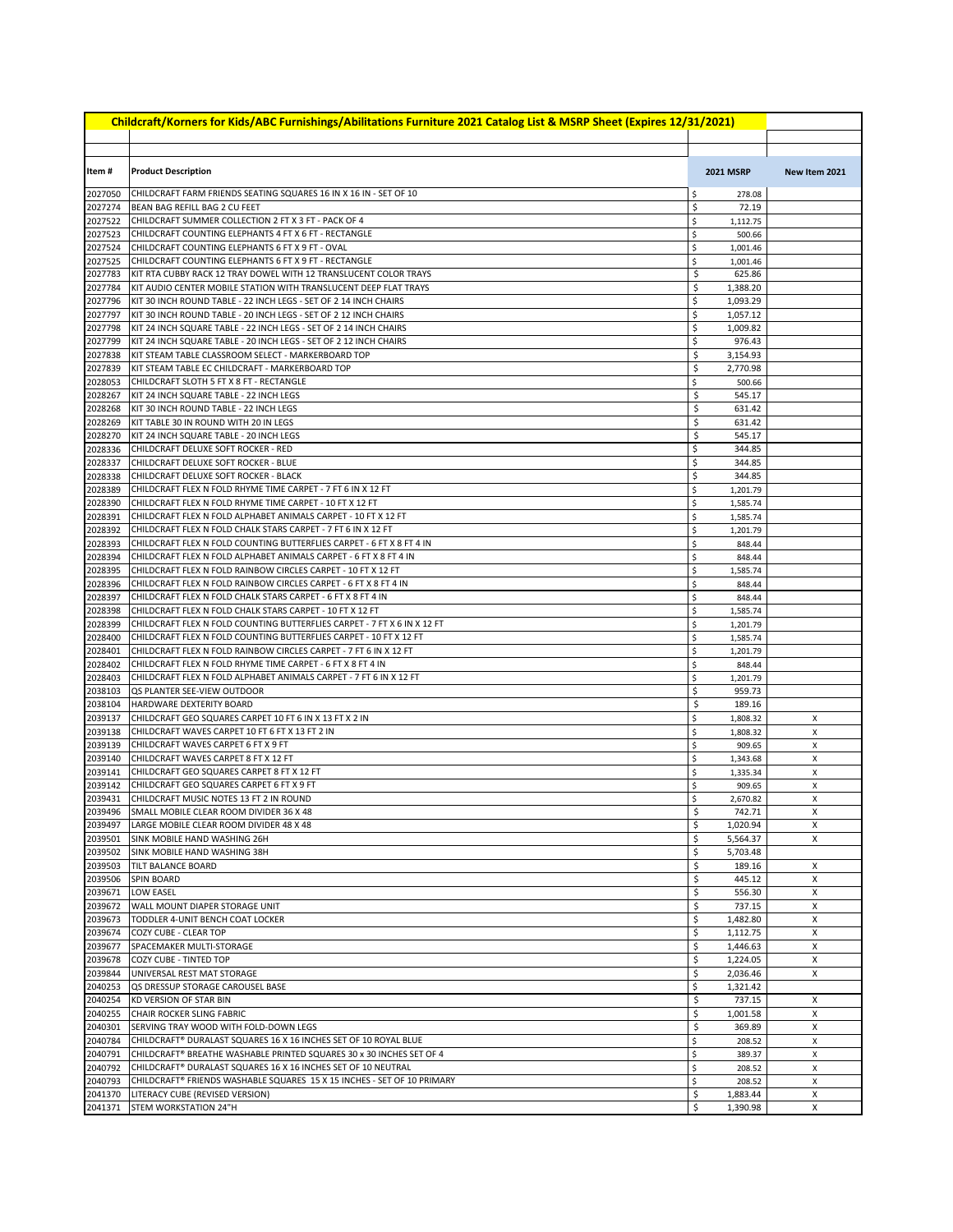|                    | Childcraft/Korners for Kids/ABC Furnishings/Abilitations Furniture 2021 Catalog List & MSRP Sheet (Expires 12/31/2021)                                           |          |                      |               |
|--------------------|------------------------------------------------------------------------------------------------------------------------------------------------------------------|----------|----------------------|---------------|
|                    |                                                                                                                                                                  |          |                      |               |
| Item#              | <b>Product Description</b>                                                                                                                                       |          | <b>2021 MSRP</b>     | New Item 2021 |
| 2041372            | OUTDOOR BENCH 8"H                                                                                                                                                | \$       | 575.78               | Х             |
| 2041377            | OUTDOOR TABLE 15"H                                                                                                                                               | \$       | 1,279.69             | X             |
| 2041378            | QS KITCHEN CENTER MODERN CC                                                                                                                                      | \$       | 1,877.88             |               |
| 2044611            | KIT OUTDOOR TABLE 15 INCH HEIGHT AND 2 BENCHES                                                                                                                   | \$       | 2,281.30             | X             |
| 2044707            | FLOOR CUSHIONS - 12 X 12 X 1 INCHES - SET OF 6                                                                                                                   | \$       | 208.52               | х             |
| 2044709<br>2044710 | WAVE STOOL - 9 X 15-1/2 X 10 INCHES- PRIMARY COLOR - SET OF 4<br>CIRCLE SEATING - 61 X 61 X 12 INCHES - PRIMARY COLOR - SET OF 6                                 | \$<br>\$ | 667.59<br>1,482.80   | Х<br>X        |
| 2044711            | WAVE STOOL - 9 X 15-1/2 X 10 INCHES - PRIMARY COLOR - SET OF 6                                                                                                   | \$       | 870.70               | X             |
| 2044712            | FLOWER - 49 X 49 X 12 INCHES - PRIMARY COLOR - SET OF 7                                                                                                          | \$       | 1,482.80             | X             |
| 2048160            | KIT SPACEMAKER STORAGE WITH 10 CLEAR TRAYS AND 8 TRANSLUCENT FLAT TRAYS                                                                                          | \$       | 1,811.10             | X             |
| 2048161            | KIT STEM COLLABORATION WORK STATION WITH 4 ASSTD COLOR FLAT TRAYS                                                                                                | \$       | 1,482.80             | X             |
| 2048162            | KIT STEM COLLABORATION WORK STATION WITH 4 TRANSLUCENT FLAT TRAYS                                                                                                | \$       | 1,482.80             | X             |
| 2048163<br>2048308 | KIT SPACEMAKER STORAGE WITH 10 ASSTD COLOR TRAYS AND 8 ASSTD COLOR FLAT TRAYS<br>CHILDCRAFT TOGETHER TREE 6 FT X 9 FT RECTANGLE                                  | \$<br>\$ | 1,811.10<br>909.65   | х<br>X        |
| 2049376            | CHILDCRAFT TOGETHER TREE 6 FT ROUND                                                                                                                              | \$       | 570.21               | Χ             |
| 2049377            | CHILDCRAFT TOGETHER TREE 10 FT 6 IN X 13 FT 2 IN RECTANGLE                                                                                                       | \$       | 1,808.32             | X             |
| 2049378            | CHILDCRAFT TOGETHER TREE 4 FT X 6 FT RECTANGLE                                                                                                                   | \$       | 461.71               | X             |
| 2049379            | CHILDCRAFT TOGETHER TREE 8 FT ROUND                                                                                                                              | \$       | 909.65               | X             |
| 2049380            | CHILDCRAFT TOGETHER TREE 8 FT X 12 FT RECTANGLE                                                                                                                  | \$       | 1,335.34             | Χ             |
| 2049430<br>2049431 | CHILDCRAFT ZOOM AROUND TOWN CARPET - 4 X 6 FT RECTANGLE - PRIMARY COLOR<br>CHILDCRAFT ZOOM AROUND TOWN CARPET - 5 X 8 FT RECTANGLE - PRIMARY COLOR               | \$<br>\$ | 303.12               | Χ             |
| 5000188            | CHILDCRAFT ALPHABET COLORFUL CIRCLES SEATS 6 FT X 9 FT RECTANGLE - SPECIFY COLOR                                                                                 | \$       | 500.66<br>909.65     | X             |
| 5000193            | CHILDCRAFT ALPHABET COLORFUL CIRCLES SEATS 8 FT X 12 FT RECTANGLE - SPECIFY COLOR                                                                                | \$       | 1,335.34             |               |
| 5000194            | CHILDCRAFT ALPHABET COLORFUL CIRCLES SEATS 10 FT 6 IN X 13 FT 2 IN RECTANGLE - SPECIFY COLOR                                                                     | \$       | 1,808.32             |               |
| 5000196            | CHILDCRAFT ALPHABET COLORFUL CIRCLES SEATS 8 FT X 12 FT OVAL - SPECIFY COLOR                                                                                     | \$       | 1,335.34             |               |
| 5000197            | CHILDCRAFT ALPHABET COLORFUL CIRCLES SEATS 10 FT 6 IN X 13 FT 2 IN OVAL - SPECIFY COLOR                                                                          | \$       | 1,808.32             |               |
| 5000198            | CHILDCRAFT ALPHABET COLORFUL CIRCLES SEATS 6 FT X 9 FT OVAL - SPECIFY COLOR                                                                                      | \$       | 909.65               |               |
| 5000240            | CHILDCRAFT BASKETWEAVE 6 FT X 9 FT OVAL - SPECIFY COLOR<br>CHILDCRAFT BASKETWEAVE 8 FT X 12 FT RECTANGLE - SPECIFY COLOR                                         | \$       | 909.65               |               |
| 5000241<br>5000242 | CHILDCRAFT ALPHABET SQUARES 8 FT X 12 FT RECTANGLE - SPECIFY COLOR                                                                                               | \$<br>\$ | 1,335.34<br>1,335.34 |               |
| 5000243            | CHILDCRAFT ALPHABET SQUARES 6 FT X 9 FT RECTANGLE- SPECIFY COLOR                                                                                                 | \$       | 909.65               |               |
| 5000244            | CHILDCRAFT BASKETWEAVE 10 FT 6 IN X 13 FT 2 IN RECTANGLE - SPECIFY COLOR                                                                                         | \$       | 1,808.32             |               |
| 5000245            | CHILDCRAFT ALPHABET SQUARES 10 FT 6 IN X 13 FT 2 IN RECTANGLE - SPECIFY COLOR                                                                                    | \$       | 1,808.32             |               |
| 5000246            | CHILDCRAFT BASKETWEAVE 8 FT X 12 FT OVAL - SPECIFY COLOR                                                                                                         | \$       | 1,335.34             |               |
| 5000247            | CHILDCRAFT BASKETWEAVE 10 FT 6 IN X 13 FT 2 IN OVAL - SPECIFY COLOR<br>CHILDCRAFT BASKETWEAVE 4 FT X 6 FT RECTANGLE- SPEFICY COLOR                               | \$       | 1,808.32             |               |
| 5000248<br>5000249 | CHILDCRAFT BASKETWEAVE 6 FT X 9 FT RECTANGLE - SPECIFY COLOR                                                                                                     | \$<br>\$ | 461.71<br>909.65     |               |
| 5000250            | CHILDCRAFT CHALK SPOTS SEATING 10 FT 6 IN X 13 FT 2 IN RECTANGLE - SPECIFY COLOR                                                                                 | \$       | 1,808.32             |               |
| 5000251            | CHILDCRAFT CHALK SPOTS SEATING 6 FT X 9 FT RECTANGLE - SPECIFY COLOR                                                                                             | \$       | 909.65               |               |
| 5000252            | CHILDCRAFT CHALK SPOTS SEATING 8 FT X 12 FT RECTANGLE - SPECIFY COLOR                                                                                            | \$       | 1,335.34             |               |
| 5000253            | CHILDCRAFT COLLABORATION CIRCLES 10 FT 6 IN X 13 FT 2 IN OVAL - SPECIFY COLOR                                                                                    | \$       | 1,808.32             |               |
| 5000254            | CHILDCRAFT COLLABORATION CIRLCES 6 FT X 9 FT RECTANGLE - SPECIFY COLOR                                                                                           | \$       | 909.65               |               |
| 5000255<br>5000256 | CHILDCRAFT COLLABORATION CIRLCES 8 FT X 12 FT RECTANGLE - SPECIFY COLOR<br>CHILDCRAFT COLLABORATION CIRCLES 6 FT X 9 FT OVAL - SPECIFY COLOR                     | \$<br>\$ | 1,335.34<br>909.65   |               |
| 5000257            | CHILDCRAFT COLLABORATION CIRCLES 8 FT X 12 FT OVAL - SPECIFY COLOR                                                                                               | \$       | 1,335.34             |               |
| 5000258            | CHILDCRAFT COLLABORATION CIRLCES 10 FT 6 IN X 13 FT 2 IN RECTANGLE - SPECIFY COLOR                                                                               | \$       | 1,808.32             |               |
| 5000259            | CHILDCRAFT COLLABORATION SHAPES 6 FT X 9 FT OVAL - SPECIFY COLOR                                                                                                 | Ş        | 909.65               |               |
| 5000260            | CHILDCRAFT COLLABORATION SHAPES 10 FT 6 IN X 13 FT 2 IN OVAL - SPECIFY COLOR                                                                                     | \$       | 1,808.32             |               |
| 5000262            | CHILDCRAFT COLORFUL CIRCLES ABC123 6 FT X 9 FT OVAL - SPECIFY COLOR                                                                                              | \$       | 909.65               |               |
| 5000263<br>5000264 | CHILDCRAFT COLORFUL CIRCLES ABC123 6 FT X 9 FT RECTANGLE - SPECIFY COLOR<br>CHILDCRAFT COLORFUL CIRCLES ABC123 10 FT 6 IN X 13 FT 2 IN RECTANGLE - SPECIFY COLOR | \$<br>\$ | 909.65<br>1,808.32   |               |
| 5000265            | CHILDCRAFT COLORFUL CIRCLES ABC123 8 FT X 12 FT RECTANGLE - SPECIFY COLOR                                                                                        | \$       | 1,335.34             |               |
| 5000266            | CHILDCRAFT COLORFUL CIRCLES ABC123 8 FT X 12 FT OVAL - SPECIFY COLOR                                                                                             | \$       | 1,335.34             |               |
| 5000267            | CHILDCRAFT COLORFUL CIRCLES ABC123 10 FT 6 IN X 13 FT 2 IN OVAL - SPECIFY COLOR                                                                                  | \$       | 1,808.32             |               |
| 5000268            | CHILDCRAFT COLORFUL CIRCLES 6 FT X 9 FT RECTANGLE - SPECIFY COLOR                                                                                                | \$       | 909.65               |               |
| 5000269            | CHILDCRAFT COLORFUL CIRCLES 8 FT X 12 FT RECTANGLE - SPECIFY COLOR                                                                                               | \$       | 1,335.34             |               |
| 5000270<br>5000271 | CHILDCRAFT EARLY LEARNING LITERACY 8 FT X 12 FT RECTANGLE - SPECIFY COLOR<br>CHILDCRAFT EARLY LEARNING LITERACY 6 FT X 9 FT RECTANGLE - SPECIFY COLOR            | \$<br>\$ | 1,335.34<br>909.65   |               |
| 5000272            | CHILDCRAFT COLORFUL CIRCLES 10 FT 6 IN X 13 FT 2 IN RECTANGLE - SPECIFY COLOR                                                                                    | \$       | 1,808.32             |               |
| 5000273            | CHILDCRAFT NORTH AMERICAN ANIMALS PHOTOFUN 10 FT 6 IN X 13 FT 2 IN RECTANGLE - SPECIFY COLOR                                                                     | \$       | 1,927.96             |               |
| 5000274            | CHILDCRAFT NORTH AMERICAN ANIMALS PHOTOFUN 10 FT 6 IN X 13 FT 2 IN OVAL - SPECIFY COLOR                                                                          | \$       | 1,927.96             |               |
| 5000275            | CHILDCRAFT NORTH AMERICAN ANIMALS PHOTOFUN 8 FT X 12 FT OVAL - SPECIFY COLOR                                                                                     | \$       | 1,460.54             |               |
| 5000276            | CHILDCRAFT EARLY LEARNING LITERACY 10 FT 6 IN X 13 FT 2 IN RECTANGLE - SPECIFY COLOR                                                                             | \$       | 1,808.32             |               |
| 5000277            | CHILDCRAFT NORTH AMERICAN ANIMALS PHOTOFUN 8 FT X 12 FT RECTANGLE - SPECIFY COLOR                                                                                | \$       | 1,460.54             |               |
| 5000278<br>5000279 | CHILDCRAFT THE WORLD IS IN OUR HANDS 6 FT X 9 FT RECTANGLE - SPECIFY COLOR<br>CHILDCRAFT THE WORLD IS IN OUR HANDS 8 FT X 12 FT RECTANGLE - SPECIFY COLOR        | \$<br>\$ | 909.65<br>1,335.34   |               |
| 5000280            | CHILDCRAFT THE WORLD IS IN OUR HANDS 10 FT 6 IN X 13 FT 2 IN RECTANGLE - SPECIFY COLOR                                                                           | \$       | 1,808.32             |               |
| 5000303            | CHILDCRAFT COLLABORATION SHAPES 8 FT X 12 FT OVAL - SPECIFY COLOR                                                                                                | \$       | 1,335.34             |               |
| 5000321            | CHILDCRAFT BASKETWEAVE 13 FT 2 IN ROUND SPECIFY COLOR                                                                                                            | \$       | 2,670.82             |               |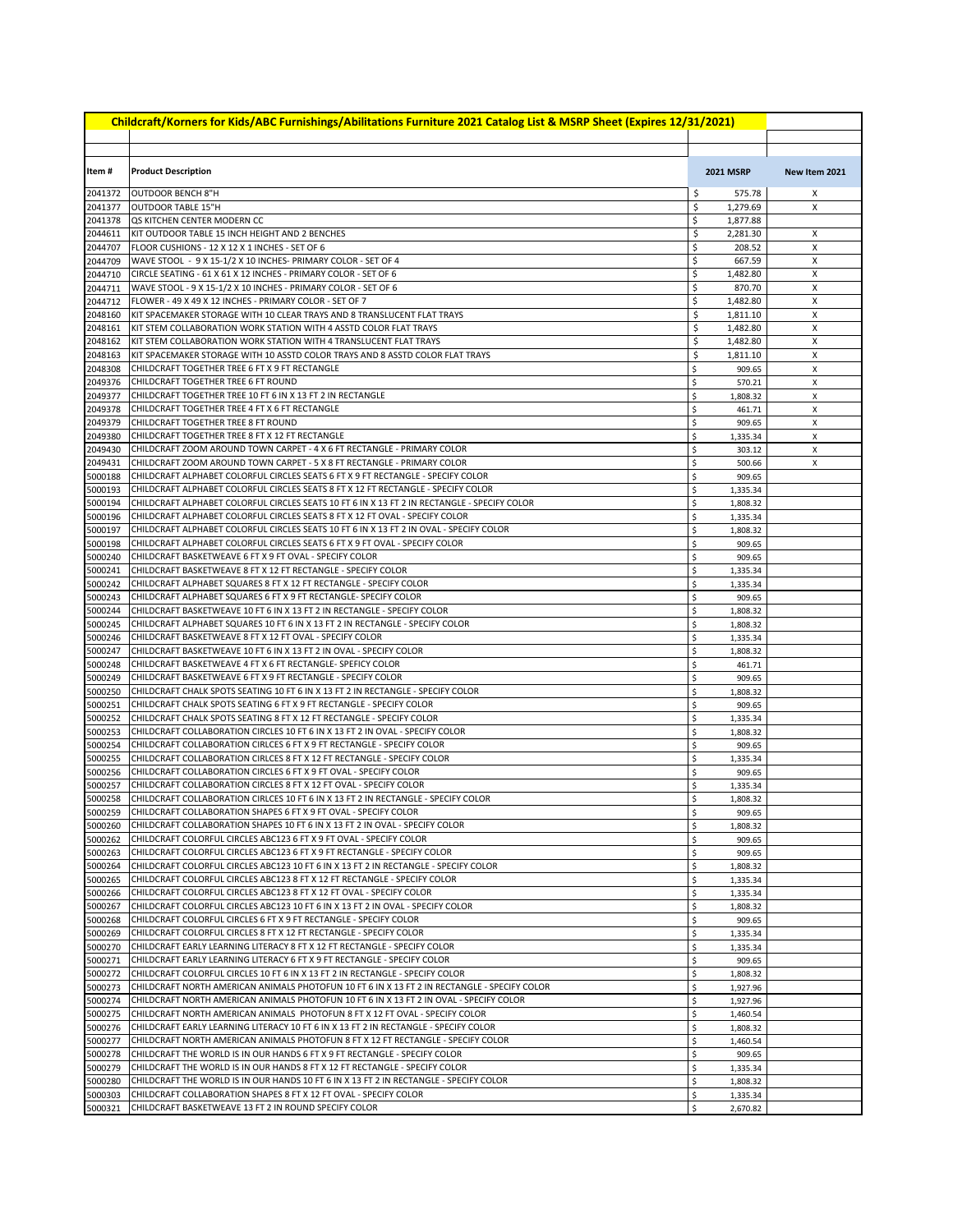| Childcraft/Korners for Kids/ABC Furnishings/Abilitations Furniture 2021 Catalog List & MSRP Sheet (Expires 12/31/2021) |                                                                                                                                                |          |                      |               |  |
|------------------------------------------------------------------------------------------------------------------------|------------------------------------------------------------------------------------------------------------------------------------------------|----------|----------------------|---------------|--|
|                                                                                                                        |                                                                                                                                                |          |                      |               |  |
| Item #                                                                                                                 | <b>Product Description</b>                                                                                                                     |          | <b>2021 MSRP</b>     | New Item 2021 |  |
| 5000322                                                                                                                | CHILDCRAFT BASKETWEAVE 8 FT ROUND SPECIFY COLOR                                                                                                | \$       | 1,335.34             |               |  |
| 5000323                                                                                                                | CHILDCRAFT BASKETWEAVE 6 FT ROUND SPECIFY COLOR                                                                                                | \$       | 570.21               |               |  |
| 5000324                                                                                                                | CHILDCRAFT THE WORLD IS IN OUR HANDS - 6 FT X 9 FT OVAL - SPECIFY COLOR                                                                        | \$       | 909.65               |               |  |
| 5000325                                                                                                                | CHILDCRAFT THE WORLD IS IN OUR HANDS - 8 FT X 12 FT OVAL - SPECIFY COLOR                                                                       | \$       | 1,335.34             |               |  |
| 5000326                                                                                                                | CHILDCRAFT THE WORLD IS IN OUR HANDS - 10 FT 6 IN X 13 FT 2 IN OVAL - SPECIFY COLOR                                                            | \$       | 1,808.32             |               |  |
| 5000327                                                                                                                | CHILDCRAFT THE WORLD IS IN OUR HANDS - 6 FT ROUND - SPECIFY COLOR<br>CHILDCRAFT THE WORLD IS IN OUR HANDS - 8 FT ROUND - SPECIFY COLOR         | \$       | 528.48               |               |  |
| 5000328<br>5000329                                                                                                     | CHILDCRAFT THE WORLD IS IN OUR HANDS - 13 FT 2 IN ROUND - SPECIFY COLOR                                                                        | \$<br>\$ | 909.65<br>2,670.82   |               |  |
| 5000841                                                                                                                | CHILDCRAFT CITY STREETS 4 X 6 RECTANGLE - VARIOUS OPTIONS                                                                                      | \$       | 303.12               |               |  |
| 5000842                                                                                                                | CHILDCRAFT KITCHEN COOKING 5 X 8 RECTANGLE - VARIOUS OPTIONS                                                                                   | \$       | 500.66               |               |  |
| 5000843                                                                                                                | CHILDCRAFT CITY STREETS 5 X 8 RECTANGLE - VARIOUS OPTIONS                                                                                      | \$       | 500.66               |               |  |
| 5000844                                                                                                                | CHILDCRAFT KITCHEN COOKING 4 X6 RECTANGLE - VARIOUS OPTIONS                                                                                    | \$       | 303.12               |               |  |
| 5000867                                                                                                                | CHILDCRAFT ABC 123 BORDER 6 X 9 RECTANGLE - VARIOUS OPTIONS                                                                                    | \$       | 909.65               |               |  |
| 5000868                                                                                                                | CHILDCRAFT ABC 123 BORDER 8 X 12 RECTANGLE - VARIOUS OPTIONS                                                                                   | \$       | 1,335.34             |               |  |
| 5000869<br>5000887                                                                                                     | CHILDCRAFT ABC 123 BORDER 10 FT 6 IN X 13 FT 2 IN RECTANGLE - VARIOUS OPTIONS<br>CHILDCRAFT ABC BORDER 6 FT X 9 FT RECTANGLE - VARIOUS OPTIONS | \$<br>\$ | 1,808.32             |               |  |
| 5000888                                                                                                                | CHILDCRAFT ABC BORDER 8 FT X 12 FT RECTANGLE - VARIOUS OPTIONS                                                                                 | \$       | 667.59<br>1,112.75   |               |  |
| 5000984                                                                                                                | CHILDCRAFT ALPHABET ALL SEASONS 8 X 12 FT OVAL - VARIOUS OPTIONS                                                                               | \$       | 1,335.34             |               |  |
| 5000985                                                                                                                | CHILDCRAFT ALPHABET ALL SEASONS 10 FT 6 IN X 13 FT 2 IN OVAL - VARIOUS OPTIONS                                                                 | \$       | 1,808.32             |               |  |
| 5000986                                                                                                                | CHILDCRAFT ALPHABET ALL SEASONS 6 X 9 FT OVAL - VARIOUS OPTIONS                                                                                | \$       | 909.65               |               |  |
| 5000987                                                                                                                | CHILDCRAFT ALPHABET ALL SEASONS 6 FT ROUND - VARIOUS OPTIONS                                                                                   | \$       | 570.21               |               |  |
| 5000988                                                                                                                | CHILDCRAFT ALPHABET ALL SEASONS 8 FT ROUND - VARIOUS OPTIONS                                                                                   | \$       | 909.65               |               |  |
| 5000989                                                                                                                | CHILDCRAFT ALPHABET ALL SEASONS 13 FT 2 IN ROUND - VARIOUS OPTIONS                                                                             | \$       | 2,670.82             |               |  |
| 5000990                                                                                                                | CHILDCRAFT ALPHABET ALL SEASONS 4 X 6 FT OVAL - VARIOUS OPTIONS<br>CHILDCRAFT ALPHABET PALS - 8 X 12 VARIOUS OPTIONS                           | \$       | 461.71               |               |  |
| 5001005<br>5001006                                                                                                     | CHILDCRAFT ALPHABET PALS - 10 FT 6 IN X 13 FT 2 IN VARIOUS OPTIONS                                                                             | \$<br>\$ | 1,416.02<br>1,889.00 |               |  |
| 5001007                                                                                                                | CHILDCRAFT ALPHABET PALS BORDER - 6 X 9 - VARIOUS OPTIONS                                                                                      | \$       | 1,001.46             |               |  |
| 5001008                                                                                                                | CHILDCRAFT ALPHABET PALS BORDER - 4 X 6 - VARIOUS OPTIONS                                                                                      | \$       | 500.66               |               |  |
| 5001009                                                                                                                | CHILDCRAFT ALPHABET PALS BORDER - 8 X 12 - VARIOUS OPTIONS                                                                                     | \$       | 1,416.02             |               |  |
| 5001017                                                                                                                | CHILDCRAFT ALPHABET PALS - 4 X 6 VARIOUS OPTIONS                                                                                               | \$       | 500.66               |               |  |
| 5001018                                                                                                                | CHILDCRAFT ALPHABET PALS - 6 X 9 VARIOUS OPTIONS                                                                                               | \$       | 1,001.46             |               |  |
| 5001019                                                                                                                | CHILDCRAFT ABC FURNISHINGS ESSENTIAL 6 X9 - VARIOUS OPTIONS                                                                                    | \$       | 458.92               |               |  |
| 5001020<br>5001021                                                                                                     | CHILDCRAFT ABC FURNISHINGS ESSENTIAL 4 X 6 - VARIOUS OPTIONS<br>CHILDCRAFT ABC FURNISHINGS ESSENTIAL 8 X 12 - VARIOUS OPTIONS                  | \$<br>\$ | 250.25<br>737.15     |               |  |
| 5001022                                                                                                                | CHILDCRAFT DURALAST COLLECTION 8 X 12 - VARIOUS OPTIONS                                                                                        | \$       | 723.24               |               |  |
| 5001023                                                                                                                | CHILDCRAFT DURALAST COLLECTION 4 X 6 - VARIOUS OPTIONS                                                                                         | \$       | 305.90               |               |  |
| 5001024                                                                                                                | CHILDCRAFT DURALAST COLLECTION 6 X 9 - VARIOUS OPTIONS                                                                                         | \$       | 445.01               |               |  |
| 5001025                                                                                                                | CHILDCRAFT DURALAST COLLECTION 8 X 12 OVAL - VARIOUS OPTIONS                                                                                   | \$       | 723.24               |               |  |
| 5001026                                                                                                                | CHILDCRAFT ABC FURNISHINGS ESSENTIAL 8 X 12 OVAL - VARIOUS OPTIONS                                                                             | \$       | 737.15               |               |  |
| 5001027                                                                                                                | CHILDCRAFT SELECT SOLID 4 X 6 - VARIOUS OPTIONS                                                                                                | \$       | 305.90               |               |  |
| 5001028<br>5001029                                                                                                     | CHILDCRAFT SELECT SOLID 6 X 9 - VARIOUS OPTIONS<br>CHILDCRAFT SELECT SOLID 8 X 12 OVAL - VARIOUS OPTIONS                                       | \$<br>\$ | 636.99<br>973.64     |               |  |
| 5001030                                                                                                                | CHILDCRAFT SELECT SOLID 8 X 12 - VARIOUS OPTIONS                                                                                               | \$       | 973.64               |               |  |
| 5001031                                                                                                                | CHILDCRAFT PREMIUM SOLID 8 X 12 - VARIOUS OPTIONS                                                                                              | \$       | 1,054.33             |               |  |
| 5001032                                                                                                                | CHILDCRAFT PREMIUM SOLID 8 X 12 OVAL - VARIOUS OPTIONS                                                                                         | \$       | 1,054.33             |               |  |
| 5001033                                                                                                                | CHILDCRAFT PREMIUM SOLID 4 X 6 - VARIOUS OPTIONS                                                                                               | \$       | 381.02               |               |  |
| 5001034                                                                                                                | CHILDCRAFT PREMIUM SOLID 6 X 9 - VARIOUS OPTIONS                                                                                               | -S       | 712.11               |               |  |
| 5003034                                                                                                                | CHILDCRAFT CHALK RINGS 8 FT X 12 FT RECTANGLE - SPECIFY COLOR                                                                                  | \$       | 1,335.34             |               |  |
| 5003035                                                                                                                | CHILDCRAFT RAINBOW SQUARES 8 FT X 12 FT RECTANGLE - SPECIFY COLOR                                                                              | \$       | 1,335.34             |               |  |
| 5003036<br>5003037                                                                                                     | CHILDCRAFT CHALK RINGS 10 FT 6 IN X 13 FT 2 IN RECTANGLE - SPECIFY COLOR<br>CHILDCRAFT US ANIMALS 6 FT X 9 FT RECTANGLE - SPECIFY COLOR        | \$<br>\$ | 1,808.32<br>909.65   |               |  |
| 5003038                                                                                                                | CHILDCRAFT CHALK RINGS 6 FT X 9 FT RECTANGLE - SPECIFY COLOR                                                                                   | \$       | 909.65               |               |  |
| 5003039                                                                                                                | CHILDCRAFT RAINBOW SQUARES 10 FT 6 IN X 13 FT 2 IN RECTANGLE - SPECIFY COLOR                                                                   | \$       | 1,808.32             |               |  |
| 5003040                                                                                                                | CHILDCRAFT US ANIMALS 8 FT X 12 FT RECTANGLE - SPECIFY COLOR                                                                                   | \$       | 1,335.34             |               |  |
| 5003041                                                                                                                | CHILDCRAFT RAINBOW SQUARES 6 FT X 9 FT RECTANGLE - SPECIFY COLOR                                                                               | \$       | 909.65               |               |  |
| 5003042                                                                                                                | CHILDCRAFT US ANIMALS 10 FT 6 IN X 13 FT 2 IN RECTANGLE - SPECIFY COLOR                                                                        | \$       | 1,808.32             |               |  |
| 5003254                                                                                                                | CHILDCRAFT HIGHBACK BEAN BAG CHAIR - 35 INCH - SPECIFY COLOR                                                                                   | \$       | 258.60               |               |  |
| 5003255<br>5003256                                                                                                     | CHILDCRAFT JUMBO ROUND BEAN BAG - 38 INCH - SPECIFY COLOR<br>CHILDCRAFT ROUND BEAN BAG CHAIR - 26 INCH - SPECIFY COLOR                         | \$<br>\$ | 258.60<br>175.13     |               |  |
| 5003257                                                                                                                | CHILDCRAFT HIGHBACK BEAN BAG CHAIR - 30 INCH - SPECIFY COLOR                                                                                   | \$       | 230.78               |               |  |
| 5003258                                                                                                                | CHILDCRAFT ROUND BEAN BAG - 35 INCH - SPECIFY COLOR                                                                                            | \$       | 230.78               |               |  |
| 5003259                                                                                                                | CHILDCRAFT HIGHBACK BEAN BAG CHAIR - 38 INCH - SPECIFY COLOR                                                                                   | \$       | 289.21               |               |  |
| 5003288                                                                                                                | CHILDCRAFT ROUND BEAN BAG CHAIR - 30 INCH - SPECIFY COLOR                                                                                      | \$       | 202.96               |               |  |
| 5003293                                                                                                                | CHILDCRAFT HARDWOOD FLOOR 6 FT X 9 FT - VARIOUS OPTIONS                                                                                        | \$       | 1,051.55             |               |  |
| 5003294                                                                                                                | CHILDCRAFT HARDWOOD FLOOR 8 FT X 12 FT - VARIOUS OPTIONS                                                                                       | \$       | 1,460.54             |               |  |
| 5003295                                                                                                                | CHILDCRAFT HARDWOOD FLOOR 10 FT 6 IN X 13 FT 2 IN - VARIOUS OPTIONS<br>CHILDCRAFT SIMPLE BORDER CARPET 8 FT X 12 FT - VARIOUS OPTIONS          | \$       | 1,927.96             |               |  |
| 5004090<br>5004091                                                                                                     | CHILDCRAFT SIMPLE BORDER CARPET 6 FT X 9 FT - VARIOUS OPTIONS                                                                                  | \$<br>\$ | 1,335.34<br>909.65   | X<br>х        |  |
| 5004092                                                                                                                | CHILDCRAFT SIMPLE BORDER CARPET 8 FT ROUND - VARIOUS OPTIONS                                                                                   | \$       | 909.65               | $\times$      |  |